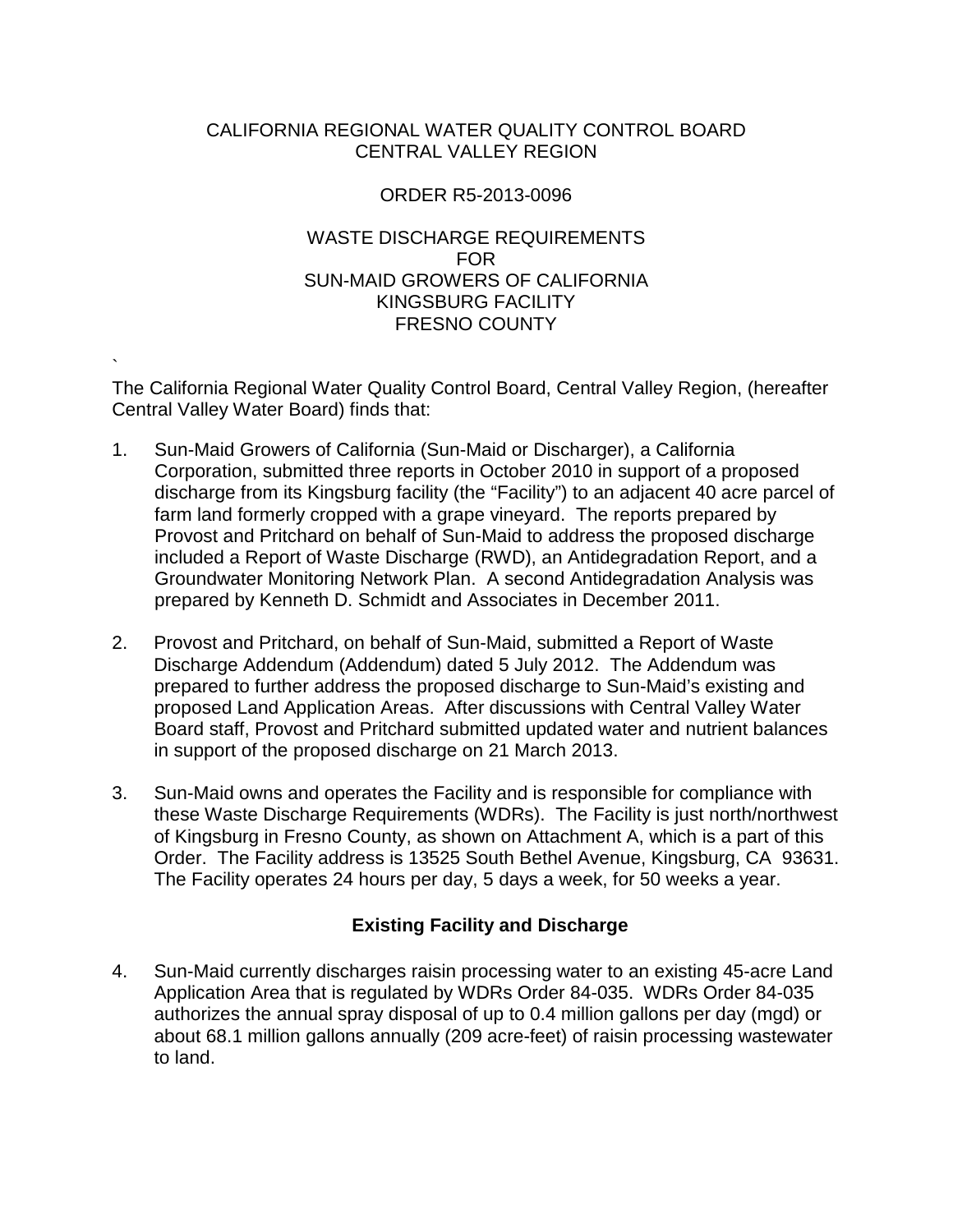- 5. The Facility is bounded by South Bethel Avenue to the east, South Industrial Avenue to the west, East Mountain View Avenue to the north, and South Golden State Boulevard to the south/southwest, as shown on Attachment B, which is a part of this Order.
- 6. The Facility and the existing 45-acre Land Application Area are generally in the eastern half of Section 16, Township 16 S, Range 28 E and the western half of Section 7, Township 31 S, Range 22 E, Mount Diablo Base & Meridian (MDB&M).
- 7. The Facility primarily processes raisins, which includes washing, rinsing, removing inorganics (dirt, pebbles, etc.), and stems, and packaging the raisins. Additionally, the Facility packages other pre-processed dried fruits such as peaches, cranberries, apricots, figs, and apples. These products are not washed and don't contribute to the wash water waste stream.
- 8. Wastewater is generated from the washing of raisins and equipment sanitation. The wastewater is described in the RWD as, "an organic liquid wastewater stream, composed primarily of suspended and dissolved materials in water. The soluble components include sugars, organics, inorganics, and a minimal amount of cleaning agents used in the process. The smaller particles consist mainly of raisin fragments, grit, sand, and silt." In prior years, raisin wash water and equipment sanitation wash water were distributed to one of three locations:
	- A Cogeneration Plant (Cogen) owned by a third party on the Facility where waste water was concentrated for grape alcohol production;
	- The Selma-Kingsburg-Fowler County Sanitation District Wastewater Treatment Facility (SKF WWTF) for treatment; and
	- The adjacent 45-acre Land Application Area for land discharges.
- 9. Concentrate from the Cogen was trucked to Sun-Maid's Orange Cove Distillery where it was processed into high-proof alcohol. However in the summer of 2011, the Cogen Plant, which is owned by a third party, altered its operation as a result of regulatory changes with the California Public Utilities Commission and a revised contract with PG&E to deliver electricity. Currently, all of Sun-Maid's discharge is either sent to the SKF WWTF or to the 45-acre Land Application Area.
- 10. Information in the RWD indicates that as of 2010, an average of about 0.078 mgd of wastewater was conveyed to the Cogen, and about 0.15 mgd was conveyed to the SKF WWTF. The annual calendar average rate of discharge to the 45-acre Land Application Area has been about 0.166 mgd since 2007, with peak average seasonal (i.e. June) discharges as high as 0.343 mgd, which is within the 0.4 mgd effluent flow limit in WDR Order 84-035.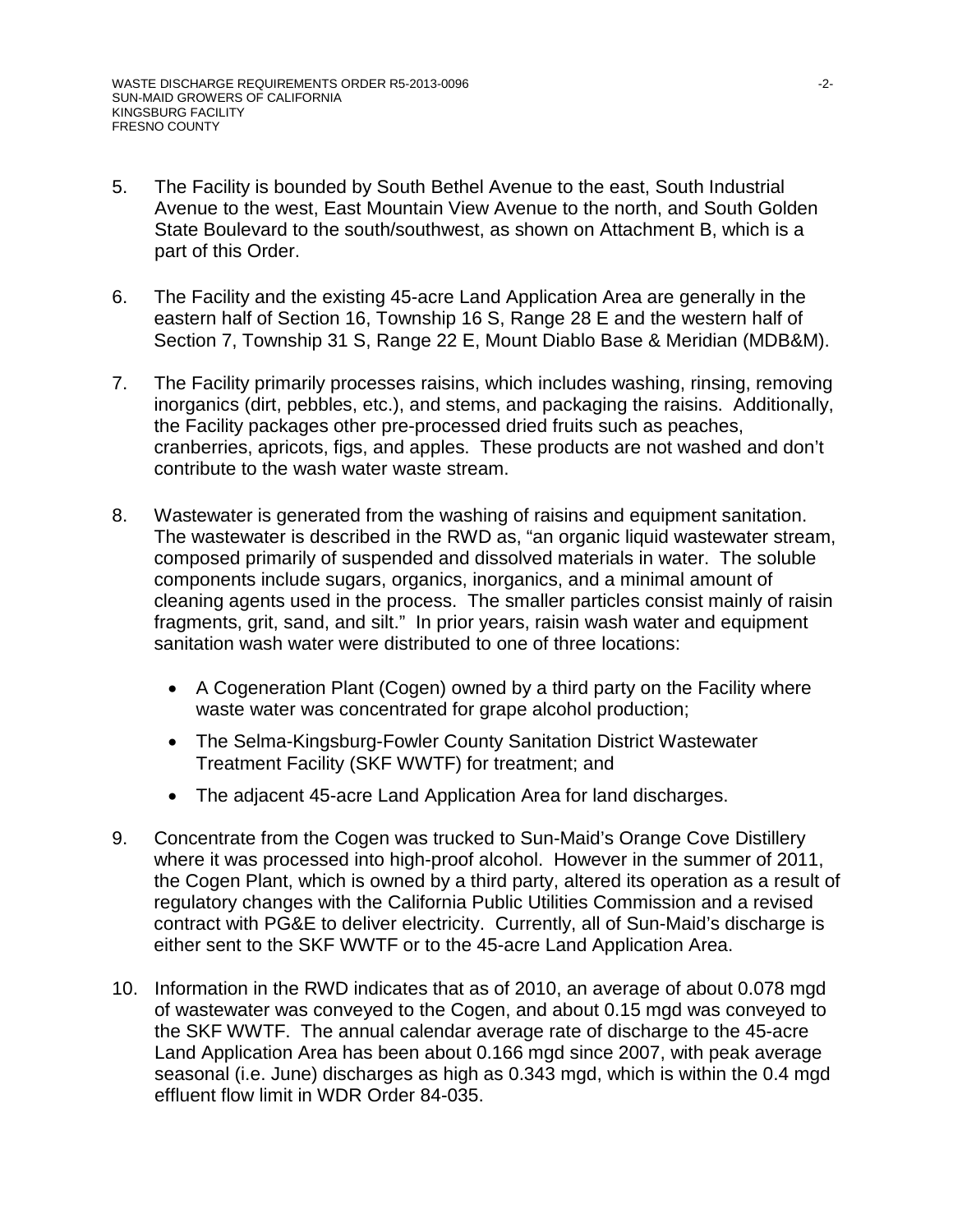11. The October 2010 RWD characterizes the average effluent quality data based on data representing approximately three and a half years from January 2007 to May 2010. The averages are presented in the following table:

#### **2007 – 2010 EFFLUENT QUALITY DATA**

|                | Constituent/Parameter <sup>1</sup> |                                                                                                                                                                                                                               |                                                                          |          |            |      |
|----------------|------------------------------------|-------------------------------------------------------------------------------------------------------------------------------------------------------------------------------------------------------------------------------|--------------------------------------------------------------------------|----------|------------|------|
|                | Flow                               | BOD                                                                                                                                                                                                                           | Total Nitrogen                                                           | $EC^3$   | <b>TSS</b> | рH   |
| Units $^2$     | mgd                                | mq/L                                                                                                                                                                                                                          | <u>mg/L</u>                                                              | umhos/cm | mg/L       | s.u. |
| Results        | 0.166                              | 3.183                                                                                                                                                                                                                         | 43.4                                                                     | 542      | 771        | 4.28 |
| $\overline{1}$ |                                    | the character of concernsion and according to the contract of the contract of the contract of the contract of the contract of the contract of the contract of the contract of the contract of the contract of the contract of | the control of the control of the control of the control of the top TOO. |          |            | .    |

1. BOD = biochemical oxygen demand; TDS = total dissolved solids; EC = electrical conductivity; TSS = total suspended

2. mg/L = milligrams per liter; umhos/cm = micromhos per centimeter; s.u. - standard pH units

- 3. EC is not part of the Monitoring and Reporting Program Order 84-035, but the EC of Sun-Maid's effluent is recorded by SKF WWTF personnel. The EC value presented was averaged from two years of SKF data from 2008 – 2010.
- 12. Recent data from January 2011 through 2012, indicates that the average effluent discharge flow has decreased slightly, while the concentrations for BOD, TSS, and total nitrogen have increased, as shown below:

| 2011 - 2012 EFFLUENT QUALITY DATA |
|-----------------------------------|
| Constitutor (Dovomator            |

|                        | Constituent/Parameter |            |                |           |            |           |
|------------------------|-----------------------|------------|----------------|-----------|------------|-----------|
|                        | <u>Flow</u>           | <b>BOD</b> | Total Nitrogen | <u>EC</u> | <u>TSS</u> | <u>pH</u> |
| Units                  | mgd                   | mq/L       | mg/L           | umhos/cm  | mg/L       | s.u.      |
| Results $^1\,$         | 0.153                 | 5.399      | 50             | ΝA        | 1.201      | NA        |
| 1. $NA = not analyzed$ |                       |            |                |           |            |           |

- 13. To reduce the organic load of its discharge, Sun-Maid screens solids from the waste stream using rotary screens. It then uses sprinkler irrigation to distribute the wastewater over the 45-acre Land Application Area. Grit (mostly sand) removed during the processing is applied to the existing 45-acre Land Application Area.
- 14. The RWD indicates that solids screened from the discharge are not applied to the 45-acre Land Application Area, and are transported to Sun-Maid's Orange Cove facility. During an inspection on 23 June 2012, Central Valley Water Board staff observed screened raisin solids that had been discharged to the ground around the perimeter and within the interior of the 45-acre Land Application Area. This Order contains Provision F.11, which requires Sun-Maid to develop and submit a Solids Management Plan to address the disposal of processing solids generated at the Facility.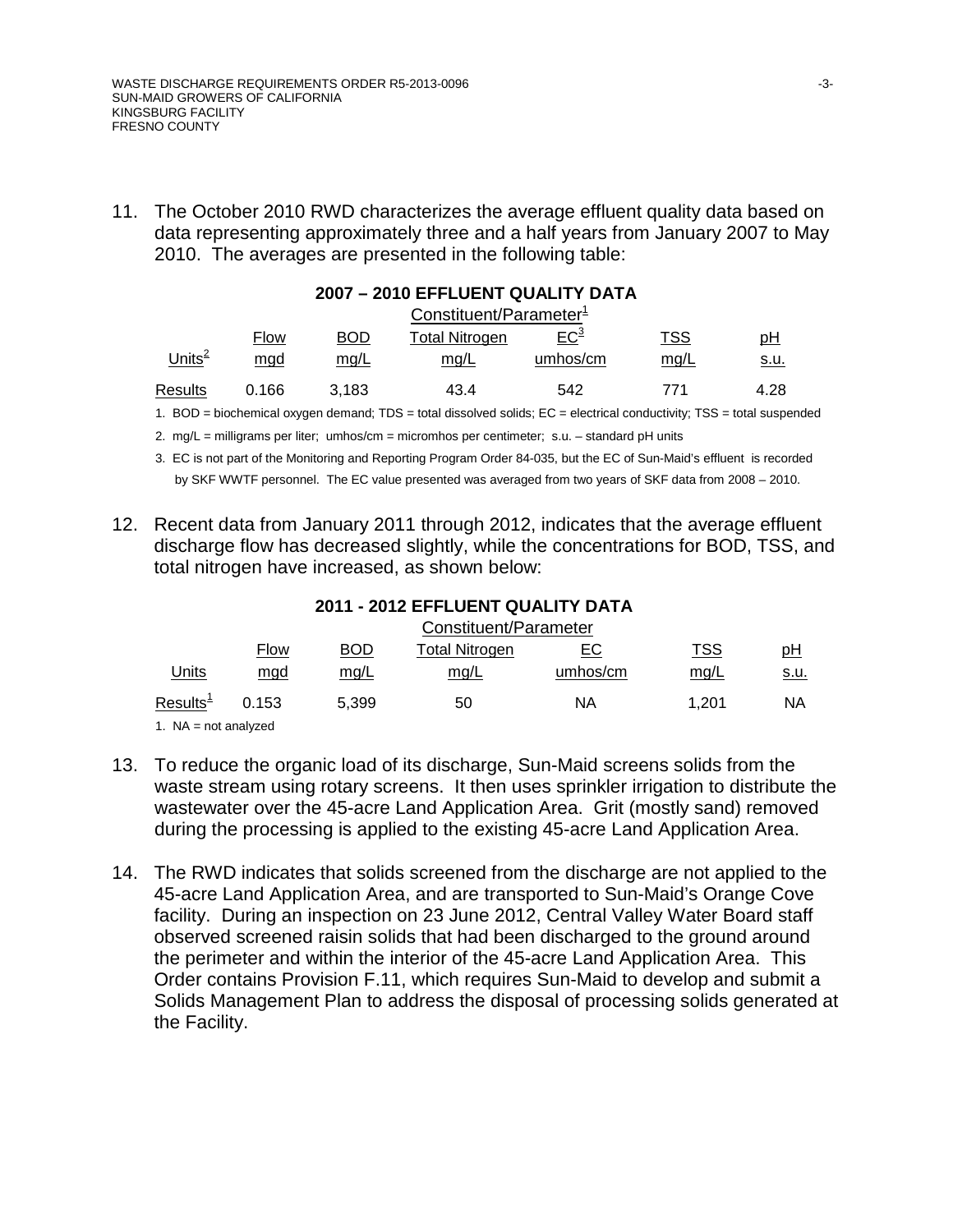#### **Proposed Discharge**

- 15. Sun-Maid is proposing to expand its land disposal operations by adding approximately 40 acres of farmland for the treatment, reuse, and disposal of wastewater. The proposed 40-acre Land Application Area is situated directly north of the existing 45-acre Land Application Area (Attachment B). The combined Land Application Areas will provide 81.1 acres of irrigable land for the treatment, reuse, and disposal of wastewater.
- 16. The Addendum proposes a discharge to the Land Application Areas of about 0.39 mgd based on a 50 week, five day per week work schedule. The volume calculates to about 90.6 million gallons annually, or 278 acre feet per year. However, the Addendum's BOD loading estimates are annual averages, not cycle averages, which are typically used to estimate BOD loading. The daily BOD loading rates in the Addendum for the existing 45-acre Land Application Area are as high as 212 lbs/ac/day, and as high as 192 lbs/ac/day for the proposed 40-acre Land Application Area. These rates do not include resting periods between applications.
- 17. Subsequent to the March 2013 updated water and nutrient balances, the Discharger requested application periods of between 30 minutes to 120 minutes (two hours) followed by a rest period that is twice the application period and a BOD loading rate of 150 lbs/ac/day. Implementation of this request will result in lower loadings than presented in the March 2013 updated water and nutrient balances. This Order sets a maximum application period of two hours followed by a rest period of at least two times the application period. This Order also sets a BOD loading rate for the Land Application Area of 150 lbs/ac/day consistent with Risk Category 2 in the Guidance Manual prepared by the California League of Food Processors for discharges using sprinkler application to land with well drained soils. According to the Guidance Manual, discharges to land under Risk Category 2 pose a minimal risk of unreasonable degradation to groundwater provided reasonable care is taken to properly manage the Land Application Area.
- 18. The updated water and nutrient balances propose discharging about 107.8 million gallons annually to a combined 81.1 acres (45 acre parcel contains 43.8 acres of farmable land, while the 40 acre parcel contains 37.3 acres). About 58.2 million gallons annually to the existing 45-acre Land Application Area and about 49.6 million gallons annually to the proposed 40-acre Land Application Area. The discharge to the existing 45-acre Land Application Area will average about 0.233 mgd based on a 5 day work week and 250 working days per year. The discharge to the 40-acre Land Application Area will average about 0.199 mgd. These numbers are averages and actual daily applications will be either more or less depending upon climatic conditions and the results of the last three effluent BOD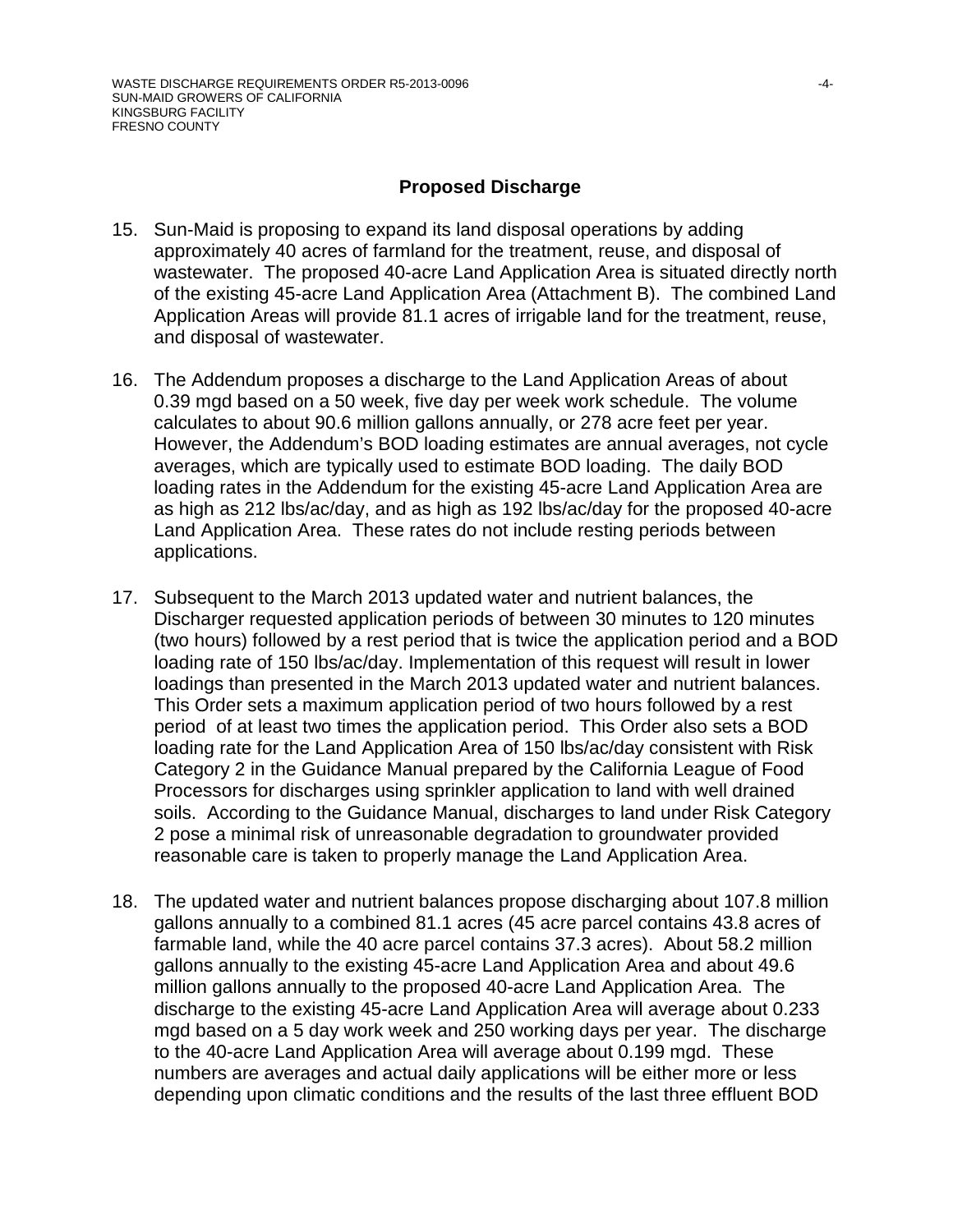results which will limit the flow such that the BOD loading will not exceed 150 lbs/ac/day.

19. The updated nutrient loading calculations indicate the proposed discharge will add about 480 lbs/ac/yr of nitrogen to each Land Application Area. Sun-Maid plans to double crop the Land Application Areas with forage crops like summer sorghum, Sudan Grass (nitrogen utilization of 325 lbs/ac/yr), and winter wheat (175 lbs/ac/yr) that can utilize a combined 500 lbs/ac/yr of nitrogen). The application of wastewater will need to be carefully managed (applied at agronomic rates with proper resting periods between applications) to ensure the discharge does not contribute to the existing regional nitrogen issue in shallow groundwater.

#### **Other Considerations for Food processing Waste**

- 20. Excessive application of food processing wastewater to land can create objectionable odors, soil conditions that are harmful to crops, and unreasonably degrade underlying groundwater. It is reasonable to expect some attenuation of various waste constituents that percolate below the root zone within the vadose (unsaturated) zone. Specifically, excess nitrogen can be mineralized and denitrified by soil microorganisms, organic constituents (measured as both BOD and volatile dissolved solids) can be oxidized, and the cation exchange capacity of the soil may immobilize some salinity constituents.
- 21. Irrigation with high strength wastewater results in high BOD loading on the day of application. If the rate of oxygen transfer into the soil is not adequate, anaerobic or reducing conditions may result and lead to nuisance conditions. In addition, anaerobic conditions in soil can cause dissolution and leaching of some metals and increases in groundwater alkalinity. The over application of organic materials can also result in an organic film that reduces soil permeability requiring increased soil management. Gypsum applications are often used in agricultural settings to increase soil permeability. The over application of gypsum in response to organic overloading can cause or exacerbate increases in groundwater EC and alkalinity and cause increases in groundwater sodium and sulfate concentrations. The maximum BOD loading rate that can be applied to land without creating the conditions described above can vary significantly depending on soil conditions and operation of the land application system.
- 22. This Order includes Provision F. 14 requiring Sun-Maid to complete a Nutrient Management Plan for the Land Application Areas, which at a minimum must include procedures for monitoring the Land Application Areas, and management practices that will ensure wastewater, irrigation water, commercial fertilizers and soil amendments are applied at agronomic rates.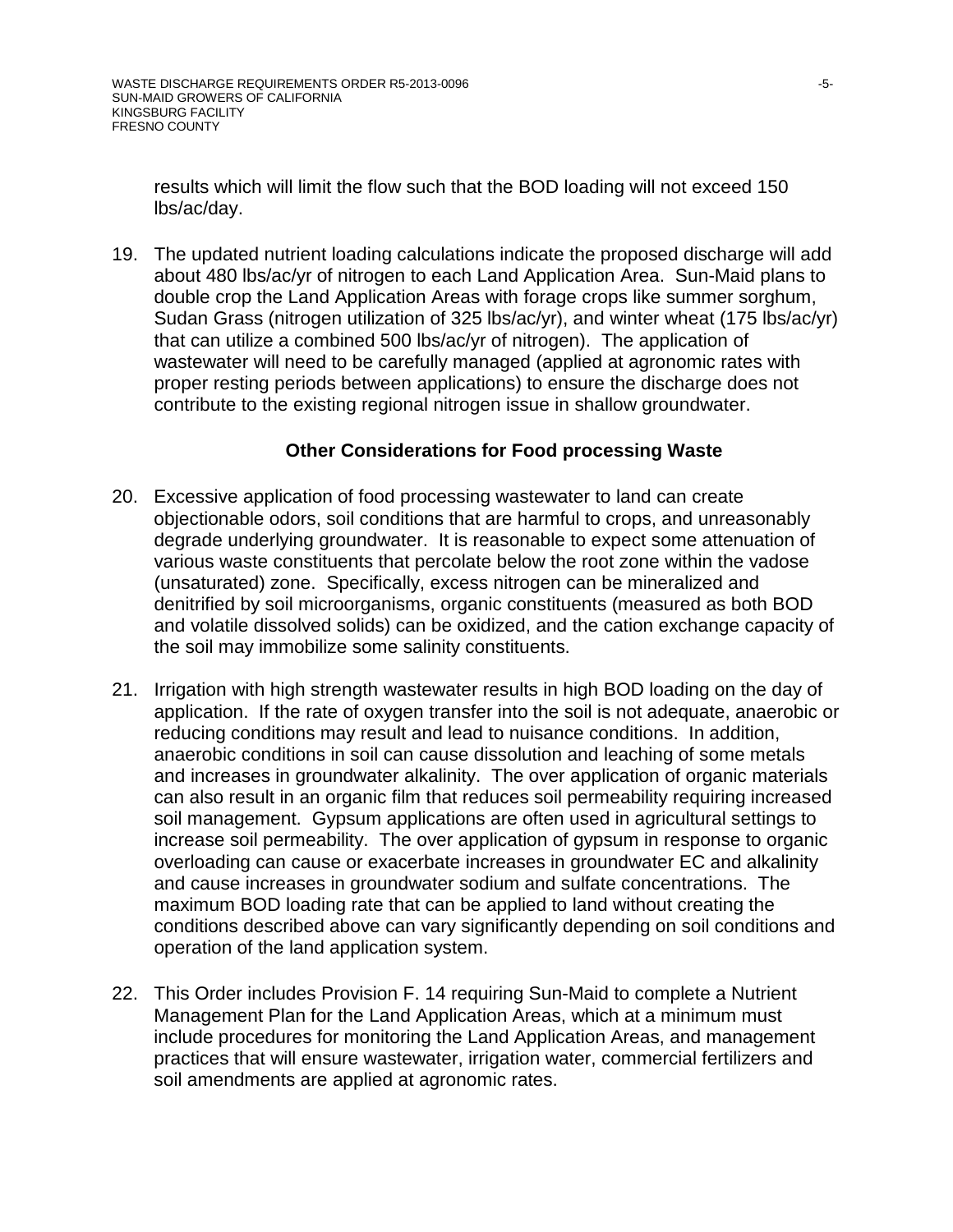#### **Site Specific Conditions**

23. Source water is obtained from two onsite supply wells. Each well is capable of producing 1,200 gallons per minute. Source water quality is summarized in the following table.

| <b>CONSTITUENT</b>             | UNITS             |                | <b>RESULTS</b> |  |  |
|--------------------------------|-------------------|----------------|----------------|--|--|
|                                |                   | <b>WELL #1</b> | <b>WELL #2</b> |  |  |
| pН                             | Standard pH Units | 6.9            | 6.8            |  |  |
| <b>Electrical Conductivity</b> | umhos/cm          | 210            | 170            |  |  |
| <b>Total Dissolved Solids</b>  | mg/L              | 127            | 110            |  |  |
| Nitrate as Nitrogen            | mg/L              | 1.8            | 1.2            |  |  |
| <b>Boron</b>                   | mg/L              | 0.02           | 0.06           |  |  |

- 24. The land surface in the area of the Facility and the Land Application Areas is generally flat, with a slight regional slope to the southwest. The elevation of the Facility is about 300 feet above mean sea level.
- 25. According to Federal Emergency Management Agency map number 06019C2675H, the Facility and Land Application Areas are not located within a 100-year flood plain. The Kings River is located about four miles southeast of the Facility.
- 26. Soils in the vicinity of the Facility and the Land Application Areas are predominantly the Hanford fine sandy loam and the Hanford sandy loam according to the Web Soil Survey published by the United States Department of Agriculture Natural Resources Conservation Service.
- 27. The Hanford fine sandy loam and the Hanford sandy loam soils are well drained with a high capacity to transmit water. The Hanford fine sandy loam is described as a Class I soil. Class I soils have few limitations and are suited for a wide range of irrigated crops including almonds, alfalfa, cotton and grapes. The Hanford sandy loam is described as a Class 2s soil. Class 2 soils have moderate limitations that reduce the choice of plants or that require moderate conservation practices. The "s" subclass indicates the soil is limited mainly because it is shallow, droughty, or stony.
- 28. The Kingsburg area is characterized as semi-arid with hot dry summers and cooler winters. The rainy season generally extends from November through March. Average annual precipitation and pan evaporation for the area are 11 inches and 64 inches, respectively. The annual precipitation with a 100-year return period is approximately 21.63 inches.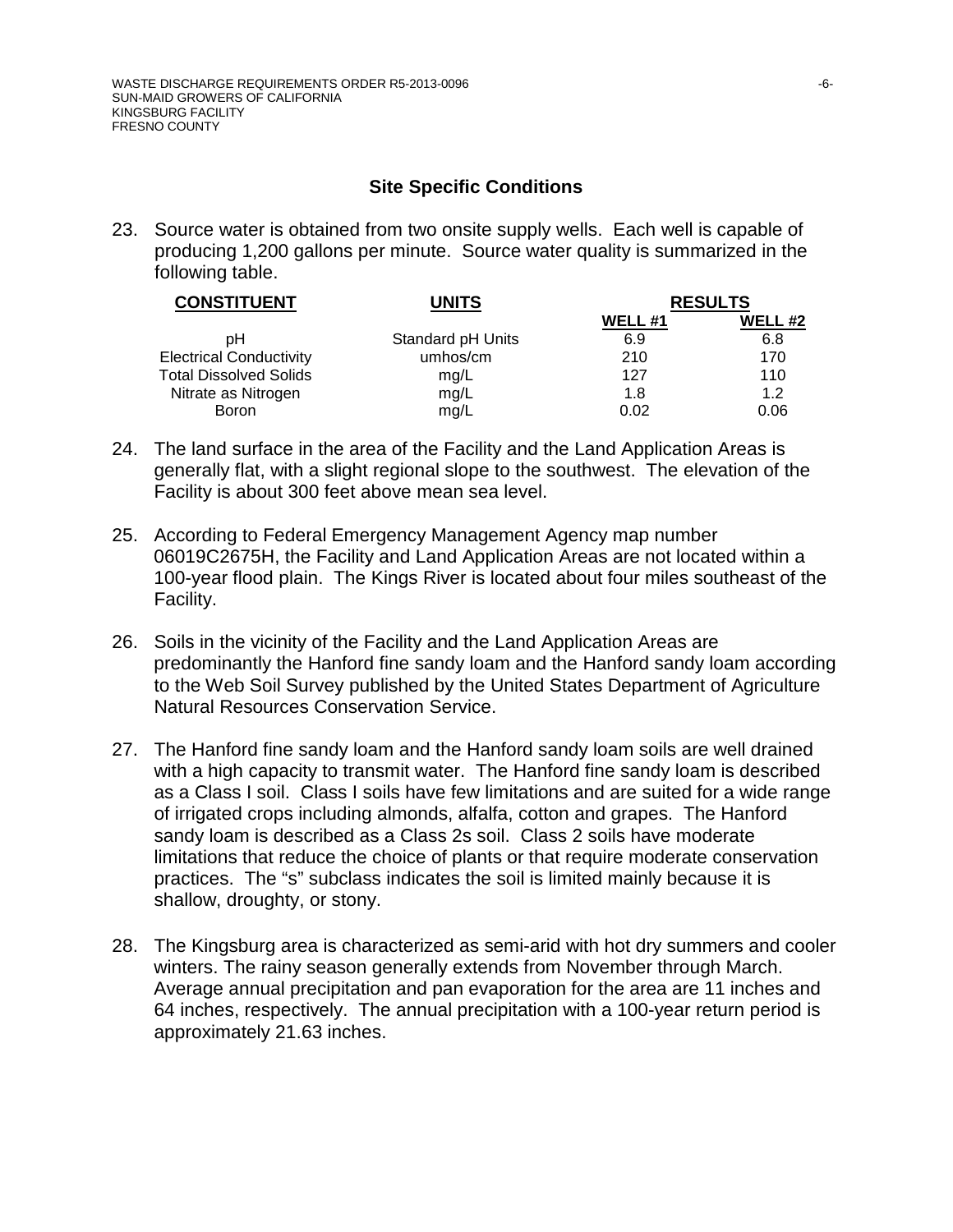#### **Groundwater Considerations**

- 29. Groundwater in the area occurs at various depths within an unconfined aquifer. The depth to water in the unconfined aquifer is approximately 50 feet below the ground surface (bgs), according to information in *Lines of Equal Elevation of Water in Wells in Unconfined* Aquifer, published by DWR, Spring 2004. Regional flow of the unconfined aquifer is generally to the southwest.
- 30. Some groundwater quality data can be found on the Water Quality Portal web site, a cooperative service provided by the United States Geological Survey (USGS), the Environmental Protection Agency, and the National Water Quality Monitoring Council. Several USGS wells are in the area, but only one shallow well that monitors first encountered groundwater was located. The well (USGS 363251119331901), is about one mile east and upgradient of the Sun-Maid Facility and Land Application Areas at the northeast corner the intersection of East Mountain View Avenue and South Academy Avenue. Based on the direction of groundwater flow being to the southwest, this puts this well upgradient of the Facility and the existing 45-acre Land Application Area. The well is listed as having a depth of 56.4 feet below the ground surface (bgs) and had data for two sampling events in June and October 1989. The results are listed in the following table.

#### **USGS Well 363251119331901**

Constituent/Parameter

| $\Delta$ ate | Electrical Conductivity | Nitrate as Nitrogen | Alkalinity  |
|--------------|-------------------------|---------------------|-------------|
|              | umhos/cm                | mg/L                | <u>mg/L</u> |
| 6-22-1989    | 771                     | not available       | 328         |
| 10-23-1989   | 775.                    | 9.58                | 158         |

- 31. Sun-Maid has installed six groundwater monitoring wells to monitor first encountered groundwater and is proposing a seventh, as shown on Attachment B. Four wells (MW-1 through MW-4) are present around the existing 45-acre Land Application Area with MW-1 and MW-4 installed as upgradient wells and MW-2 and MW-3 set on the downgradient edge of the existing 45-acre Land Application Area. MW-4 is upgradient of the existing 45-acre Land Application Area and downgradient of the USGS well.
- 32. Two wells (MW-5 and MW-6) are present around the proposed 40-acre Land Application Area, with MW-5 on the upgradient edge and MW-6 on the downgradient edge of the 40-acre Land Application Area. The quality of groundwater in MW-5 and MW-6 represents the pre-project quality prior to discharge of waste to the proposed 40-acre Land Application Area, and the EC values in MW-5 are similar to the EC values observed in USGS well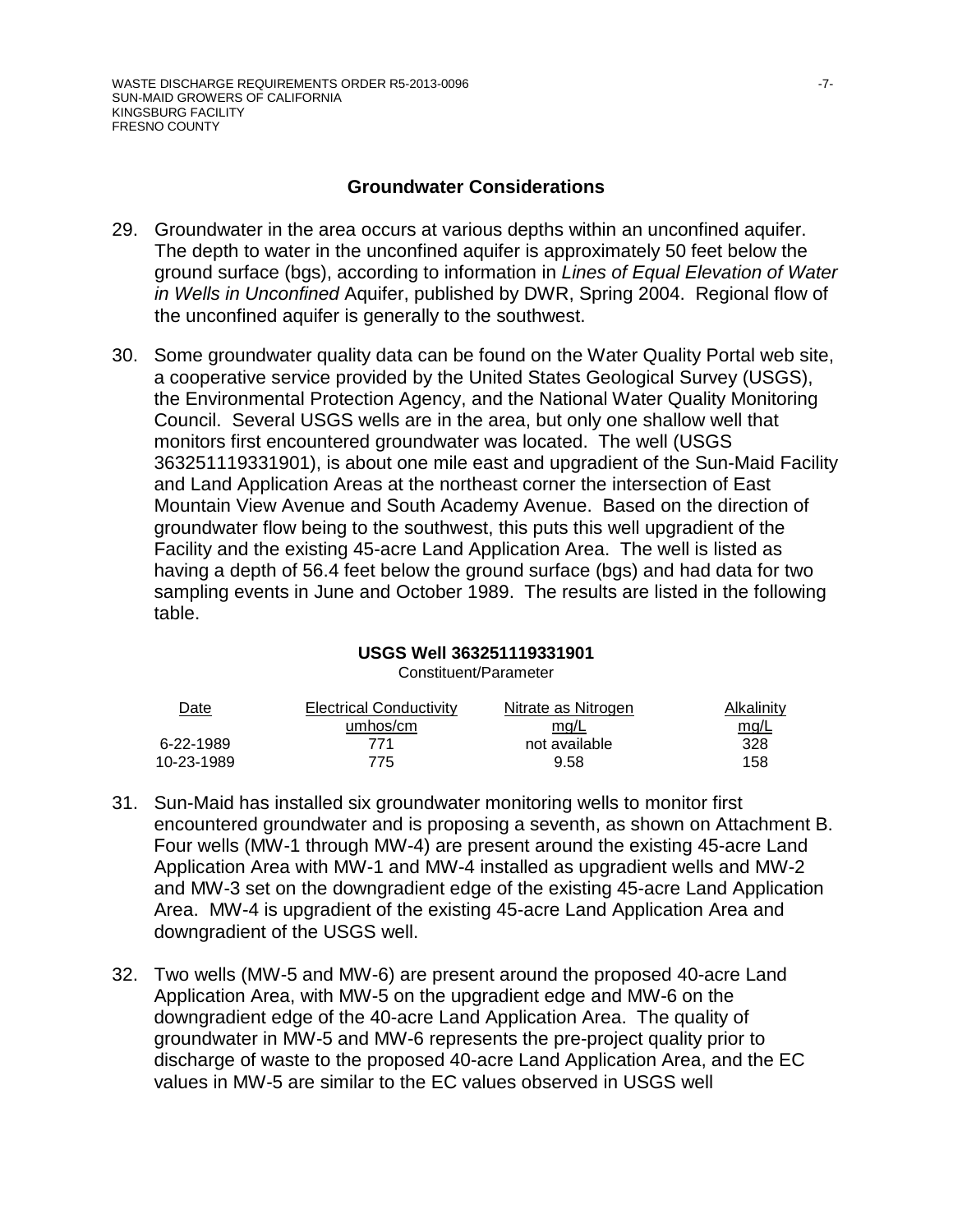363251119331901. The nitrate as nitrogen results in MW-6 are elevated, but do not appear to be related to Sun-Maid's discharge.

- 33. First encountered groundwater in Sun-Maid's wells is currently at about 55 to 60 feet bgs and generally flows to the southwest, but the flow direction is affected by wastewater application, nearby irrigation, and nearby well pumping practices. The groundwater gradient is reported to be relatively flat (0.001 to 0.0007 feet-perfoot).
- 34. Results for selected constituents from 2006 through April 2010 are summarized in the following table.

|             |          |        |        |        | <b>Well Number</b> |              |        |
|-------------|----------|--------|--------|--------|--------------------|--------------|--------|
| Constituent | Units    | $MW-1$ | $MW-2$ | $MW-3$ | $MW-4$             | $MW-5$       | $MW-6$ |
|             |          |        |        |        | (upgradient)       | (upgradient) |        |
| рH          | S.U.     | 7.2    | 7.3    | 7.4    | 7.5                | 7.3          | 7.4    |
| EC.         | umhos/cm | 828    | 1223   | 1226   | 1063               | 783          | 875    |
| $NO3-N$     | mg/L     | 10.1   | 19.5   | 14.5   | 22.7               | 10           | 27.7   |
| Total N     | mg/L     | 10.2   | 19.6   | 14.6   | 23.2               | 10.7         | 27.9   |

# **AVERAGE GROUNDWATER QUALITY 2006 through April 2010**

35. MW-1 was installed as a background well, but it is set about 40 to 50 feet into the 45-acre Land Application Area and appears to be influenced by the discharge. Beginning in mid-2010, EC and nitrate as nitrogen results from this well began increasing dramatically as shown in the following table. The well was video logged in April 2013 and found to have excess sediment/mud in the base into which the pump was set. It was unclear how the sediment entered the well, but the well service that did the inspection recommended either raising the pump above the sediment or installing a new well. Sun-Maid has elected to replace the well. Provision F.12 requires Sun-Maid to submit a work plan for a groundwater monitoring well assessment. The location and depth of a replacement well for MW-1 can be assessed at that time. In September 2011, Sun-Maid began analyzing samples from MW-1 through MW-4 for an expanded list of constituents. The results for MW-1 through MW-4 are summarized the following table.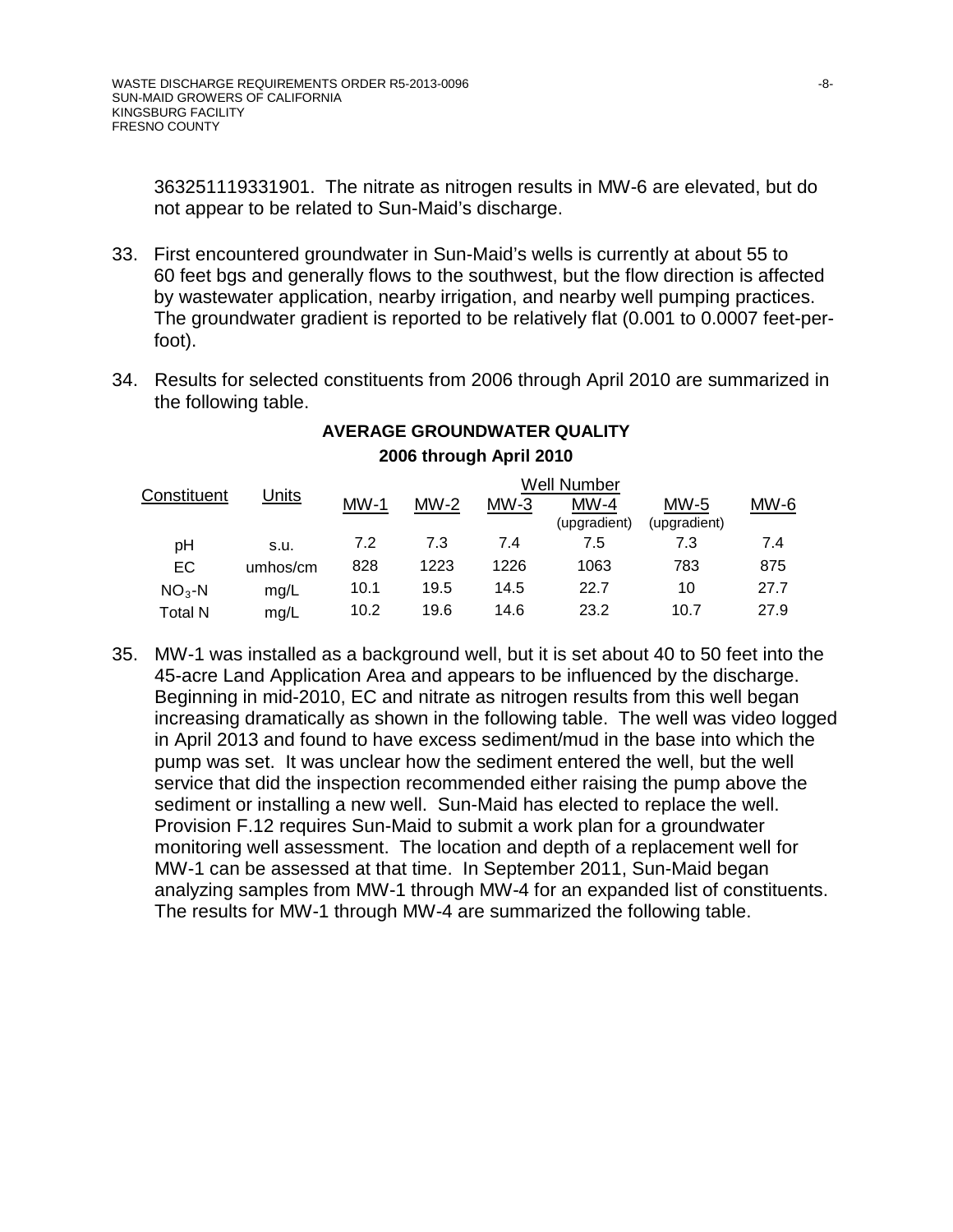| Constituent             | <b>Units</b> | $MW-1$ | $MW-2$ | $MW-3$ | $MW-4$ |
|-------------------------|--------------|--------|--------|--------|--------|
| EC                      | umhos/cm     | 1814   | 1390   | 1452   | 1086   |
| <b>TDS</b>              | mg/L         | 1292   | 863    | 1001   | 757    |
| <b>FDS</b>              | mg/L         | 988    | 641    | 756    | 404    |
| <b>Total Nitrogen</b>   | mg/L         | 41.7   | 15     | 16.9   | 21.3   |
| <b>Total Alkalinity</b> | mg/L         | 508    | 527    | 529    | 393    |
| <b>Hardness</b>         | mg/L         | 431    | 488    | 545    | 433    |
| Chloride                | mg/L         | 45.7   | 35     | 35.9   | 17.4   |
| Sodium                  | mg/L         | 235    | 133    | 128    | 74     |
| Calcium                 | mg/L         | 121    | 135    | 144    | 121    |
| <b>Boron</b>            | mg/L         | 0.22   | 0.18   | 0.29   | 0.09   |
| Sulfate                 | mg/L         | 251    | 144    | 179    | 95     |

#### **GROUNDWATER AVERAGES September 2011 through October 2012**

- 36. The results indicate that EC concentrations in MW-1 through MW-3 have increased since 2010, while offsite EC concentrations in upgradient well MW-4 have remained relatively stable.
- 37. Organic overloading of Land Application Area soils and/or the applications of gypsum to maintain soil permeability have resulted in elevated EC, TDS, alkalinity, sodium, calcium, and sulfate concentrations in groundwater underlying and down gradient of the Land Application Area . A contributor to increased groundwater sodium concentrations may be cleaners used at the Facility. Groundwater sodium concentrations exceed 200 mg/L in MW-1 and 125 mg/L in downgradient wells, possibly limiting its use for the irrigation of salt sensitive plants, which based on the soils of the region and the background water quality, can be grown in the area. Sun-Maid reports that it has ceased gypsum applications to the Land Application Area. The Central Valley Salinity Alternatives for Long Term Sustainability (CV Salts) is a collaborative effort that will be addressing how to set agricultural associated water quality objectives.
- 38. Provision F.12 requires Sun-Maid to complete a work plan to conduct a groundwater monitoring well network evaluation to replace MW-1 and assess the need for additional wells. Provision F.13 requires Sun-Maid to complete a Salinity Management Plan to address salinity in its discharge.

## **Basin Plan, Beneficial Uses, and Water Quality Objectives**

39. The *Water Quality Control Plan for the Tulare Lake Basin, Second Edition*, revised January 2004 (the "Basin Plan") designates beneficial uses, establishes narrative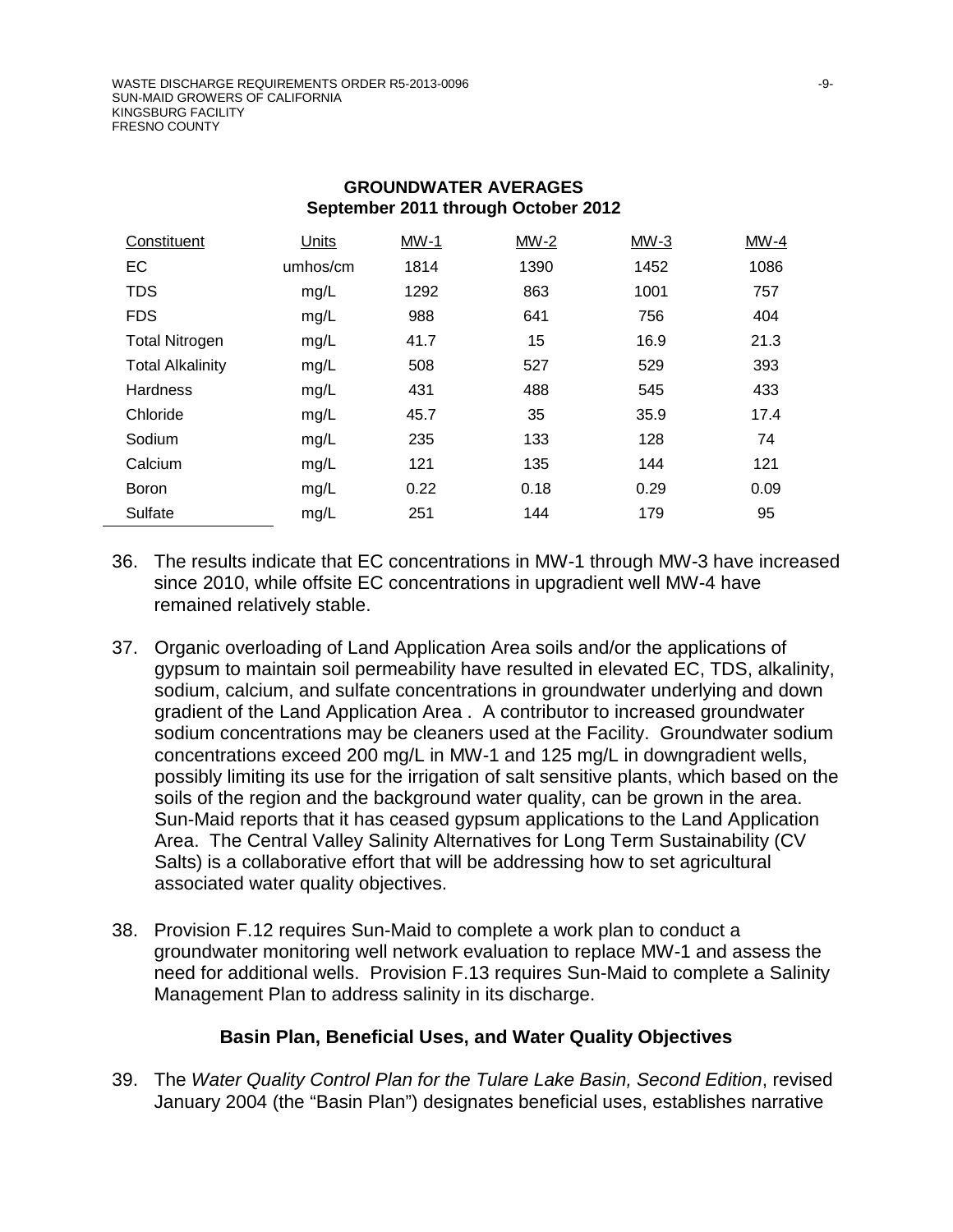and numerical water quality objectives, contains implementation plans and policies for protecting all waters of the Basin, and incorporates, by reference, plans and policies of the State Water Board. In accordance with Water Code section 13263(a), these waste discharge requirements implement the Basin Plan.

- 40. The Facility and Land Application Areas are in Detailed Analysis Unit (DAU) No. 236, within the Kings Basin hydrologic unit. The Basin Plan identifies the beneficial uses of groundwater in the DAU as municipal and domestic supply, agricultural supply, industrial service supply, and industrial process supply.
- 41. The Facility is in the Consolidated Hydrologic Area (No. 551.70) of the South Valley Floor Hydrologic Unit, as depicted on hydrologic maps prepared by State Water Resources Control Board in August 1986.
- 42. The Basin Plan includes a water quality objective for chemical constituents that, at a minimum, requires waters designated as MUN to meet the State drinking water MCLs specified in Title 22. The Basin Plan recognizes that the Central Valley Water Board may apply limits more stringent than MCLs to ensure that waters do not contain chemical constituents in concentrations that adversely affect beneficial uses.
- 43. The Basin Plan establishes narrative water quality objectives for Chemical Constituents, Taste and Odors, and Toxicity. The Toxicity objective, in summary, requires that groundwater be maintained free of toxic substances in concentrations that produce detrimental physiological responses in human, plant, animal, or aquatic life associated with designated beneficial uses. Quantifying a narrative water quality objective requires a site-specific evaluation of those constituents that have the potential to impact water quality and beneficial uses.
- 44. The Basin Plan identifies the greatest long-term problem facing the entire Tulare Lake Basin as the increase in salinity in groundwater, which has accelerated due to the intensive use of soil and water resources by irrigated agriculture. The Basin Plan recognizes that degradation is unavoidable until there is a long-term solution to the salt imbalance. Until then, the Basin Plan establishes several salt management requirements, including:
	- a. The incremental increase in salt from use and treatment must be controlled to the extent possible. The maximum EC of the effluent discharged to land shall not exceed the EC of the source water plus 500 micromhos per centimeter (umhos/cm). When the source water is from more than one source, the EC shall be a weighted average of all sources.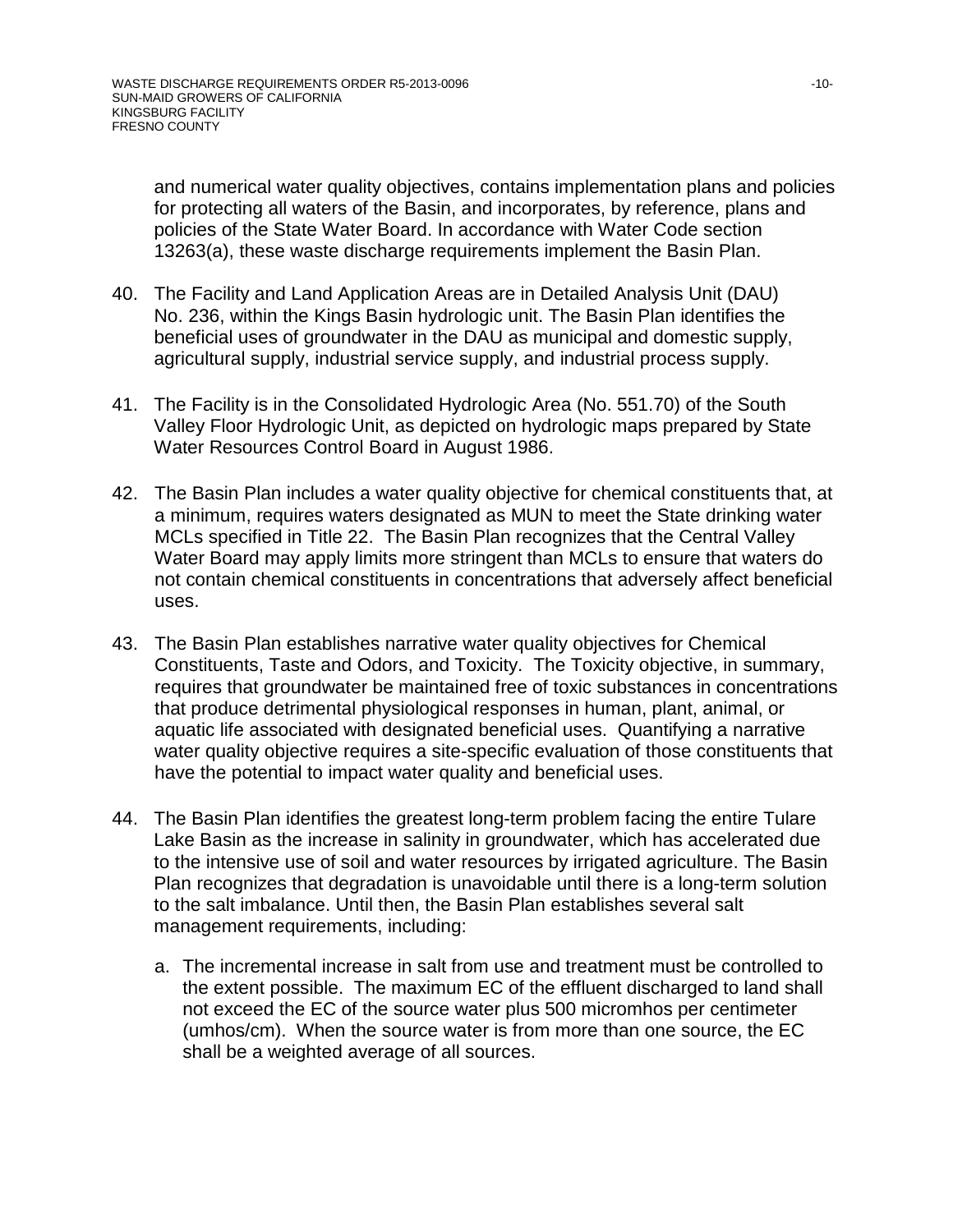b. Discharges to areas that may recharge good quality groundwater shall not exceed an EC of 1,000 umhos/cm, a chloride content of 175 milligrams per liter (mg/L), or boron content of 1.0 mg/L.

## **Antidegradation**

- 45. State Water Board Resolution No. 68-16 ("*Policy with Respect to Maintaining High Quality Waters of the State*") (hereafter Resolution 68-16) prohibits degradation of groundwater unless it has been shown that:
	- a. The degradation does not result in water quality less than that prescribed in State and regional policies, including violation of one or more water quality objectives.
	- b. The degradation will not unreasonably affect present and anticipated future beneficial uses.
	- c. The Discharger employs best practicable treatment or control (BPTC) to minimize degradation.
	- d. The degradation is consistent with the maximum benefit to the people of the State.
- 46. Constituents of concern that have the potential to cause degradation of high quality waters include, in part, organics, nutrients, and salts. However, the discharge is not expected to cause groundwater to exceed water quality objectives because:
	- a. Organic loading rates of the existing discharge and historic practices implemented to manage their effects at the soil surface have degraded groundwater beneath the Facility with EC, TDS, sodium, calcium, and sulfate. To ensure that the discharge authorized herein does not have similar results, this Order requires the Sun-Maid to incorporate a 30 to 120 minute discharge followed by twice the amount of time in rest (e.g., 120 minute application followed by at least 240 minutes of rest). This combined with a BOD loading rate of 150 lbs/ac/day or less should prevent organic overloading of the Land Application Areas. At this rate, the BOD loading rate to the 81.1 acres will range from about 72 lbs/ac/day (January and December) to 150 lbs/ac/day (March and May) such that the discharge authorized should not contribute to underlying groundwater degradation from organic loading. This limit is consistent with guidelines drafted by the California League of Food Processors and the U. S. Environmental Protection Agency and should preclude development of nuisance odor conditions.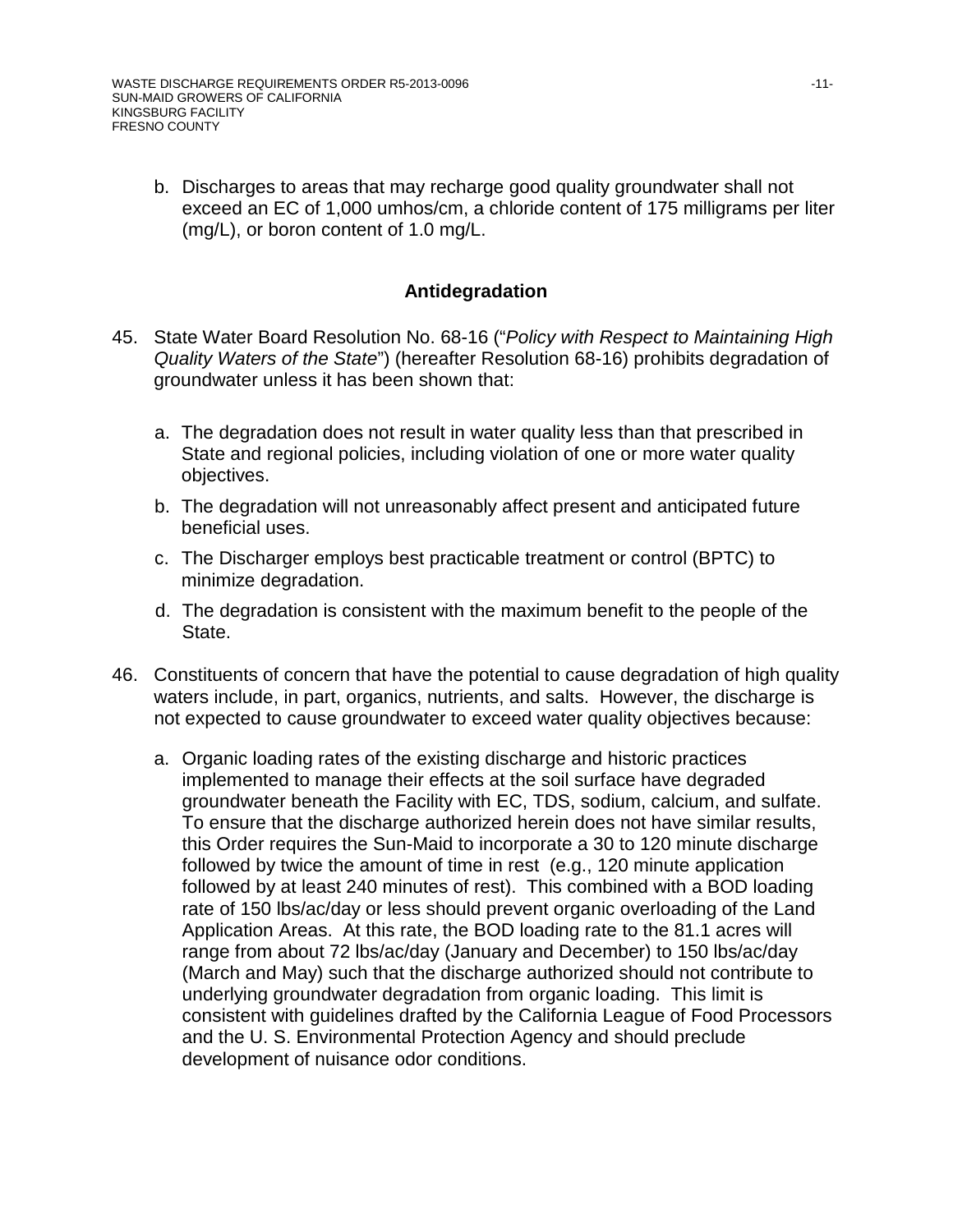- b. For nitrogen and nitrates, this Order limits the application of wastewater to agronomic rates for both nutrient and hydraulic loading. This should preclude degradation of groundwater exceeding the Primary Maximum Contaminant Level for nitrate nitrogen plus nitrite nitrogen of 10 mg/L. Discharger's cropping plan is to apply no more than the nitrogen needed for good agricultural practices estimated to be 500 lbs/ac/yr.
- c. For salinity, the Basin Plan contains effluent limits of EC of source water plus 500 umhos/cm and 1,000 umhos/cm maximum for discharges to areas that may recharge to good quality groundwater. As the Tulare Lake Basin is a closed basin, these limits are designed to control the rate of groundwater degradation with respect to salinity. With a source water EC of about 210 umhos/cm, the average reported effluent EC of 542 umhos/cm meets the Basin Plan limit of source water plus 500 umhos/cm (710 umhos/cm). This Order requires effluent sampling for both TDS and FDS. Additionally, sodium concentrations are elevated in MW-1 through MW-3 when compared to MW-4, indicating the discharge is causing the elevated sodium concentrations. The source of the sodium is unknown, but it may have been from the cleaners used to clean the raisin processing equipment, past pH adjustment measures, or from past applications of gypsum to the existing 45-acre Land Application Area. Provision F.13 requires Sun-Maid to submit a Salinity Management Plan that requires Sun-Maid to evaluate salinity sources in its discharge and provide recommendations for alternatives that will add less salt to the discharge.

# **Treatment and Control Practices**

- 47. The Facility and its irrigation system provide treatment or control of the discharge that incorporates:
	- a. Screening of solids and sediment from the waste stream.
	- b. Sprinkler application of wastewater to the Land Application Areas that will provide even distribution of wastewater over the 81.1 acres at agronomic rates for the type of crop being grown.
	- c. Division of the 81.1 acres of Land Application Areas into 35 separate parcels of about 2.3 acres each.
	- d. Sprinkler application of wastewater to each parcel of the Land Application Areas with a loading rate for BOD of 150 lbs/ac/day or less.
	- e. Sprinkler application of wastewater at rates that will not allow wastewater to stand for more than 48 hours.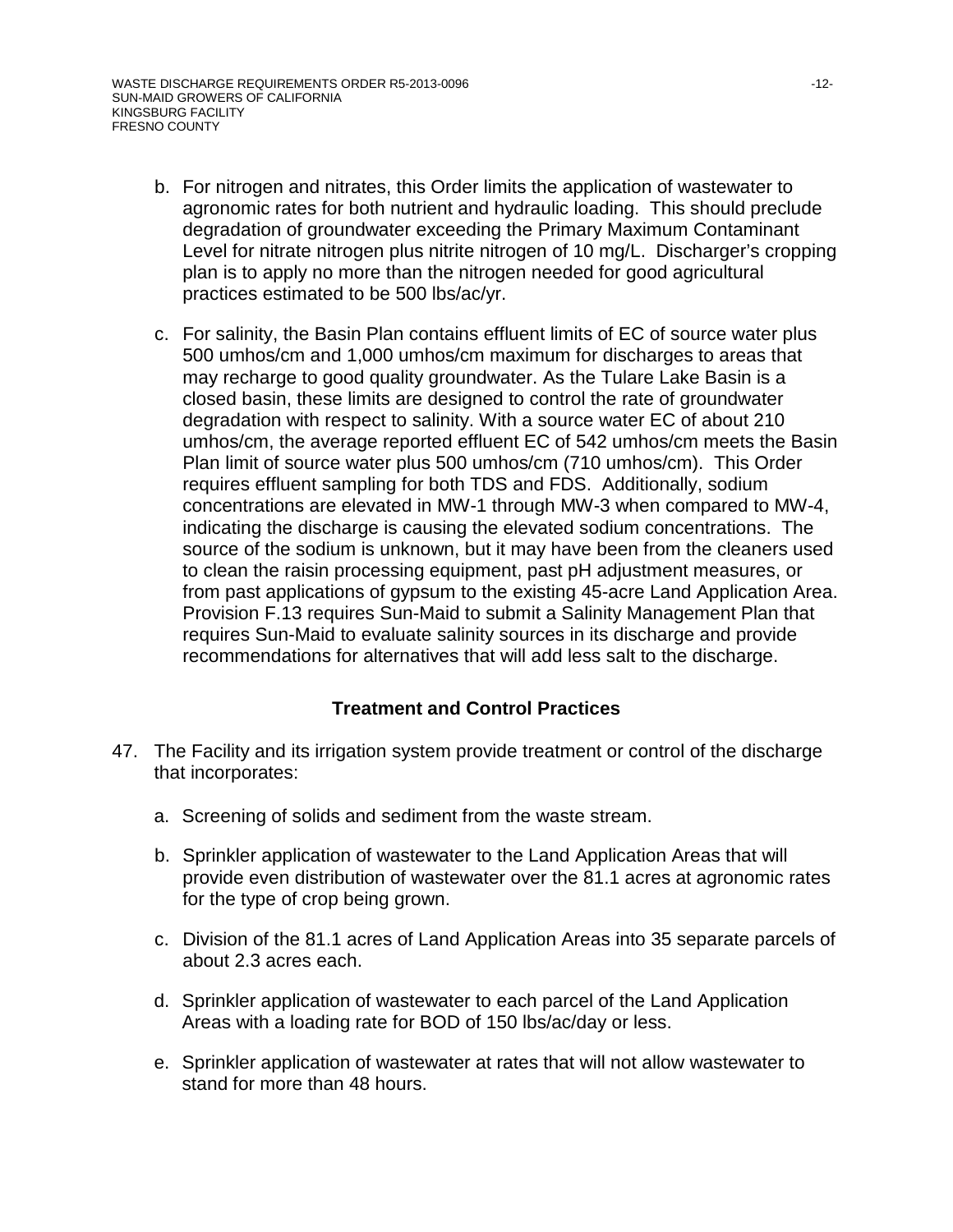- f. Sprinkler application of wastewater to each parcel from 30 to a maximum of 120 minutes, followed by a minimum rest period of twice the application period.
- g. Resting periods between wastewater applications.
- h. At least daily inspection of the Land Application Areas during times of discharge.
- i. Appropriate solids disposal practices.
- j. Elimination of the use of sodium based cleansers for the cleaning and sanitizing of the processing equipment and replacement with peroxide and/or potassium based cleaning products.
- k. Elimination of sodium hypochlorite for source water disinfection and replacement with potassium hypochlorite.
- l. Elimination of sodium hydroxide to adjust pH and replacement with calcium hydroxide.
- m. Implementation of in-plant solids collection and removal of waste raisins and residuals and reduction of the volume of solids washed into the waste stream.
- 48. These Treatment and Control Practices are reflective of BPTC of the discharge.

## **Antidegradation Conclusions**

- 49. The existing discharge with no resting periods would continue to unreasonably degrade and/or pollute or threaten to pollute the underlying groundwater. However, by subdividing the 81.1 acres into 35 parcels of about 2.3 acres each and limiting wastewater applications to no more than 120 minutes per application with a resting period in between applications of at least twice as long as the application period, and by applying wastewater at the loading rates authorized by this Order, the continued degradation of groundwater due to organic overloading, and the potential of the discharge to degrade or pollute underlying groundwater with nitrate as nitrogen should be abated.
- 50. This Order contains Discharge Specification B.4 that limits the BOD loading rate to no more than 150 lbs/ac/day with an application rate of 30 to no more than 120 minutes followed by a resting period no less than two times (60 to 240 minutes) between the applications. Managing the application of wastewater in such a manner will preclude organic loading and further degradation/pollution of the underlying groundwater.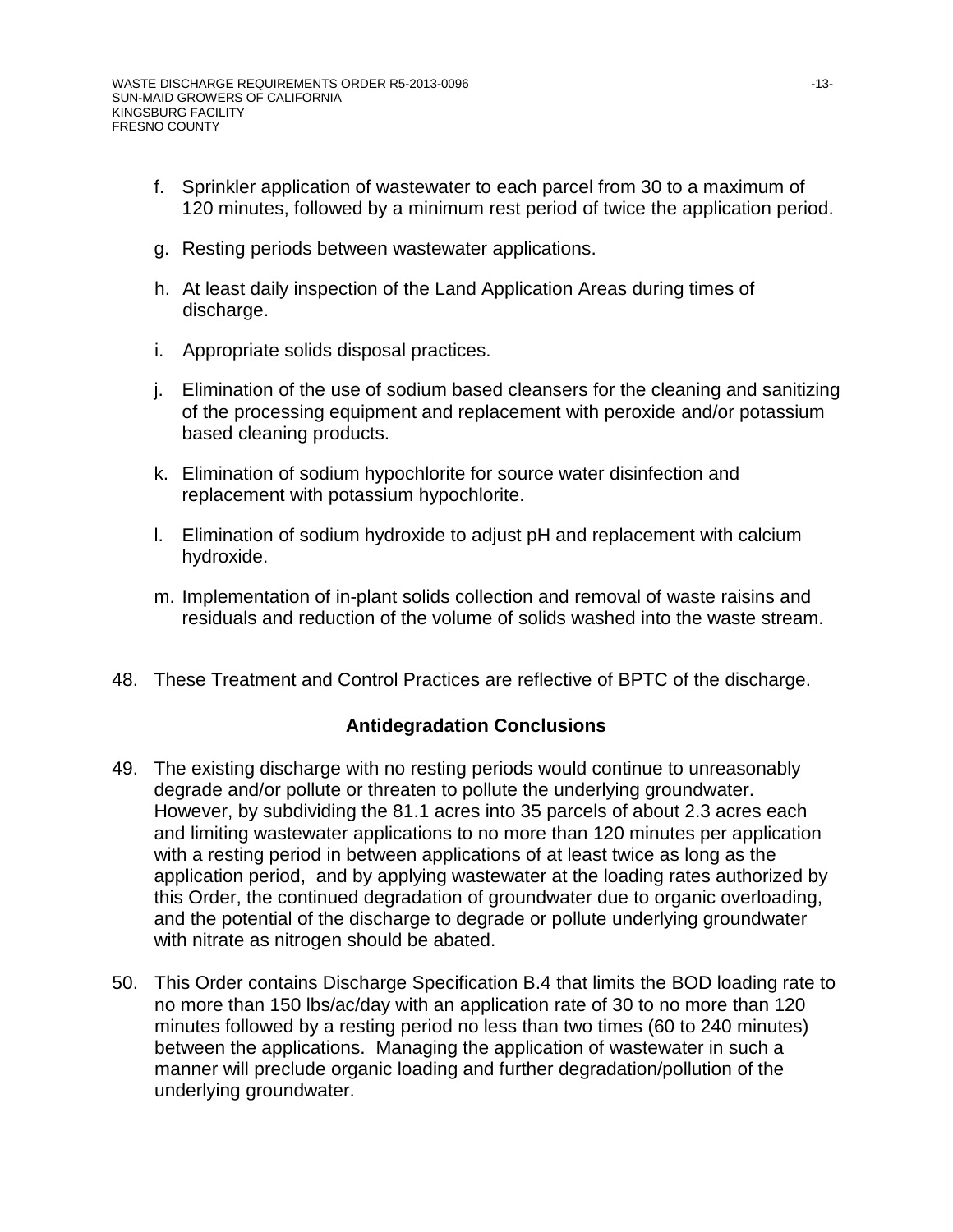- 51. This Order establishes terms and conditions to ensure that the discharge does not continue to unreasonably affect present and anticipated future beneficial uses of groundwater or result in groundwater quality worse than background or the water quality objectives set forth in the Basin Plan.
- 52. Economic prosperity of valley communities and associated industry is of maximum benefit to the people of the State. Sun-Maid is a cooperative made up of 750 farmer members. Sun-Maid aids in the economic prosperity of the region by direct employment of between 700 and 750 people, supports the local economy through property and sales taxes, and provides a needed processing service to its local raisin growers. In addition, the use of process wastewater for irrigation in place of higher quality groundwater is of further benefit to people of the State. Provided that discharges from the Facility comply with State and Central Valley Water Board plans and policies, authorized degradation due to the continued operation of the Sun-Maid Facility is to the maximum benefit to the people of the State.

#### **Designated Waste and Title 27**

- 53. California Code of Regulations, title 27 (hereafter Title 27) contains regulatory requirements for the treatment, storage, processing, and disposal of solid waste, which includes designated waste, as defined by Water Code section 13173. However, Title 27 exempts certain activities from its provisions. Discharges regulated by this Order are exempt from Title 27 pursuant to a provision that exempts wastewater under specific conditions. This exemption, found at Title 27, section 20090, is described below:
	- (b) Wastewater Discharges of wastewater to land, including but not limited to evaporation ponds, percolation ponds, or subsurface leachfields if the following conditions are met:
		- (1) The applicable regional water quality control board has issued WDRs, reclamation requirements, or waived such issuance;
		- (2) The discharge is in compliance with applicable water quality control plan; and
		- (3) The wastewater does not need to be managed according to Chapter 11, Division 4.5, Title 22 of this code as a hazardous waste.
- 54. The discharge authorized herein is exempt from the requirements of Title 27 in accordance with Title 27, section 20090(b) because:
	- a. The Central Valley Water Board is issuing WDRs.
	- b. The discharge is in compliance with the Basin Plan, and;
	- c. The treated effluent discharged to the Land Application Areas does not need to be managed as hazardous waste.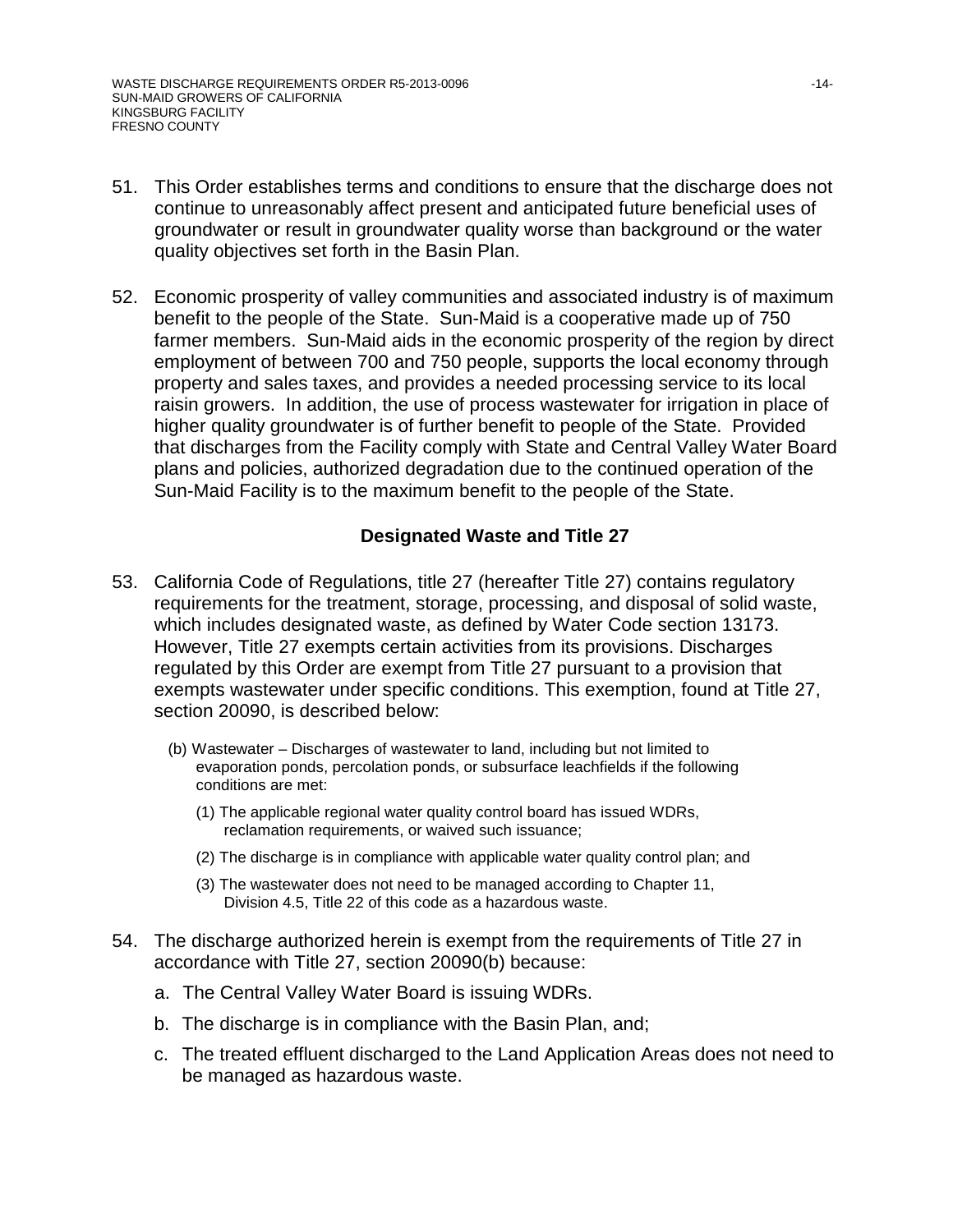#### **CEQA**

- 55. The County of Fresno Department of Public Works and Planning (County) circulated an *Initial Study Application and Unclassified Conditional Use Permit, Sun-Maid Growers of California* (Sun-Maid) *On-Site Land Disposal Expansion Project* (Initial Study) report dated 11 February 2011 regarding a proposed discharge/application of raisin process water to an adjacent 40 acre parcel. Central Valley Water Board staff commented in a 30 June 2011 to the County stating the Initial Study application did not provide sufficient information for Central Valley Water Board staff to determine, as a responsible agency under the California Environmental Quality Act, whether the potential project impacts would be adequately mitigated.
- 56. Sun-Maid subsequently submitted the two additional reports to further characterize its discharge and its potential to affect the quality of the underlying groundwater: a December 2011 *Antidegradation Report* prepared by Kenneth D. Schmidt and Associates (Schmidt), and the 5 July 2012 Addendum prepared by the Provost and Pritchard Consulting Group.
- 57. Central Valley Water Board staff sent a 31 July 2012 to Fresno County indicating that the letter provided Central Valley Water Board staff enough information to proceed with the preparation of waste discharge requirements for the project.
- 58. Fresno County approved the Unclassified Conditional Use Permit, Initial Study, and Mitigated Negative Declaration on 11 August 2012.
- 59. This Order includes requirements to protect water quality, including, but not limited to:
	- a. Discharge Specification B.2 that establishes EC effluent limitations that are reflective of best practicable treatment for this discharge.
	- b. Discharge Specification B.4, which limits the flow to the volume which is in accordance with good agronomic practices for the crops grown, and which will not exceed a daily BOD loading rate of 150 lbs/278 acre feet/day with an application period of 30 to 120 minutes with a resting period of no less than two times the application period (60 to 240 minutes) between wastewater applications.
	- c. Discharge Specification B.8, which stipulates waste constituents cannot be released or discharged in a concentration or mass that causes violation of this Order's groundwater limitations.
	- d. Provisions F.11, F.12, F. 13, and F.14 that require the submittal of Solids Management Plan; a Work Plan to evaluate groundwater quality including the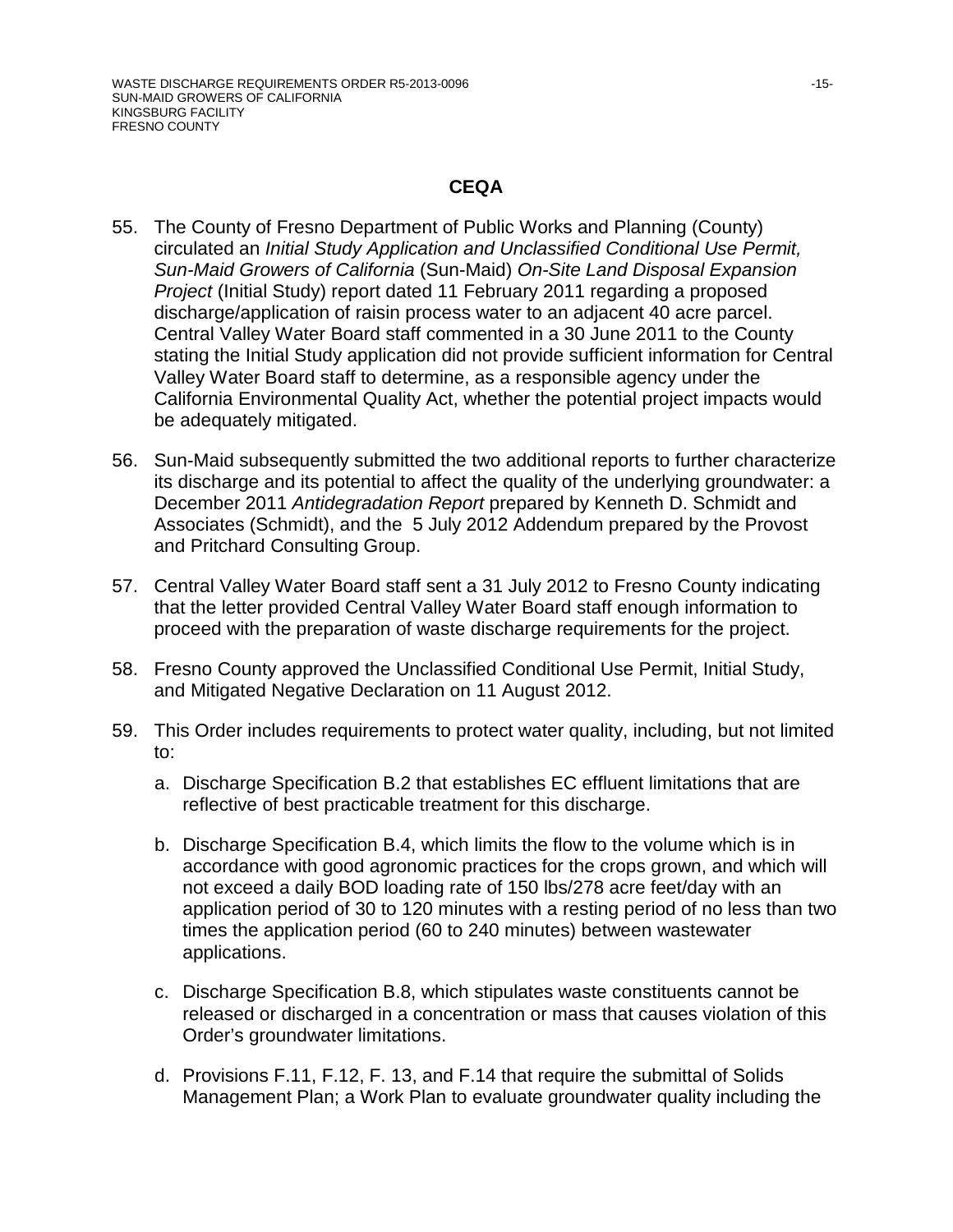increases observed in MW-1; a Salinity Management Plan, and a Nutrient Management Plan, respectively.

# **General Findings**

- 60. Based on the threat to water quality and complexity of the discharge, the facility is determined to be classified as 2-B. Section 2200 of title 23, CCR, defines these categories to include any of the following:
	- a. Category 2 threat to water quality: "Those discharges of waste that could impair the designated beneficial uses of the receiving water, cause short term violations of water quality objectives, cause secondary drinking water standards to be violated, or cause a nuisance."
	- b. Category B complexity: "Any discharger not included in Category A that has physical, chemical, or biological treatment systems (except for septic systems with subsurface disposal), or any Class 2 or Class 3 waste management units."
- 61. Pursuant to Water Code section 13263(g), discharge is a privilege, not a right, and adoption of this Order does not create a vested right to continue the discharge.
- 62. The Central Valley Water Board will review this Order periodically and will revise requirements when necessary.
- 63. Water Code section 13267(b) states:

In conducting an investigation specified in subdivision (a), the regional board may require that any person who has discharged, discharges, or is suspected of having discharged or discharging, or who proposes to discharge waste within its region or any citizen or domiciliary, or political agency or entity of this state who has discharged, discharges, or is suspected of having discharged or discharging, or who proposes to discharge, waste outside of its region that could affect the quality of waters within its region shall furnish, under penalty of perjury, technical or monitoring program reports which the regional board requires. The burden, including costs, of these reports shall bear a reasonable relationship to the need for the report and the benefits to be obtained from the reports. In requiring those reports, the regional board shall provide the person with a written explanation with regard to the need for the reports, and shall identify the evidence that supports requiring that person to provide the reports.

- 64. The technical reports required by this Order and the attached Monitoring and Reporting Program R5-2013-0096 are necessary to assure compliance with these WDRs. The Discharger owns and operates the facility that discharges the waste subject to this Order.
- 65. DWR sets standards for the construction and destruction of groundwater wells, as described in the *California Well Standards Bulletin 74-90 (June 1991)* and *Water Well Standards: State of California Bulletin 94-81 (December 1981)*. These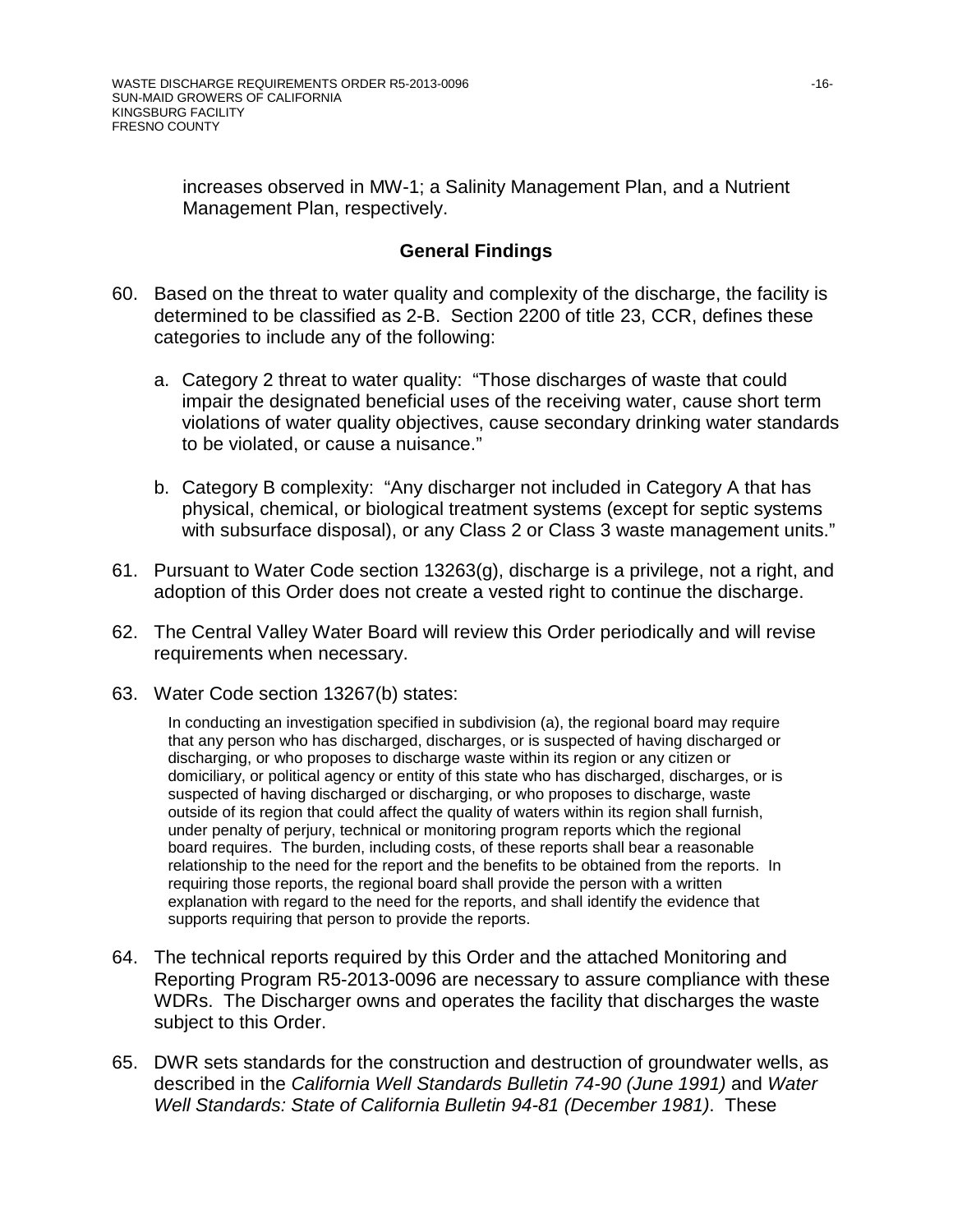standards and any more stringent standards adopted by the State or county pursuant to Water Code section 13801, apply to all monitoring wells.

#### **Public Notice**

- 66. All of the above and the supplemental information and details in the attached Information Sheet, which is incorporated herein, were considered in establishing the following conditions of discharge.
- 67. The Discharger and interested agencies and persons have been notified of the intent to prescribe WDRs for this discharge, and they have been provided an opportunity for a public hearing and an opportunity to submit their written views and recommendations.
- 68. All comments pertaining to the discharge were heard and considered in a public meeting.

**IT IS HEREBY ORDERED** that, Waste Discharge Requirements Order 84-035 is hereby rescinded, except for enforcement purposes, and that pursuant to Water Code sections 13263 and 13267, Sun-Maid Growers of California, Inc., and its respective agents, successors, and assigns, in order to meet the provisions contained in Division 7 of the Water Code and regulations adopted thereunder, shall comply with the following:

## **A. Discharge Prohibitions**

- 1. Discharge of wastes to surface waters or surface water drainage courses is prohibited.
- 2. Bypass of untreated wastes, except as allowed by Provision E.2 of Standard Provisions and Reporting Requirements, is prohibited.
- 3. Discharge of hazardous wastes, as that term is defined in California Code of Regulations, title 22, section 66261.1 *et seq*., or of waste classifiable as 'designated', as defined in Water Code section 13173, is prohibited.
- 4. Application of wastewater in a manner or location other than that described in the report of waste discharge and herein is prohibited.
- 5. The discharge of wastewater to a septic system is prohibited.
- 6. The discharge of any water softening ion exchange regeneration brine in the wastewater system is prohibited.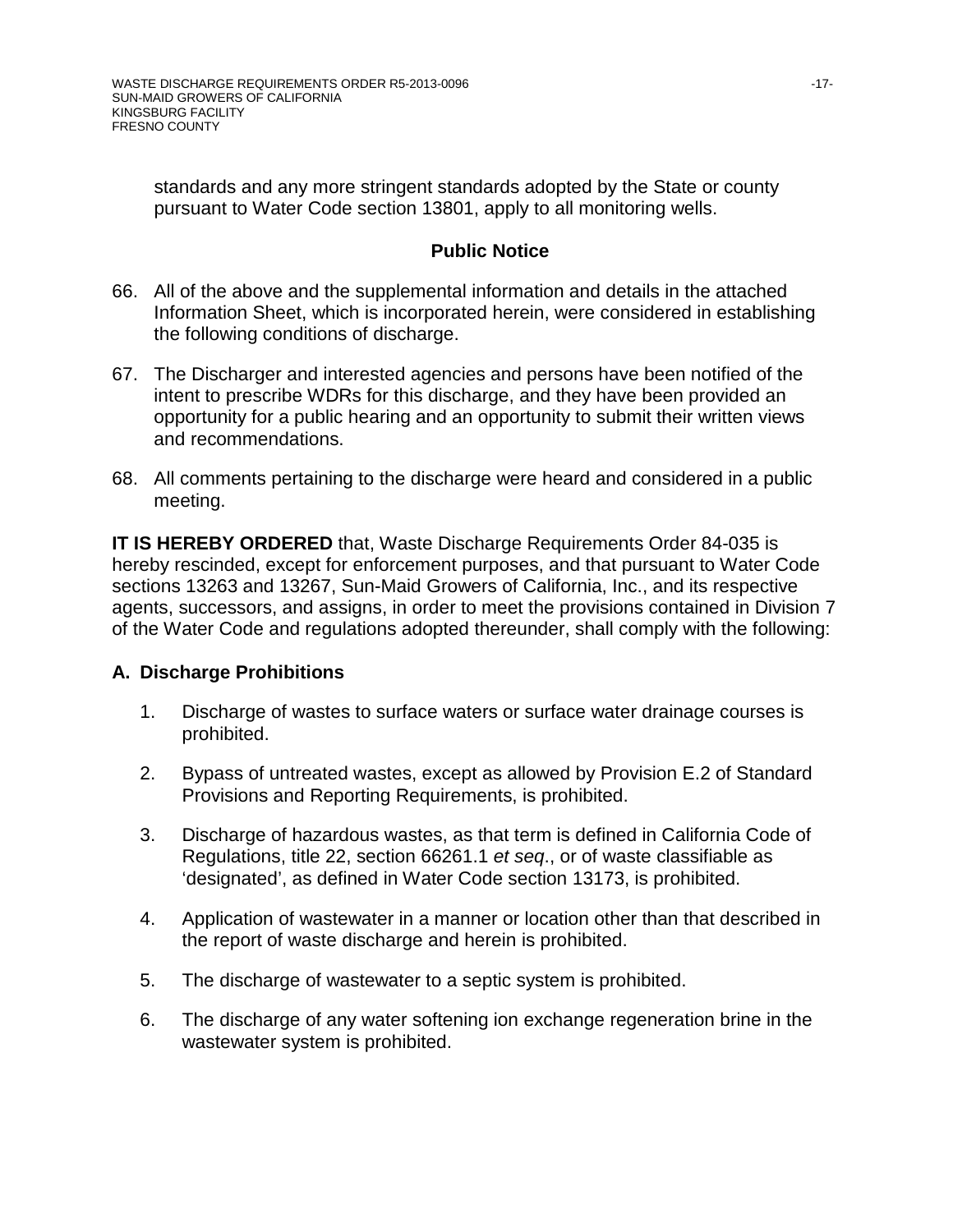#### **B. Discharge Specifications**

- 1. The Discharger shall measure the volume of the wastewater discharged to the Land Application Areas and the volume of wastewater discharged to the SKF WWTF (Compliance shall be determined at DIS-002 as described in Monitoring and Reporting Program R5-2013-0096).
- 2. The annual flow-weighted average EC of the discharge shall not exceed the flow weighted average EC of the source water plus 500 umhos/cm or a maximum of 1,000 umhos/cm, whichever is less. The flow-weighted average of the source water shall be a moving average for the most recent 12 months (Compliance shall be determined at DIS-001 as described in Monitoring and Reporting Program R5-2013-0096).
- 3. The annual volume of wastewater discharged to the Land Application Areas shall not exceed 278 acre-feet.
- 4. The discharge shall not exceed a BOD loading rate of 150 lbs/ac/day at any time. Compliance with this limit shall be determined by using the average of the last three effluent BOD monitoring results.
- 5. The Discharger shall operate all systems and equipment to optimize treatment of wastewater and the quality of the discharge.
- 6. Wastewater treatment, storage, and disposal shall not cause pollution or a nuisance as defined by Water Code section 13050.
- 7. The discharge shall remain within the permitted waste treatment/containment structures and Land Application Areas at all times.
- 8. No waste constituent shall be released or discharged, or placed where it will be released or discharged, in a concentration or in a mass that causes violation of groundwater limitations.
- 9. All conveyance, treatment, storage, and disposal systems shall be designed, constructed, operated, and maintained to prevent inundation or washout due to floods with a 100-year return frequency.
- 10. The treatment, storage, and disposal areas shall have sufficient capacity to accommodate allowable wastewater flow, design seasonal precipitation, and ancillary inflow and infiltration during the winter while ensuring continuous compliance with all requirements of this Order. Design seasonal precipitation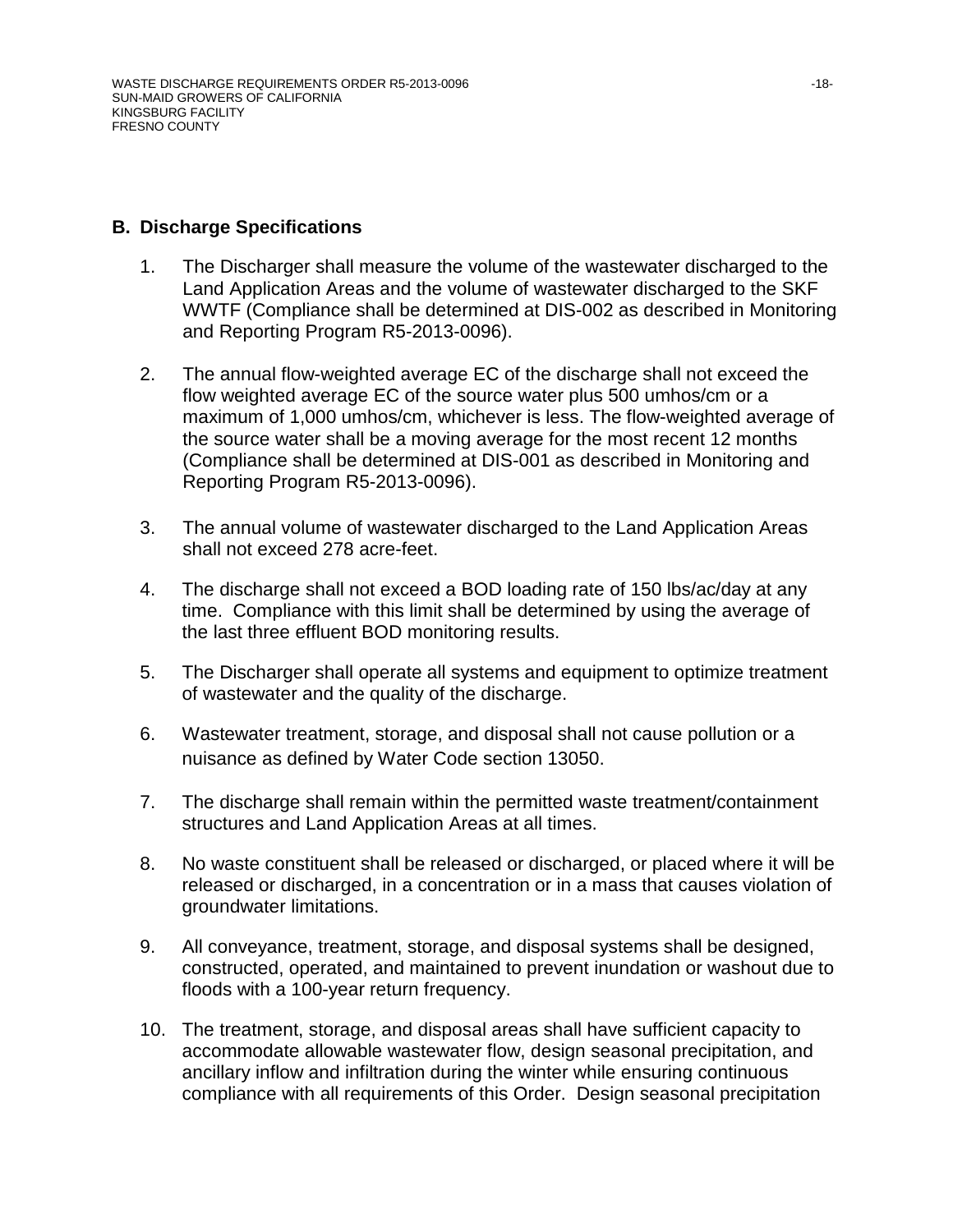shall be based on total annual precipitation using a return period of 100 years, distributed monthly in accordance with historical rainfall patterns.

11. Objectionable odors shall not be perceivable beyond the limits of the Facility and/or the Land Application Areas at an intensity that creates or threatens to create nuisance conditions.

# **C. Solids Specifications**

- 1. Any handling and storage of solids and sludge shall be temporary, and controlled and contained in a manner that minimizes leachate formation and precludes infiltration of waste constituents into soils in a mass or concentration that will violate groundwater limitations of this Order.
- 2. Collected screenings, sludge, and other solids removed from the liquid waste shall be disposed of in a manner approved by the Executive Officer and consistent with Title 27. Removal for further treatment, disposal, or reuse at sites (i.e., landfill, composting sites, soil amendment sites) operated in accordance with valid WDRs issued by a regional water quality control board will satisfy this specification.
- 3. Any proposed change in solids disposal practices shall be reported to the Executive Officer in writing at least 90 days in advance of the change. Screenings may be land applied to the disposal area provided that, at least 60 days prior to application, the Discharger submits a loading analysis that demonstrates the land application of solids will not cause an exceedance of any specification or groundwater limitation of this Order.

## **D. Land Application Area Specifications**

- 1. Application of waste constituents to the Land Application Areas shall be at reasonable agronomic rates to preclude creation of a nuisance or degradation of groundwater, considering the crop, soil, climate, and irrigation management system. The annual nutritive loading of the Land Application Areas, including the nutritive value of organic and chemical fertilizers and of the wastewater shall not exceed the annual crop demand.
- 2. Wastewater shall not be discharged to the Land Application Areas in a manner that causes wastewater to stand for greater than 48 hours after irrigation ceases.
- 3. Wastewater shall be applied to the Land Application Areas with appropriate resting periods. The maximum application period shall be two hours. The minimum rest period shall be at least twice the preceding application period.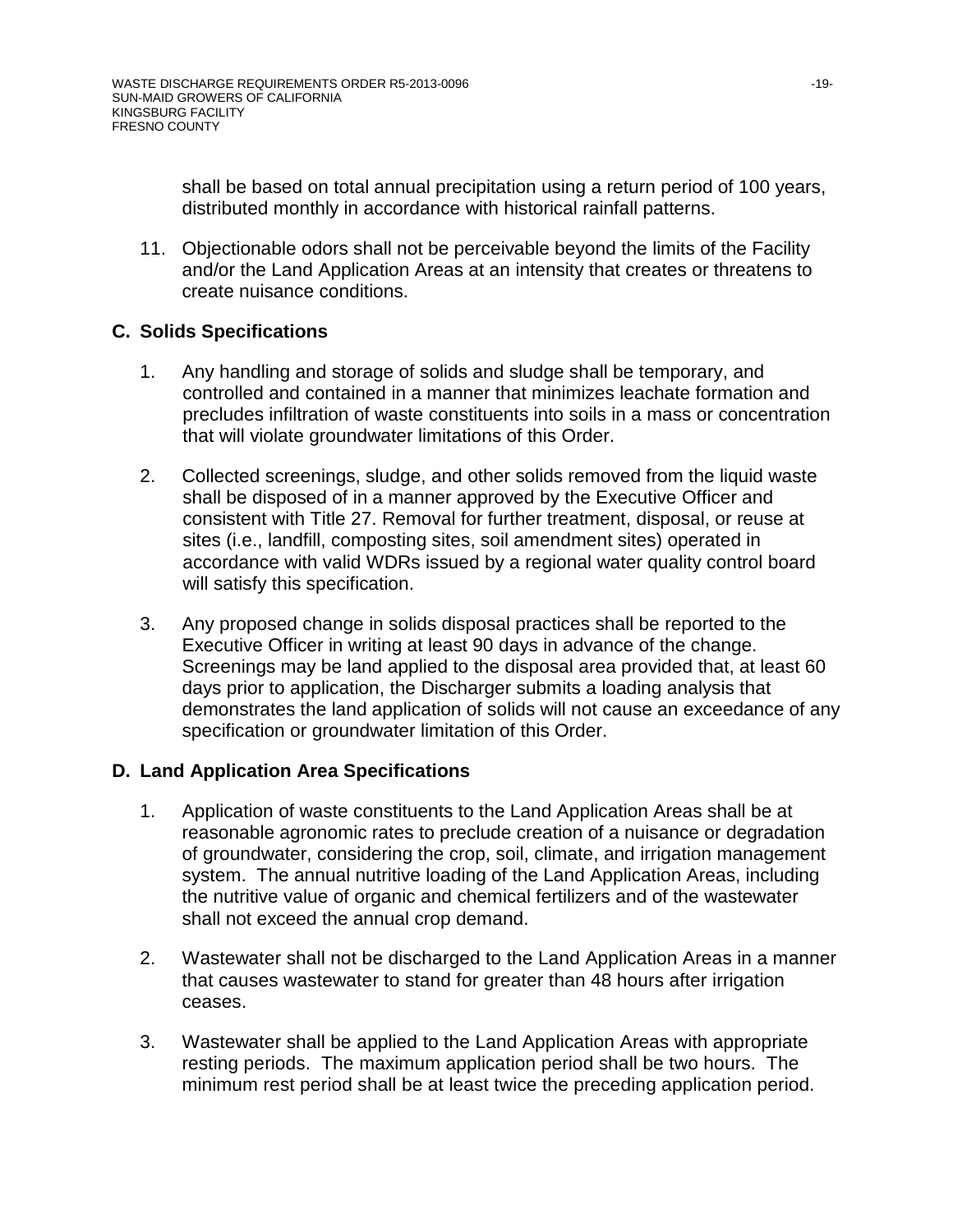- 4. Any irrigation runoff shall be confined to the Land Application Areas and shall not enter any surface water drainage course or storm water drainage system.
- 5. The perimeter of the Land Application Areas shall be graded to prevent ponding along public roads or other public areas and prevent runoff onto adjacent properties not owned or controlled by the Discharger.
- 6. The volume of wastewater applied to the Land Application Areas on any single day shall not exceed reasonable agronomic rates based on the vegetation grown, pre-discharge soil moisture conditions, and weather conditions.
- 7. Hydraulic loading of wastewater and supplemental irrigation water including precipitation shall be at reasonable agronomic rates designed to:
	- a. Maximize crop nutrient uptake;
	- b. Maximize breakdown of organic waste constituents in the root zone; and
	- c. Minimize the percolation of waste constituents below the root zone.
- 8. The irrigation with wastewater shall be managed to minimize erosion within the Land Application Areas.
- 9. The Land Application Areas shall be managed to prevent breeding of mosquitoes. In particular:
	- a. All applied irrigation water must infiltrate completely within 48 hours;
	- b. Tailwater ditches shall be maintained essentially free of emergent, marginal, and floating vegetation; and
	- c. Low-pressure and unpressurized pipelines and ditches accessible to mosquitoes shall not be used to store wastewater.
- 10. No physical connection shall exist between wastewater and any domestic water supply or domestic well, or between wastewater piping and any irrigation well that does not have an air gap or reduce pressure principle device.

## **E. Groundwater Limitations**

Release of waste constituents from any treatment unit, delivery system, or Land Application Area associated with the Facility shall not cause or contribute to groundwater containing concentrations of constituents identified below, or natural background quality, whichever is greater.

a. Nitrate as nitrogen of 10 mg/L.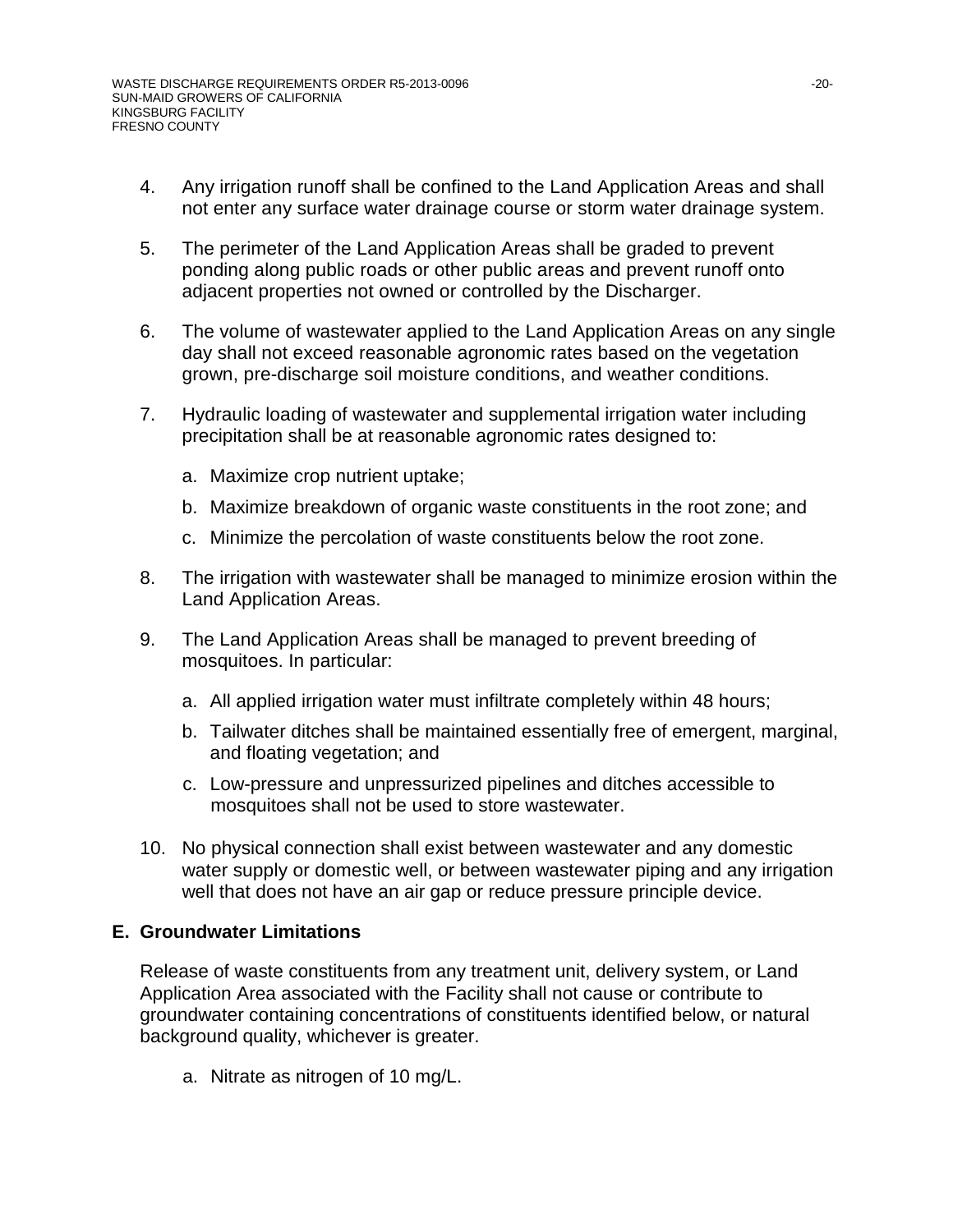- b. EC of 900 umhos/cm.
- c. For constituents identified in Title 22, the Primary and Secondary MCLs quantified therein.

#### **F. Provisions**

- 1. The Discharger shall comply with the Standard Provisions and Reporting Requirements for Waste Discharge Requirements, dated 1 March 1991 (Standard Provisions), which are a part of this Order.
- 2. The Discharger shall comply with Monitoring and Reporting Program (MRP) R5-2013-0096, which is part of this Order, and any revisions thereto as adopted by the Central Valley Water Board or approved by the Executive Officer.
- 3. The Discharger shall keep at the Facility office copies of this Order including its MRP, Information Sheet, attachments, and Standard Provisions, for reference by operating personnel. Key operating personnel shall be familiar with its contents.
- 4. The Discharger must at all times properly operate and maintain its respective facilities and systems of treatment and control (and related appurtenances) that are installed or used to achieve compliance with the conditions of this Order. Proper operation and maintenance also include adequate laboratory controls and appropriate quality assurance procedures. This Provision requires the operation of back-up or auxiliary facilities or similar systems that are installed only when the operation is necessary to achieve compliance with the conditions of the Order.
- 5. All technical reports and work plans required herein that involve planning, investigation, evaluation, or design, or other work requiring interpretation and proper application of engineering or geologic sciences, shall be prepared by or under the direction of a person registered to practice in California pursuant to California Business and Professions Code Sections 6735, 7835, and 7835.1. As required by these laws, completed technical reports and work plans must bear the signature(s) and seal(s) of the registered professional(s) in a manner such that all work can be clearly attributed to the professional responsible for the work. All reports required herein are required pursuant to Water Code section 13267.
- 6. The Discharger must comply with all conditions of this Order, including timely submittal of technical and monitoring reports as directed by the Executive Officer. Accordingly, the Discharger shall submit to the Central Valley Water Board on or before each report due date the specified document or, if an action is specified, a written report detailing evidence of compliance with the date and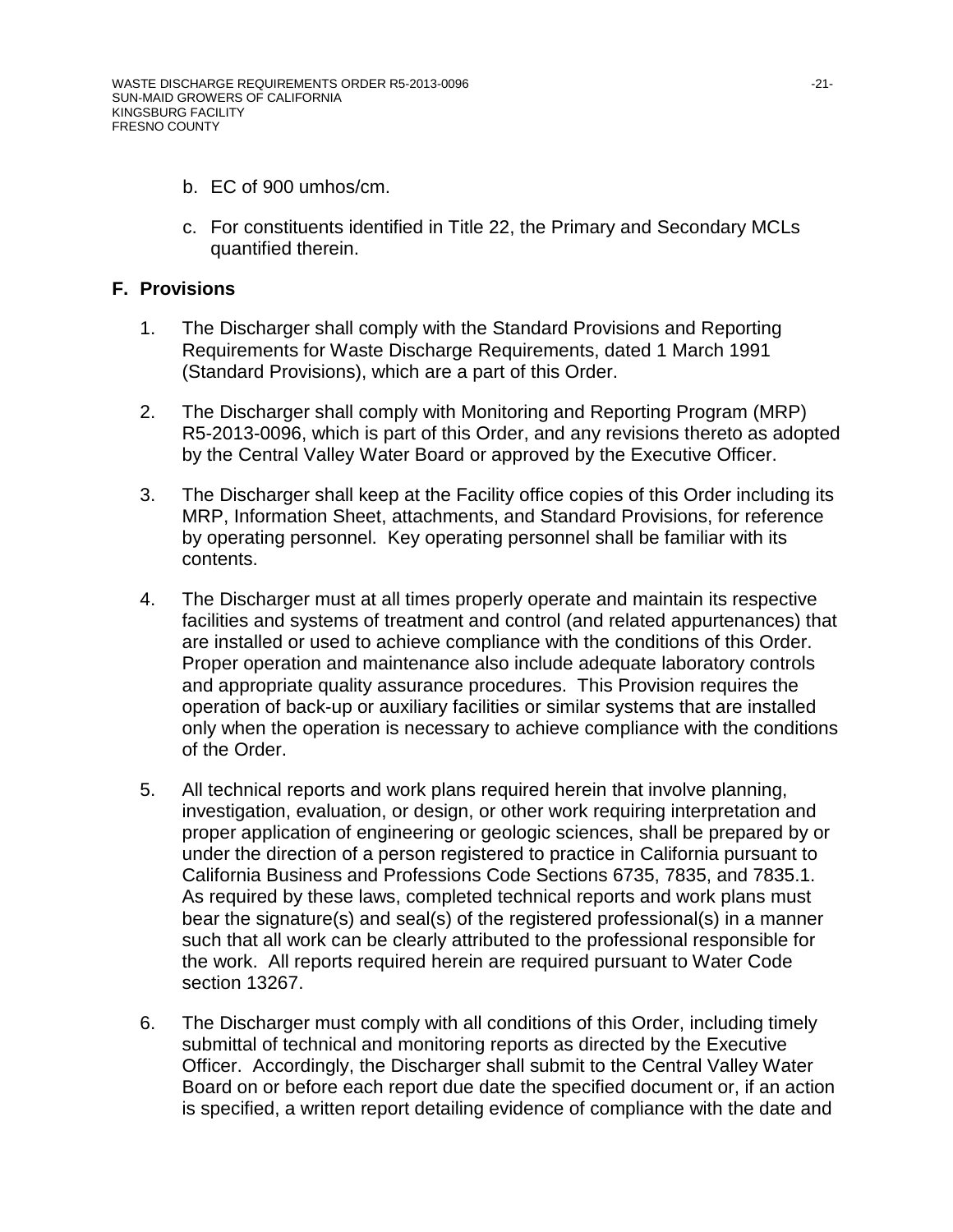task. If noncompliance is being reported, the reasons for such noncompliance shall be stated, plus an estimate of the date when the Discharger will be in compliance. The Discharger shall notify the Central Valley Water Board by letter when it returns to compliance with the time schedule. Violations may result in enforcement action, including Central Valley Water Board or court orders requiring corrective action or imposing civil monetary liability, or in revision or rescission of this Order.

- 7. In the event of any change in control or ownership of land or waste treatment and storage facilities presently owned or controlled by the Discharger, the Discharger shall notify the succeeding owner or operator of the existence of this Order by letter, a copy of which shall be immediately forwarded to the Central Valley Water Board.
- 8. To assume operation under this Order, the succeeding owner or operator must apply in writing to the Executive Officer requesting transfer of the Order. The request must contain the requesting entity's full legal name, the state of incorporation if a corporation, the address and telephone number of the persons responsible for contact with the Central Valley Water Board and a statement. The statement shall comply with the signatory paragraph of Standard Provision B. 3 and state that the new owner or operator assumes full responsibility for compliance with this Order. Failure to submit the request shall be considered a discharge without requirements, a violation of the California Water Code. If approved by the Executive Officer, the transfer request will be submitted to the Central Valley Water Board for its consideration of transferring the ownership of this Order at one of its regularly scheduled meetings.
- 9. The Discharger shall submit the technical reports and work plans required by this Order for Central Valley Water Board staff consideration and incorporate comments they may have in a timely manner, as appropriate.
- 10. As described in the Standard Provisions, the Discharger shall report promptly to the Central Valley Water Board any material change or proposed change in the character, location, or volume of the discharge.
- 11. **By 27 January 2014**, the Discharger shall submit a Solids Management Plan that details how the Discharger plans to dispose of raisin solids and sand and grit generated from the screening of wastewater, the washing of fruit, and the cleaning of the wastewater sumps. Should land application of the solids be considered, the Plan shall include an analysis demonstrating the additional organic load will not contribute to the degradation of the underlying groundwater.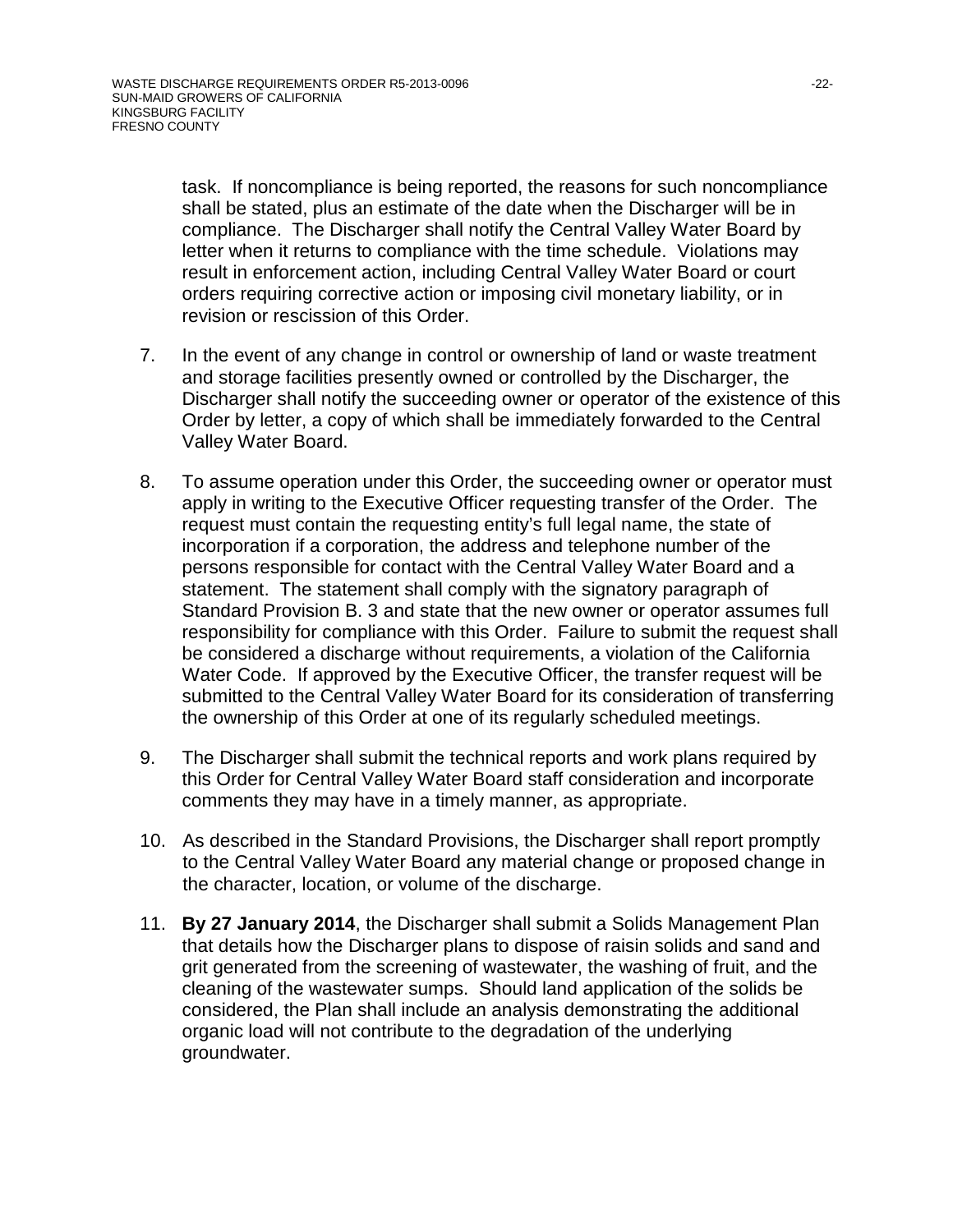- 12. **By 27 January 2014**, the Discharger shall submit a Work Plan to replace monitoring well MW-1 and evaluate the need for additional wells to monitor groundwater. The Work Plan shall include the rationale for the selected location of the well, the proposed construction information (well depth, screened interval) of the well, and shall assess the need for additional wells.
- 13. **By 27 January 2014**, the Discharger shall submit a Salinity Management Plan, with salinity source reduction goals and an implementation time schedule for Executive Officer approval. The control plan shall identify any additional methods that could be used to further reduce the salinity of the discharge to the maximum extent feasible, include an estimate on load reductions that may be attained through the methods identified, and provide a description of the tasks, cost, and time required to investigate and implement various elements in the salinity control plan. The Discharger shall implement the plan in accordance with the approved schedule.
- 14. **By 27 January 2014**, the Discharger shall submit a Nutrient Management Plan for the Land Application Areas for Executive Officer approval. At a minimum the Plan must include procedures for monitoring the Land Application Areas including daily records of wastewater applications and acreages, an action plan to deal with objectionable odors and/or nuisance conditions, a discussion on blending of wastewater and supplemental irrigation water, supporting data and calculations for monthly and annual water and nutrient balances, and management practices that will ensure wastewater, irrigation water, commercial fertilizers and soil amendments are applied at agronomic rates.
- 15. If the Central Valley Water Board determines that waste constituents in the discharge have reasonable potential to cause or contribute to an exceedance of an objective for groundwater, this Order may be reopened for consideration of addition or revision of appropriate numerical effluent or groundwater limitations for the problem constituents.
- 16. The Central Valley Water Board is currently implementing the CV-SALTS initiative to develop a Basin Plan amendment that will establish a salt and nitrate management plan for the Central Valley. Through this effort the Basin Plan will be amended to define how the narrative water quality objectives are to be interpreted for the protection of agricultural use. If new information or evidence indicates that groundwater limitations different than those prescribed herein are appropriate, this Order will be reopened to incorporate such limits.
- 17. The Central Valley Water Board will review this Order periodically and will revise requirements when necessary.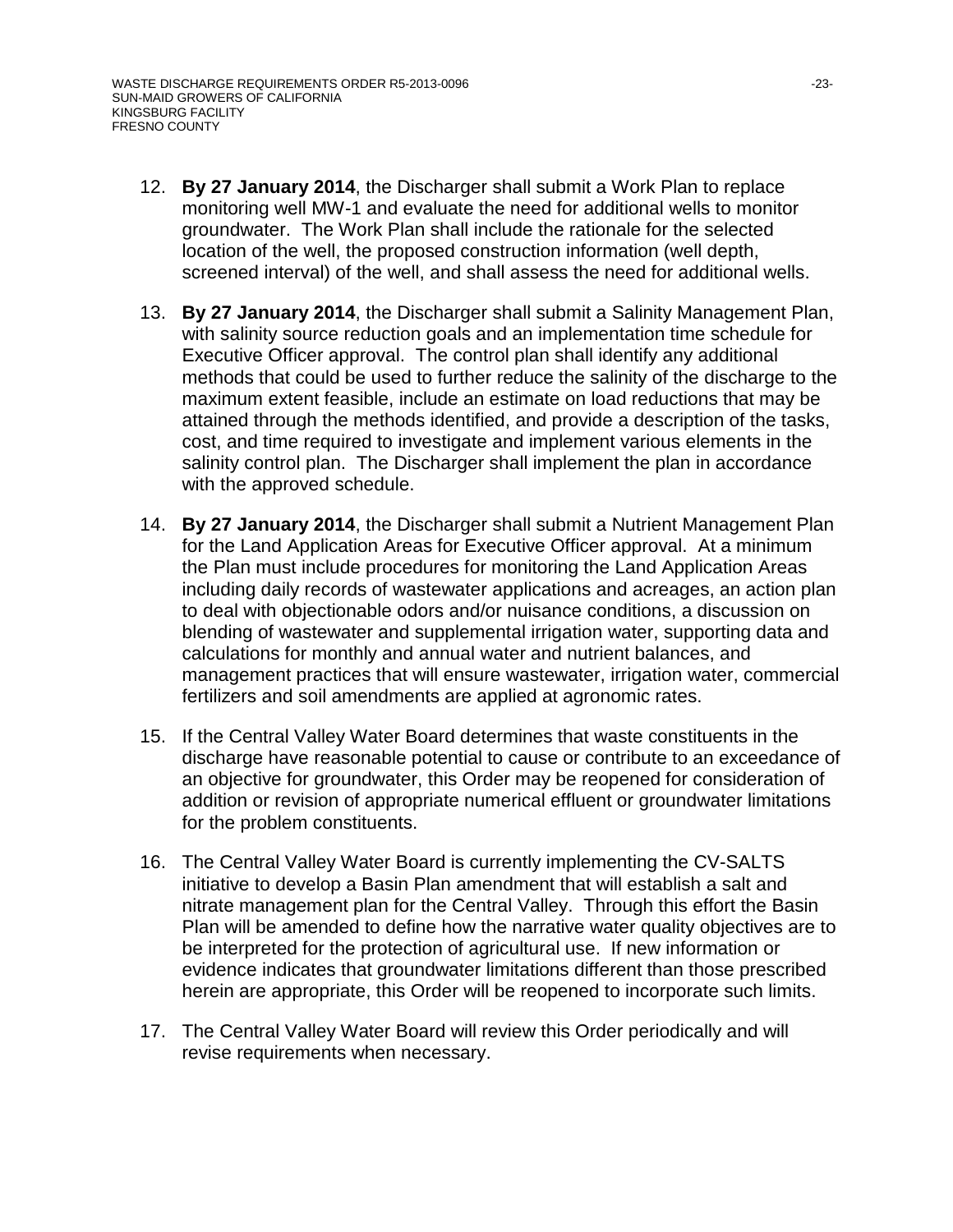If, in the opinion of the Executive Officer, the Discharger fails to comply with the provisions of this Order, the Executive Officer may refer this matter to the Attorney General for judicial enforcement, may issue a complaint for administrative civil liability, or may take other enforcement actions. Failure to comply with this Order may result in the assessment of Administrative Civil Liability of up to \$10,000 per violation, per day, depending on the violation, pursuant to the Water Code, including sections 13268, 13350 and 13385. The Central Valley Water Board reserves its right to take any enforcement actions authorized by law.

Any person aggrieved by this action may petition the State Water Board to review the action in accordance with Water Code section 13320 and California Code of Regulations, title 23, sections 2050 and following. The State Water Board must receive the petition by 5:00 p.m., 30 days after the date of this Order, except that if the thirtieth day following the date of this Order falls on a Saturday, Sunday, or state holiday, the petition must be received by the State Water Board by 5:00 p.m. on the next business day. Copies of the law and regulations applicable to filing petitions may be found on the Internet at:

[http://www.waterboards.ca.gov/public\\_notices/petitions/water\\_quality](http://www.waterboards.ca.gov/public_notices/petitions/water_quality)

or will be provided upon request.

I, PAMELA C. CREEDON, Executive Officer, do hereby certify the foregoing is a full, true, and correct copy of an Order adopted by the California Regional Water Quality Control Board, Central Valley Region on 26 July 2013.

*Original signed by:*

\_\_\_\_\_\_\_\_\_\_\_\_\_\_\_\_\_\_\_\_\_\_\_\_\_\_\_\_\_\_\_\_\_\_ PAMELA C. CREEDON, Executive Officer

Order Attachments: A Location Map B Site Map

Monitoring and Reporting Program R5-2013-0096 Information Sheet Standard Provisions (1 March 1991) (separate attachment to the Discharger only)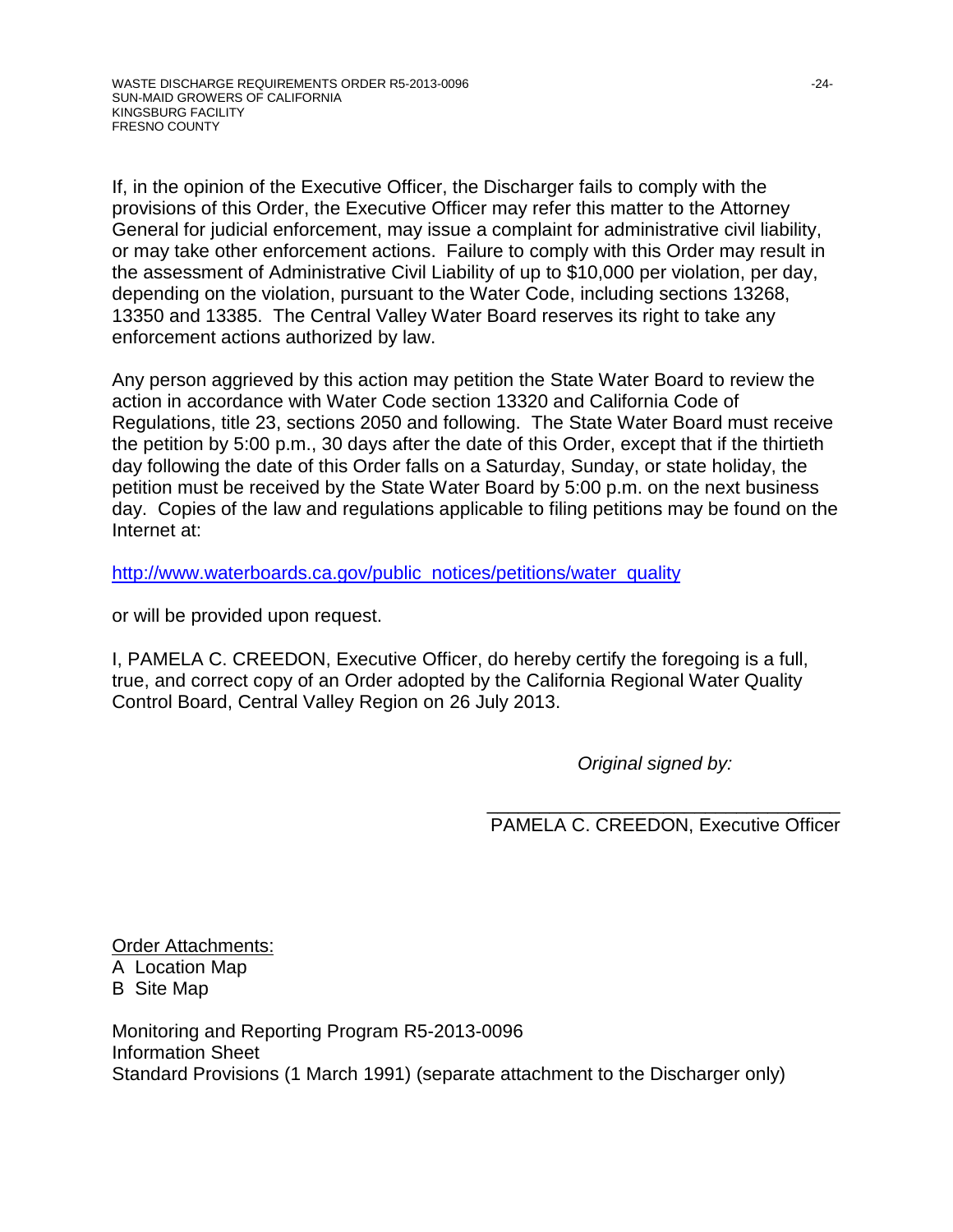# CALIFORNIA REGIONAL WATER QUALITY CONTROL BOARD CENTRAL VALLEY REGION

#### MONITORING AND REPORTING PROGRAM R5-2013-0096 FOR SUN-MAID CALIFORNIA GROWERS, INC. KINGSBURG FACILITY FRESNO COUNTY

This Monitoring and Reporting Program (MRP) is required pursuant to Water Code section 13267.

The Discharger shall not implement any changes to this MRP unless and until the Central Valley Water Board adopts, or the Executive Officer issues, a revised MRP. Changes to sample location shall be established with concurrence of Central Valley Water Board staff, and a description of the revised stations shall be submitted for approval by the Executive Officer.

All samples shall be representative of the volume and nature of the discharge or matrix of material sampled. All analyses shall be performed in accordance with *Standard Provisions and Reporting Requirements for Waste Discharge Requirements*, dated 1 March 1991 (Standard Provisions).

Field test instruments (such as pH) may be used provided that the operator is trained in the proper use of the instrument and each instrument is serviced and/or calibrated at the recommended frequency by the manufacturer or in accordance with manufacturer instructions.

Analytical procedures shall comply with the methods and holding times specified in the following: *Methods for Organic Chemical Analysis of Municipal and Industrial Wastewater* (EPA); *Test Methods for Evaluating Solid Waste* (EPA); *Methods for Chemical Analysis of Water and Wastes* (EPA); *Methods for Determination of Inorganic Substances in Environmental Samples* (EPA); *Standard Methods for the Examination of Water and Wastewater* (APHA/AWWA/WEF); and *Soil, Plant and Water Reference Methods for the Western Region* (WREP 125). Approved editions shall be those that are approved for use by the United States Environmental Protection Agency or the California Department of Public Health's Environmental Laboratory Accreditation Program. The Discharger may propose alternative methods for approval by the Executive Officer.

If monitoring consistently shows no significant variation in magnitude of a constituent concentration or parameter after a statistically significant number of sampling events, the Discharger may request this MRP be revised to reduce monitoring frequency. The proposal must include adequate technical justification for reduction in monitoring frequency.

A glossary of terms used within this MRP is included on page 11.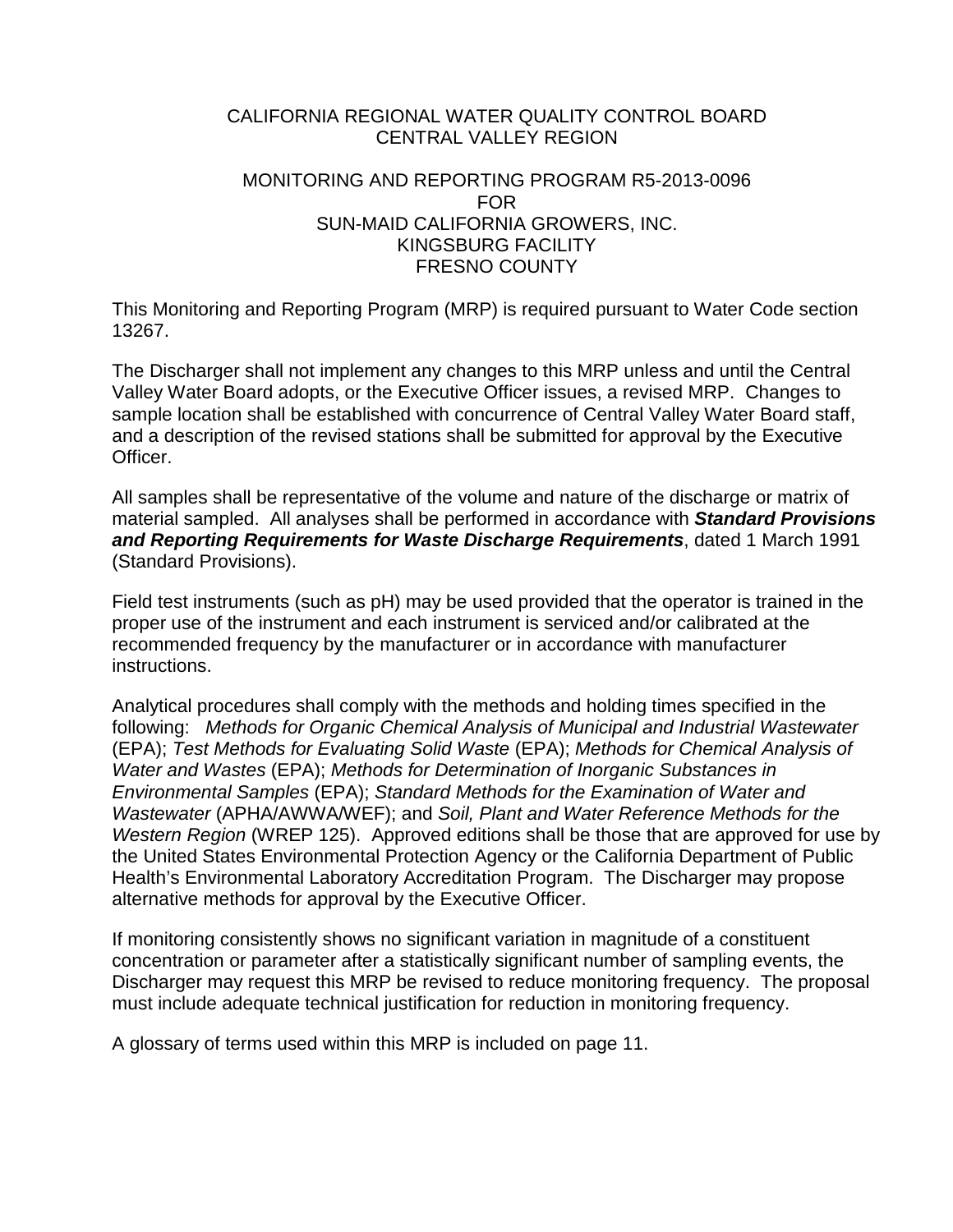The Discharger shall monitor the following locations to demonstrate compliance with the requirements of this Order:

| <b>Monitoring Location Name</b> | <b>Monitoring Location Description</b>      |
|---------------------------------|---------------------------------------------|
| <b>DIS-001</b>                  | Location where a representative sample of   |
|                                 | the Facility effluent can be obtained prior |
|                                 | to Discharge to the Land Application        |
|                                 | Areas.                                      |
| <b>DIS-002</b>                  | Location where the Facility effluent flow   |
|                                 | can be measured prior to discharge into     |
|                                 | the Land Application Area or the SKF        |
|                                 | WWTF.                                       |
| SPL-001 and SPL-002             | Water Supply Wells No.1 (SPL-001) and       |
|                                 | No. 2 (SPL-002).                            |
| MW-1 through MW-6               | <b>Groundwater Monitoring Wells MW-1</b>    |
|                                 | through MW-6.                               |

## **EFFLUENT MONITORING**

Effluent samples shall be representative of the volume and nature of the discharges and shall be collected at DIS-001 and DIS-002 (flow only) prior to discharge to the Land Application Areas. Time of collection of the samples shall be recorded. If the discharge is intermittent rather than continuous, then on the first day of each such intermittent discharge, the Discharger shall monitor and record data for all of the constituents listed below, after which the frequencies of analysis given in the schedule shall apply for the duration of each such intermittent discharge.

Effluent flow shall be recorded at DIS-002 just prior to discharge to the Land Application Areas. Effluent monitoring shall include at least the following:

| <b>Frequency</b> | Constituent/Parameter | <b>Units</b> | <b>Sample Type</b> |
|------------------|-----------------------|--------------|--------------------|
| Continuous       | <b>Flow</b>           | mgd          | Meter              |
| Weekly           | pH                    | pH Units     | Grab               |
| Weekly           | EC                    | umhos/cm     | Grab               |
| Weekly           | <b>TDS</b>            | mg/L         | 24-hour composite  |
| Weekly           | <b>FDS</b>            | mg/L         | 24-hour composite  |
| Weekly           | BOD <sub>5</sub>      | mg/L         | 24-hour composite  |
| Weekly           | <b>TSS</b>            | mg/L         | 24-hour composite  |
| Monthly          | Nitrate as N          | mg/L         | 24-hour composite  |
| Monthly          | TKN                   | mg/L         | Grab               |
| Monthly          | Ammonia               | mg/L         | Grab               |
| Monthly          | <b>Total Nitrogen</b> | mg/L         | Computed           |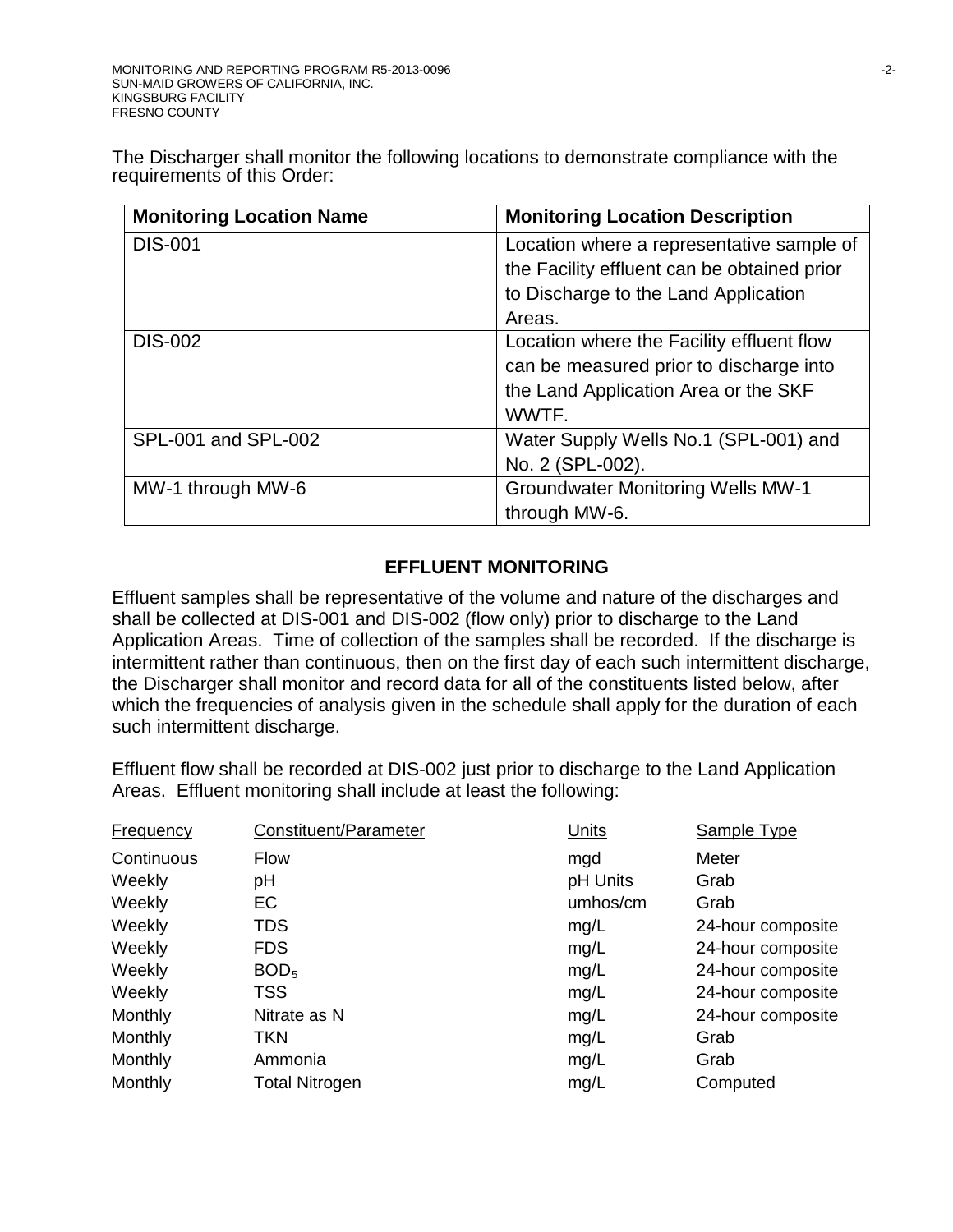| Frequency | Constituent/Parameter    | <u>Units</u> | Sample Type       |
|-----------|--------------------------|--------------|-------------------|
| Monthly   | Chloride                 | mq/L         | 24-hour composite |
| Monthly   | Sodium                   | mg/L         | 24-hour composite |
| Quarterly | <b>General Minerals</b>  | mg/L         | 24-hour composite |
| Quarterly | Boron, Iron, and Arsenic | mq/L         | 24-hour composite |

#### **SOURCE WATER MONITORING**

The Discharger shall monitor each water supply well (SPL-001 and SPL-002),collect samples, and analyze them for the constituents shown in the following table.

| Frequency     | Constituent/Parameter                      | Units    | Sample Type |
|---------------|--------------------------------------------|----------|-------------|
| Semi-annually | EC                                         | umhos/cm | Grab        |
| Semi-annually | Nitrate as N                               | mg/L     | Grab        |
| Semi-annually | TDS                                        | mg/L     | Grab        |
| Semi-annually | <b>TKN</b>                                 | mg/L     | Grab        |
| Semi-annually | Total Nitrogen (equals TKN + Nitrate as N) | mg/L     | Calculated  |
| Annually      | <b>General Minerals</b>                    | mg/L     | Grab        |

1. Semi-annually is twice a year, with samples collected in the first quarter (January through March) of the year and the third quarter (July through September) of each year.

#### **LAND APPLICATION AREA MONITORING**

The Discharger shall monitor the Land Application Areas daily throughout the processing season and while wastewater is being discharged. The volume of the effluent applied will be monitored at DIS-002. The monitoring report shall identify specific parcels, the acreage to which wastewater is applied, and type of crops grown and shall be submitted as part of the annual monitoring report.

In addition, the Discharger shall perform the following routine monitoring and loading calculations for each discrete irrigation area within the Land Application Areas. The data shall be collected and presented in tabular format and shall include the following:

| <b>Frequency</b>         | Constituent/Parameter                | Units             | <b>Sample Type</b>     |
|--------------------------|--------------------------------------|-------------------|------------------------|
| Daily                    | <b>Application Area</b>              | Acres             | n/a                    |
| Daily                    | Wastewater flow                      | Gallons           | Metered                |
| Daily                    | Wastewater loading                   | inches/day        | Calculated             |
| Daily                    | Supplemental irrigation              | Gallons           | Estimated              |
| Daily                    | Precipitation                        | Inches            | Rain gage <sup>1</sup> |
| Monthly                  | Total Hydraulic loading <sup>2</sup> | inches/acre-month | Calculated             |
| BOD Loading <sup>3</sup> |                                      |                   |                        |
| Daily                    | Day of Application                   | lbs/acre          | Calculated             |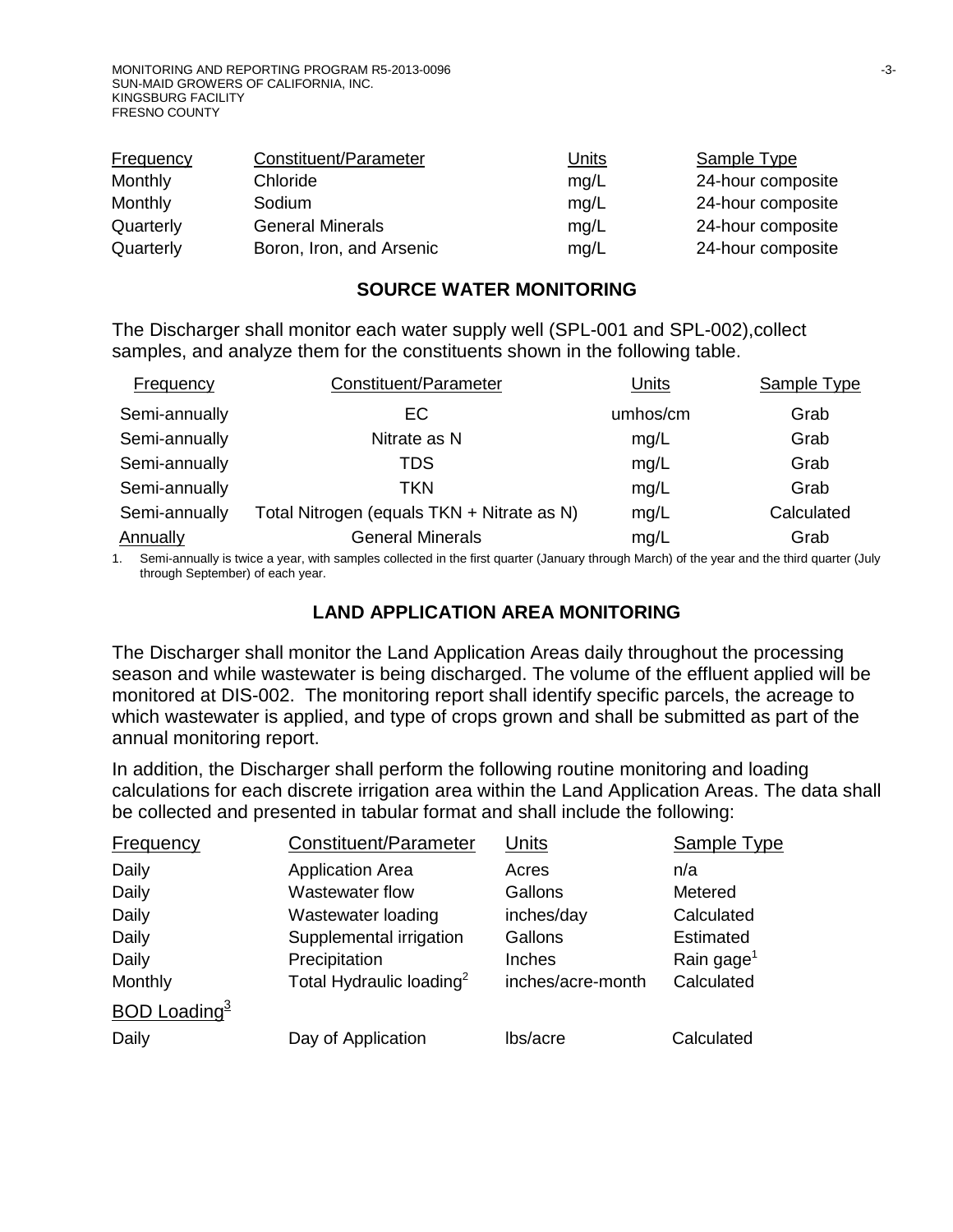| Frequency                                                                                    | Constituent/Parameter   | Units     | Sample Type |  |  |  |
|----------------------------------------------------------------------------------------------|-------------------------|-----------|-------------|--|--|--|
| Nitrogen loading $\frac{4}{3}$                                                               |                         |           |             |  |  |  |
| Annual                                                                                       | From wastewater         | lbs/ac/yr | Calculated  |  |  |  |
| Annual                                                                                       | <b>From fertilizers</b> | lbs/ac/yr | Calculated  |  |  |  |
| Salt and Potassium loading $4$                                                               |                         |           |             |  |  |  |
| Annual                                                                                       | From wastewater         | lbs/ac/yr | Calculated  |  |  |  |
| National Weather Service or CIMIS data from the nearest weather station is acceptable.<br>1. |                         |           |             |  |  |  |

2. Combined loading from wastewater, irrigation water, and precipitation.

3. The BOD loading rate shall be calculated using the applied volume of wastewater, applied acreage, and average of the three most recent BOD analytical results.

4. Nitrogen and salt loading shall be calculated using the applied volume of wastewater, applied acreage, and the three most recent analytical results for total nitrogen and FDS.

In addition, the Discharger shall inspect the application areas on a daily basis. Evidence of erosion, field saturation, runoff, or the presence of nuisance conditions (i.e., flies, ponding, etc.) shall be noted in field logs and included as part of the annual monitoring report.

# **GROUNDWATER MONITORING**

After measuring water levels and prior to collecting samples, each monitoring well (MW-1 through MW-6) shall be adequately purged to remove water that has been standing within the well screen and casing that may not be chemically representative of formation water. Depending on the hydraulic conductivity of the geologic setting, the volume removed during purging is typically from 3 to 5 volumes of the standing water within the well casing and screen, or additionally the filter pack pore volume.

The Discharger shall monitor all wells in its Groundwater Monitoring Network, and any additional wells installed pursuant to this MRP, for the following:

| Frequency | Constituent/Parameter        | Units             | Sample Type |
|-----------|------------------------------|-------------------|-------------|
| Quarterly | Depth to groundwater         | Feet <sup>1</sup> | Measured    |
| Quarterly | <b>Groundwater Elevation</b> | $\text{Feet}^2$   | Computed    |
| Quarterly | pH                           | pH Units          | Grab        |
| Quarterly | EC                           | umhos/cm          | Grab        |
| Quarterly | <b>Nitrate</b>               | $mg/L$ (as N)     | Grab        |
| Quarterly | <b>Total Nitrogen</b>        | mg/L              | Grab        |
| Quarterly | <b>Total Organic Carbon</b>  | mg/L              | Grab        |
| Quarterly | <b>TDS</b>                   | mg/L              | Grab        |
| Quarterly | Chloride                     | mg/L              | Grab        |
| Quarterly | Sodium                       | mg/L              | Grab        |
| Quarterly | Arsenic                      | ug/L              | Grab        |
| Quarterly | Iron                         | ug/L              | Grab        |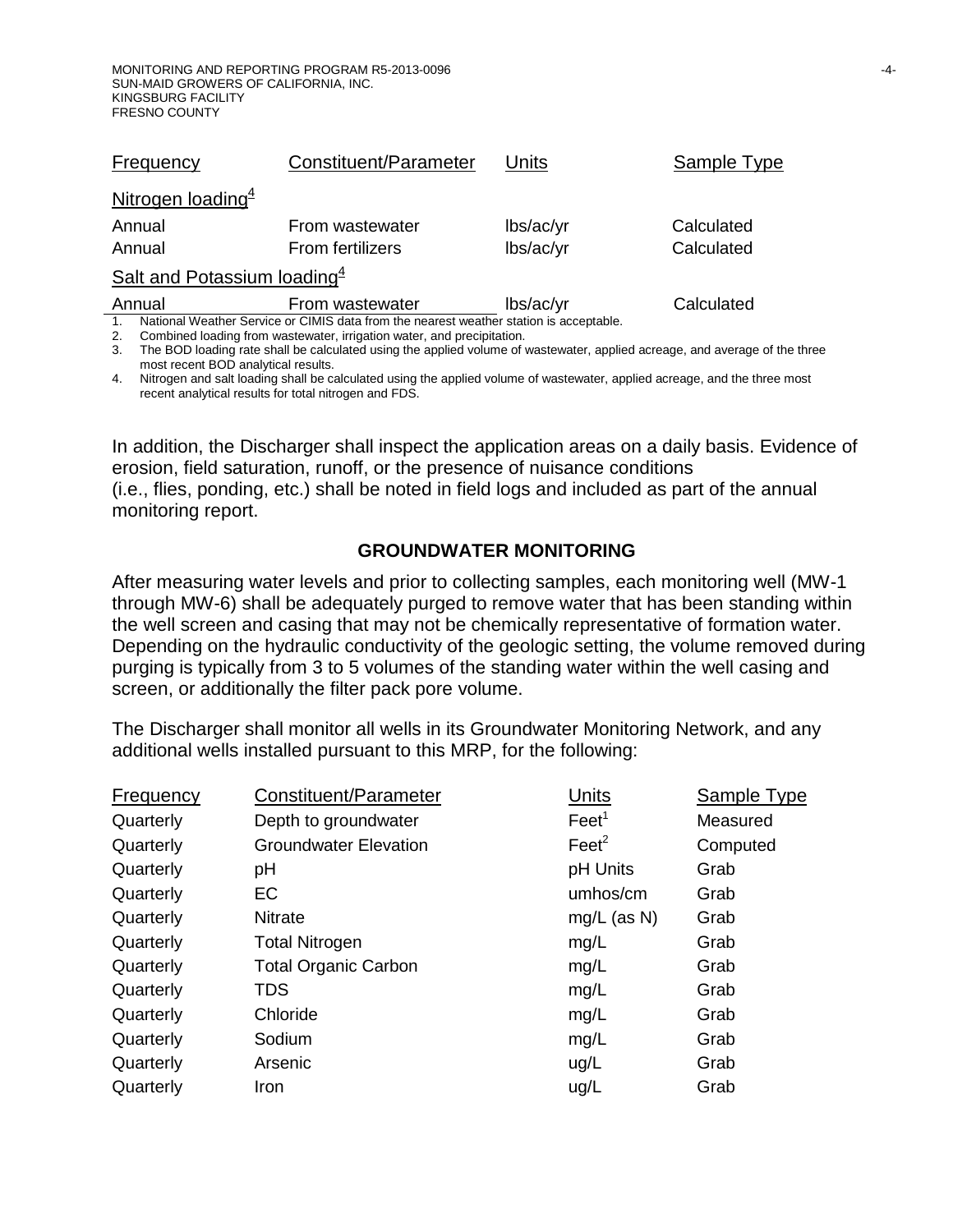| <b>Frequency</b> | Constituent/Parameter   | Units | Sample Type |
|------------------|-------------------------|-------|-------------|
| Quarterly        | Manganese               | ug/L  | Grab        |
| Annually         | <b>General Minerals</b> | mg/L  | Grab        |

 $1$  To nearest hundredth of a foot<br> $2$  To nearest tenth of a foot above Mean Sea Level

#### **REPORTING**

All monitoring results shall be reported in **Quarterly Monitoring Reports** which are due by the first day of the second month after the calendar quarter. Therefore, monitoring reports are due as follows:

| <b>First Quarter Monitoring Report:</b>  | 1 May       |
|------------------------------------------|-------------|
| <b>Second Quarter Monitoring Report:</b> | 1 August    |
| <b>Third Quarter Monitoring Report:</b>  | 1 November  |
| <b>Fourth Quarter Monitoring Report:</b> | 1 February. |

**A transmittal letter shall accompany each monitoring report.** The transmittal letter shall discuss any violations that occurred during the reporting period and all actions taken or planned for correcting violations, such as operation or facility modifications. If the Discharger has previously submitted a report describing corrective actions or a time schedule for implementing the corrective actions, reference to the previous correspondence is satisfactory. Reports shall be submitted whether or not there is a discharge.

The following information is to be included on all monitoring reports, as well as report transmittal letters:

> Sun-Maid Growers of California Kingsburg Facility MRP R5-2013-0096 Contact Information (telephone and email)

In reporting monitoring data, the Discharger shall arrange the data in tabular form so that the date, the constituents, and the concentrations are readily discernible. The data shall be summarized in such a manner that illustrates clearly, whether the Discharger complies with waste discharge requirements.

In addition to the details specified in Standard Provision C.3, monitoring information shall include the method detection limit (MDL) and the Reporting limit (RL) or practical quantitation limit (PQL). If the regulatory limit for a given constituent is less than the RL (or PQL), then any analytical results for that constituent that are below the RL (or PQL) but above the MDL shall be reported and flagged as estimated.

If the Discharger monitors any pollutant at the locations designated herein more frequently than is required by this Order, the results of such monitoring shall be included in the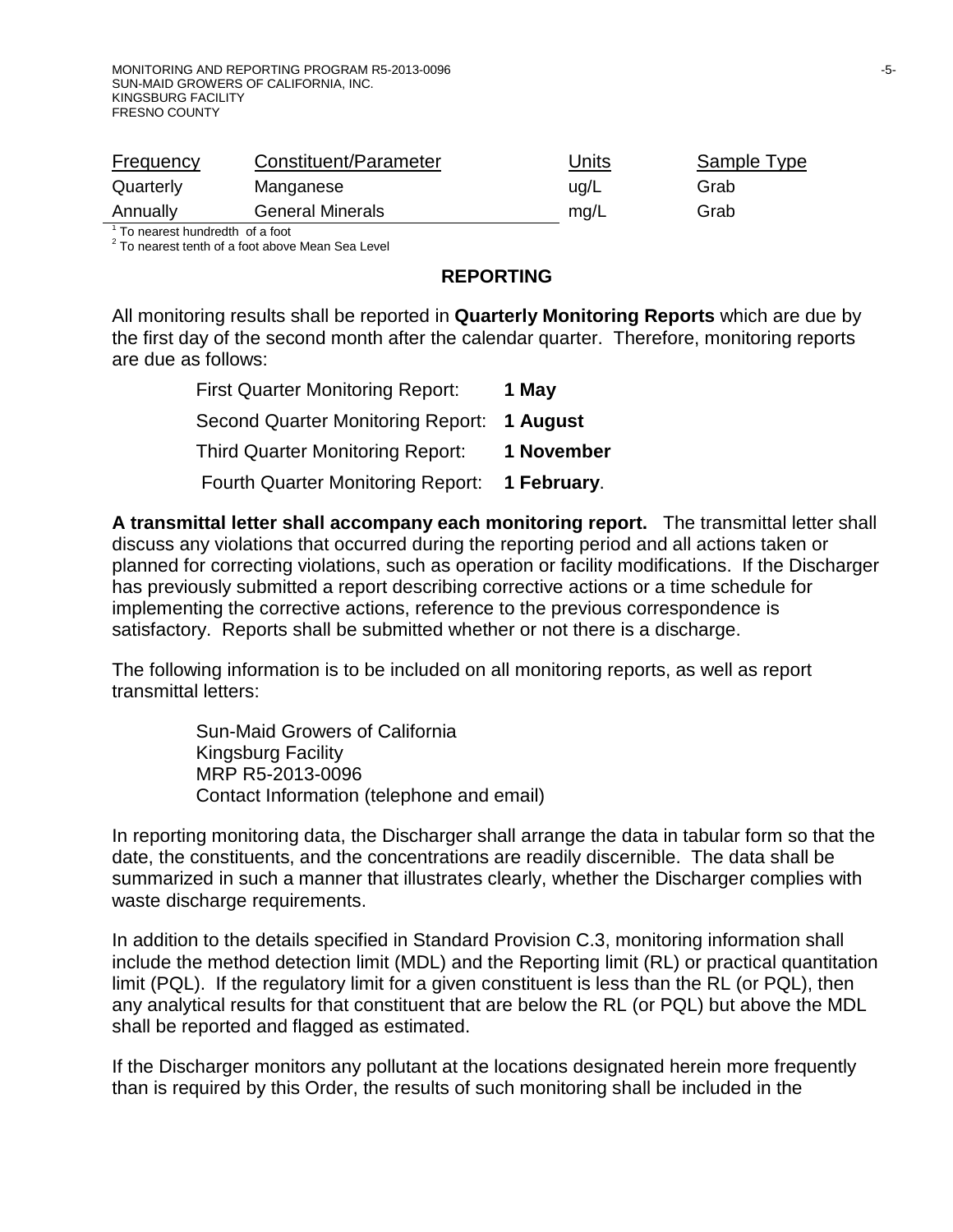calculation and reporting of the values required in the Discharge Monitoring Report Form. Such increased frequency shall be indicated on the Discharge Monitoring Report Form.

All monitoring reports shall comply with the signatory requirements in Standard Provision B.3. All monitoring reports that involve planning, investigation, evaluation, or design, or other work requiring interpretation and proper application of engineering or geologic sciences, shall be prepared by or under the direction of persons registered to practice in California pursuant to California Business and Professions Code sections 6735, 7835, and 7835.1.

At any time henceforth, the State or Central Valley Regional Water Board may notify the Discharger to electronically submit monitoring reports using the State Water Board's California Integrated Water Quality System (CIWQS) Program Web site (http://www.waterboards.ca.gov/ciwqs/index.html) or similar system. Until such notification is given, the Discharger shall submit hard copy monitoring reports.

## **A. All Quarterly Monitoring Reports** shall include the following:

#### **Effluent Reporting**:

- 1. The results of the effluent monitoring specified on page 2.
- 2. For each month, calculation of the maximum daily flow, monthly average flow, and cumulative annual flow.
- 3. For each month, calculation of the 12-month rolling average EC of the discharge using the EC value for that month averaged with the EC values for the previous 11 months.
- 4. For each month, calculation of the weekly BOD concentration.

## **Groundwater Reporting**:

- 1. The results of groundwater monitoring specified on page 4 and 5.
- 2. For each monitoring well, a table showing constituent concentrations through the current quarter.
- 3. A groundwater contour map based on groundwater elevations for that quarter. The map shall show the gradient and direction of groundwater flow under/around the facility and/or Land Application Areas. The map shall also depict the locations of monitoring wells, storm water ponds, Land Application Area parcels, and irrigation wells.

## **Land Application Area Reporting**

1. The results of the routine monitoring and reporting and loading calculations specified on pages 3 and 4.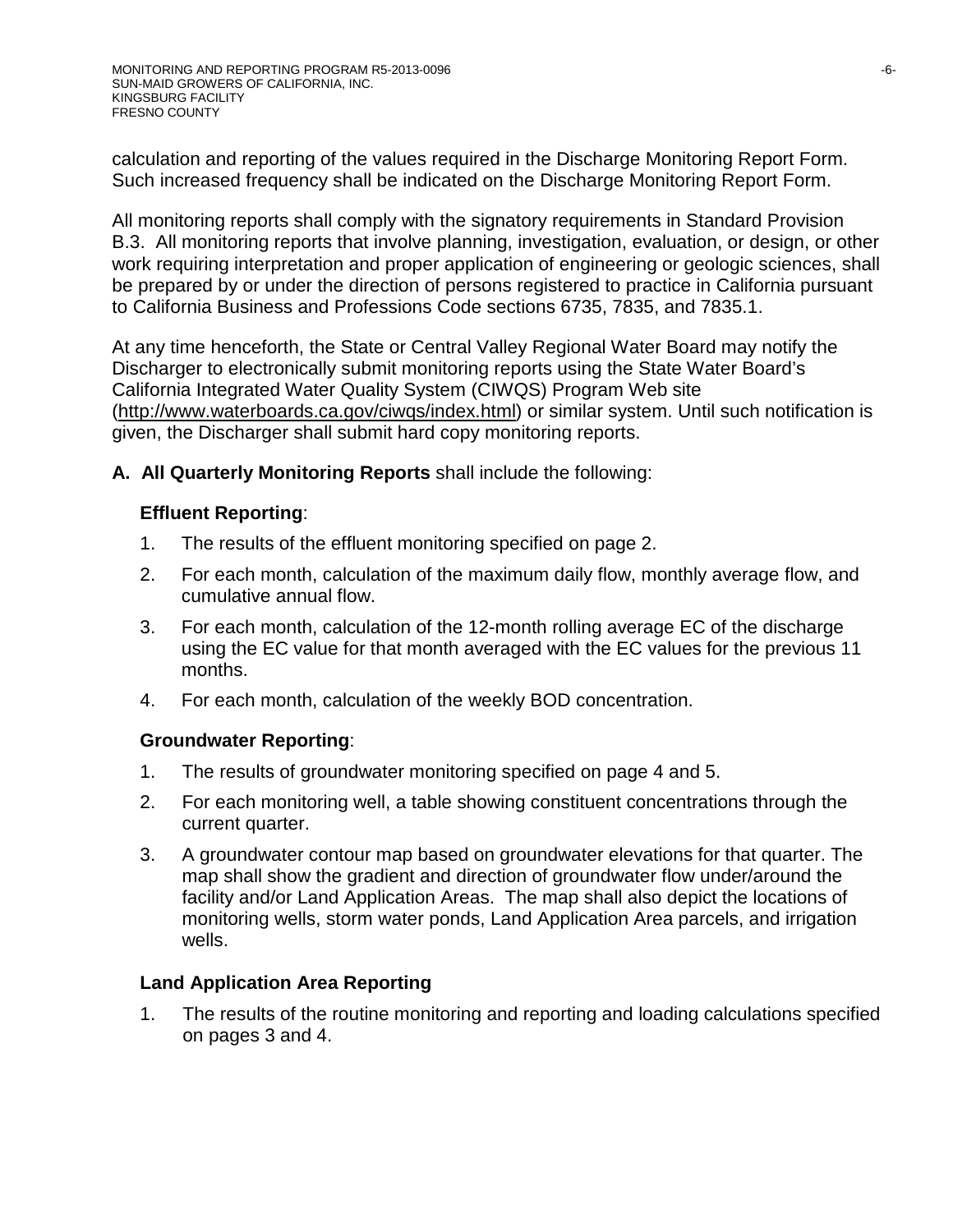- 2. For each month that wastewater is applied to the Land Application Areas, calculation of the monthly hydraulic load for wastewater and supplemental irrigation water in millions of gallons to each discrete irrigation area.
- 3. A summary of the notations made in the Land Application Area log during each quarter. The entire contents of the log do not need to be submitted.
- 4. A summary of daily BOD loading rates.
- **B. Fourth Quarter (Annual) Monitoring Reports**, in addition to the above, by **1 February**  of each year, the Discharger shall submit a written report to the Executive Officer containing the following:

# **Facility Information**:

- 1. The names and general responsibilities of all persons employed to operate the produced water treatment systems.
- 2. The names and telephone numbers of persons to contact regarding the Facility for emergency and routine situations.
- 3. A statement certifying when the flow meters and other monitoring instruments and devices were last calibrated, including identification of who performed the calibration (Standard Provision C.4).
- 4. A statement certifying whether the current operation and maintenance manual, and contingency plan, reflect the Facility as currently constructed and operated, and the dates when these documents were last revised and last reviewed for adequacy.
- 5. A summary of any changes in processing that might affect waste characterization and/or discharge flow rates.

# **Source Water Reporting**

1. The results of the semi-annual monitoring for the constituents specified on page 3. Results must include supporting calculations.

# **Solids Reporting**

- 1. Annual production totals solids (excluding trash and recyclables) in dry tons or cubic yards.
- 2. A description of disposal methods, including the following information related to the disposal methods used. If more than one method is used, include the percentage disposed of by each method.
	- a. For landfill disposal, include: the name and location of the landfill, and the Order number of WDRs that regulate it.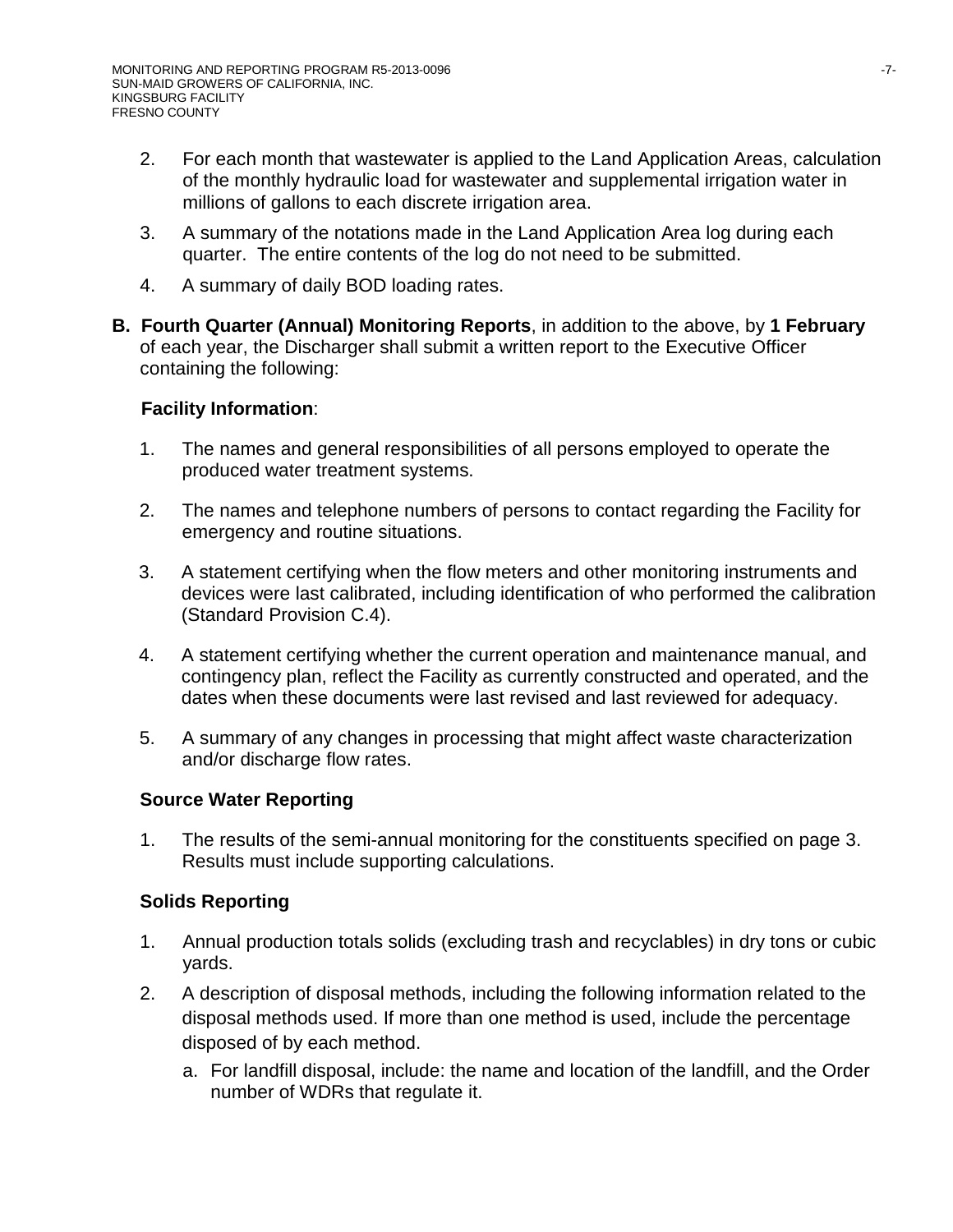- b. For land application, include: the location of the site, and the Order number of any WDRs that regulate it.
- c. For incineration, include: the name and location of the site where incineration occurs, the Order number of WDRs that regulate the site, the disposal method of ash, and the name and location of the facility receiving ash (if applicable).
- d. For composting, include: the location of the site, and the Order number of any WDRs that regulate it.
- e. For animal feed, include: the location of the site, and the Order number of any WDRs that regulate it.

## **Land Application Area Reporting**

- 1. The type of crop(s) grown, planting and harvest dates, and the quantified nitrogen and fixed dissolved solids uptakes (as estimated by technical references or, preferably, determined by representative plant tissue analysis). Include any soil and/or tissue sampling results.
- 2 The monthly and annual discharge volumes during the reporting year expressed as million gallons and inches.
- 3. A monthly balance for the reporting year that includes:
	- a. Monthly average  $ET_0$  (observed evapotranspiration) Information sources include California Irrigation Management Information System (CIMIS) http://www.cimis.water.ca.gov/
	- b. Monthly crop uptake
		- i. Crop water utilization rates are available from a variety of publications available from the local University of California Davis extension office.
		- ii. Irrigation efficiency Frequently, engineers include a factor for irrigation efficiency such that the application rate is slightly greater than the crop utilization rate. A conservative design does not include this value.
	- c. Monthly average precipitation this data is available at http://www.cimis.water.ca.gov/ or at http://www.ncdc.noaa.gov/oa/climate/online/ccd/nrmlprcp.html.
	- d. Monthly average and annual average discharge flow rate.
	- e. Monthly estimates of the amount of wastewater percolating below the root zone (i.e., amount of wastewater applied in excess of crop requirements).
- 4. A summary of daily BOD loading rates.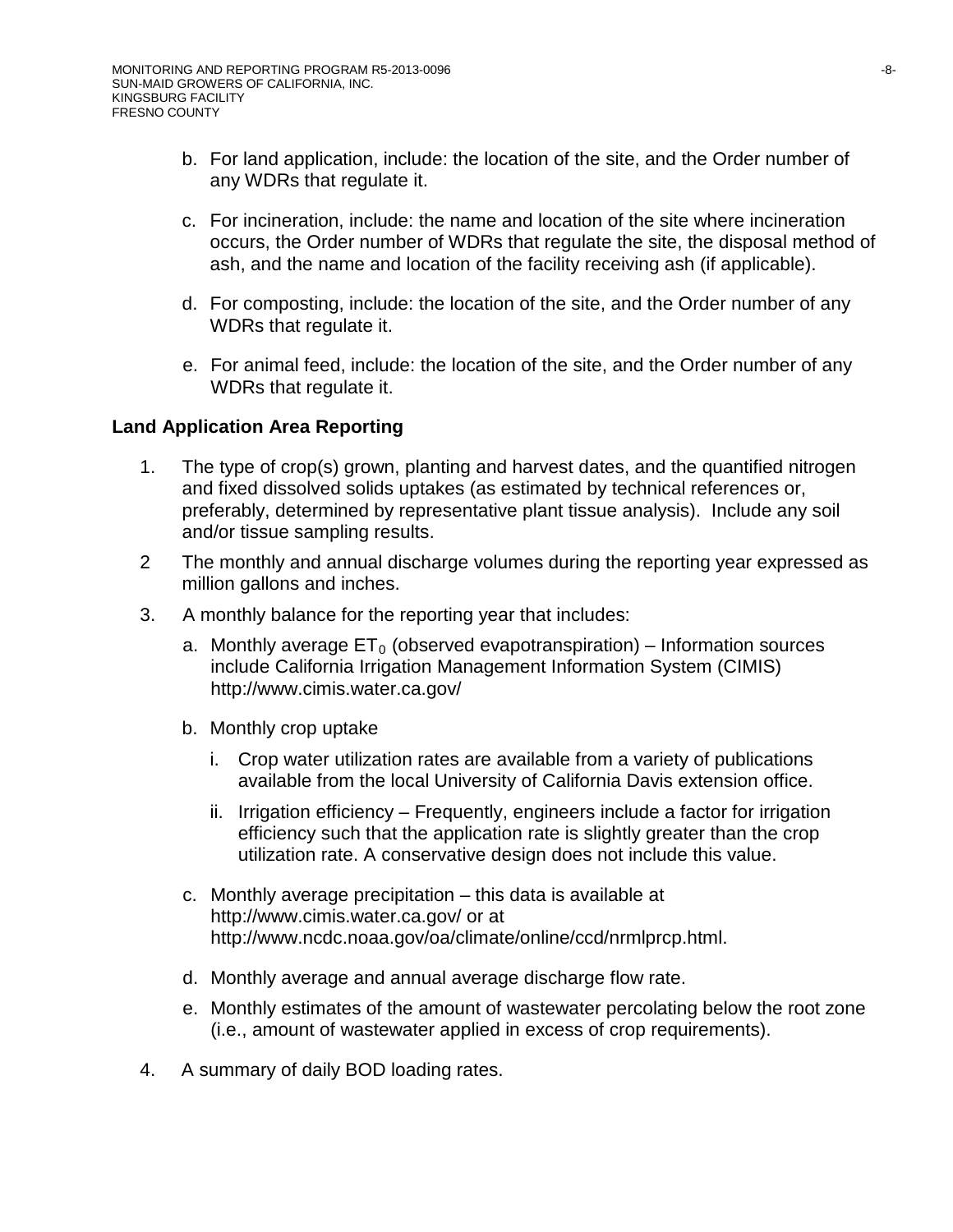- 5. The total pounds of nitrogen applied to the reuse area(s), as calculated from the sum of the monthly loading, and the total annual nitrogen loading to the reuse area(s) in lbs/ac/yr.
- 6. The total pounds of fixed dissolved solids (FDS) that have been applied to the reuse area(s), as calculated from the sum of the monthly loadings, and the total annual FDS loading to the reuse area(s) in lbs/ac/yr.

The Discharger shall implement the above monitoring program on the first day of the month following adoption of this Order.

*Original signed by:*

Ordered by:

PAMELA C. CREEDON, Executive Officer 26 July 2013

(Date)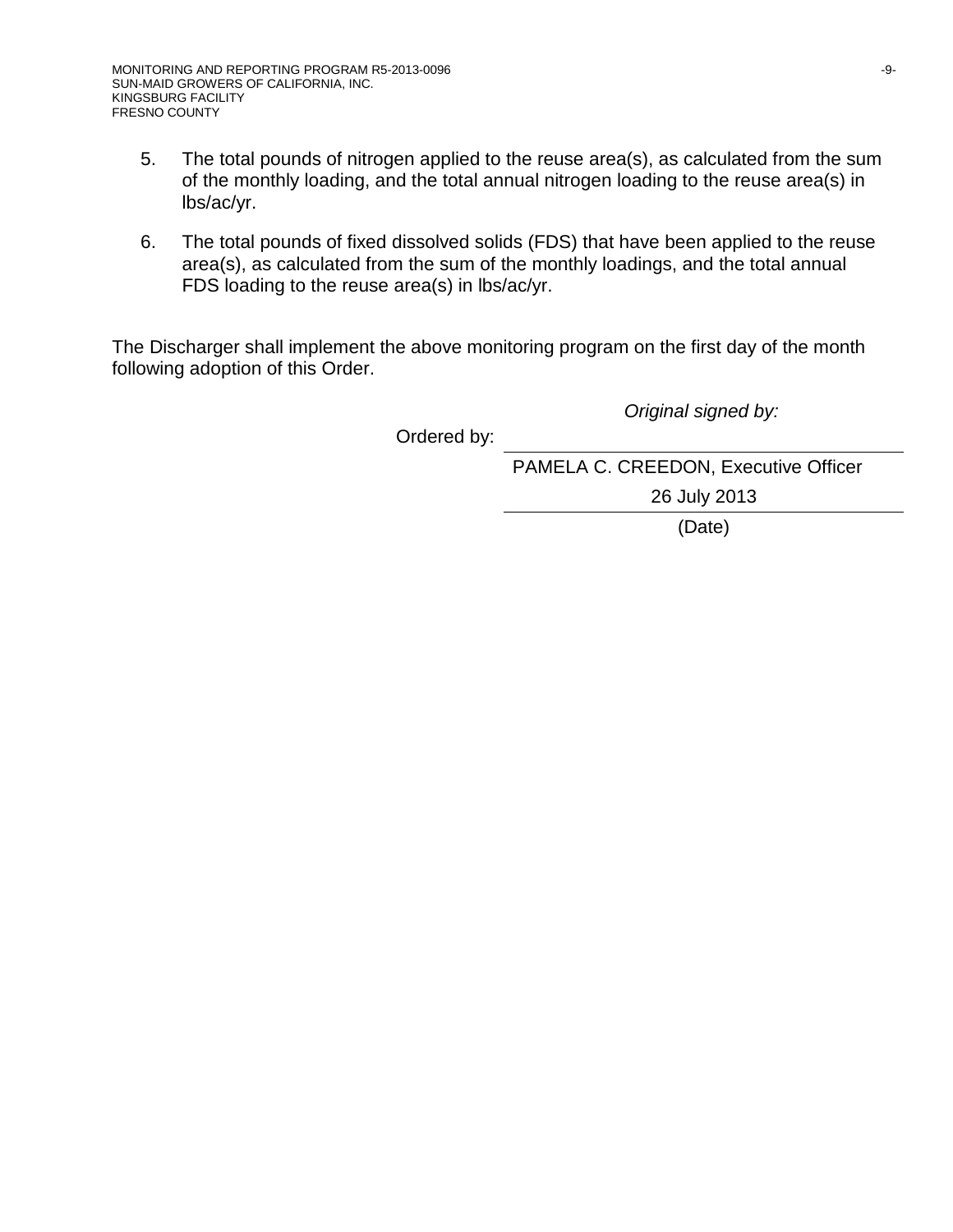# **TABLE 1. Land Application Area Monitoring**

| Reused Water Monitoring Data for Year:                                                    |                                       |                  |                        |                       |                  |                      |                              |  |  |
|-------------------------------------------------------------------------------------------|---------------------------------------|------------------|------------------------|-----------------------|------------------|----------------------|------------------------------|--|--|
|                                                                                           | Parcel No. ________ of ________ acres |                  |                        |                       |                  |                      |                              |  |  |
|                                                                                           |                                       |                  | <b>FDS Application</b> |                       |                  | Nitrogen Application |                              |  |  |
|                                                                                           |                                       | As<br>fertilizer | As<br>effluent         | <b>FDS</b><br>applied | As<br>fertilizer | As<br>effluent       | Total<br>nitrogen<br>applied |  |  |
| Month                                                                                     | Crop                                  | (lbs/acre)       | (lbs/acre)             | (lbs/acre)            | (lbs/acre)       | (lbs/acre)           | (lbs/acre)                   |  |  |
| October                                                                                   |                                       |                  |                        |                       |                  |                      |                              |  |  |
| November                                                                                  |                                       |                  |                        |                       |                  |                      |                              |  |  |
| December                                                                                  |                                       |                  |                        |                       |                  |                      |                              |  |  |
| Subtotal:                                                                                 |                                       |                  |                        |                       |                  |                      |                              |  |  |
| January                                                                                   |                                       |                  |                        |                       |                  |                      |                              |  |  |
| February                                                                                  |                                       |                  |                        |                       |                  |                      |                              |  |  |
| March                                                                                     |                                       |                  |                        |                       |                  |                      |                              |  |  |
| Subtotal:                                                                                 |                                       |                  |                        |                       |                  |                      |                              |  |  |
| April                                                                                     |                                       |                  |                        |                       |                  |                      |                              |  |  |
| May                                                                                       |                                       |                  |                        |                       |                  |                      |                              |  |  |
| June                                                                                      |                                       |                  |                        |                       |                  |                      |                              |  |  |
| Subtotal:                                                                                 |                                       |                  |                        |                       |                  |                      |                              |  |  |
| July                                                                                      |                                       |                  |                        |                       |                  |                      |                              |  |  |
| August                                                                                    |                                       |                  |                        |                       |                  |                      |                              |  |  |
| September                                                                                 |                                       |                  |                        |                       |                  |                      |                              |  |  |
| Subtotal:                                                                                 |                                       |                  |                        |                       |                  |                      |                              |  |  |
| <b>Annual Total:</b>                                                                      |                                       |                  |                        |                       |                  |                      |                              |  |  |
| * calculated as (AF effluent/acre) x (2.72) x (X mg/l total nitrogen) = lbs nitrogen/acre |                                       |                  |                        |                       |                  |                      |                              |  |  |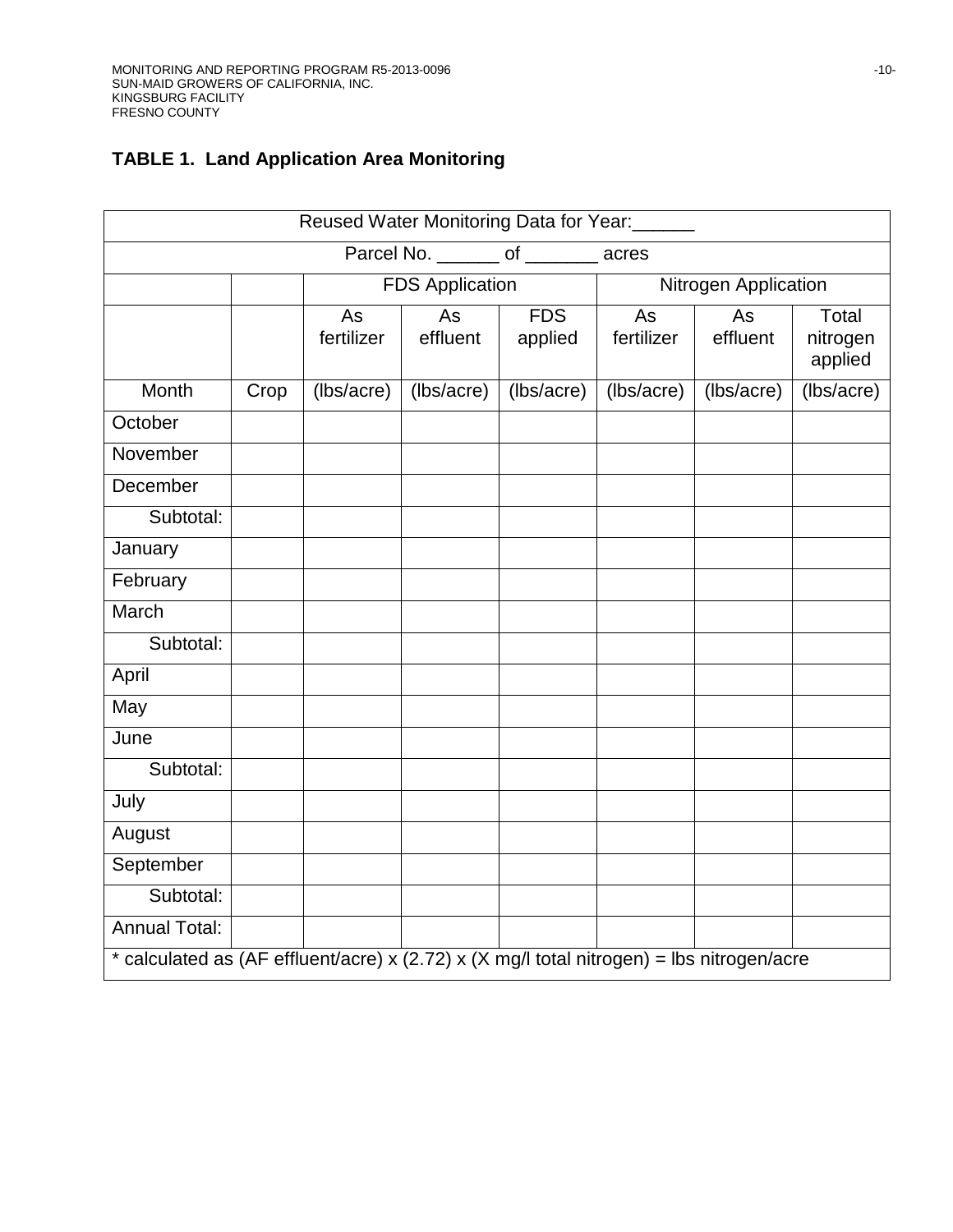#### **GLOSSARY**

| BOD <sub>5</sub>        | Five-day biochemical oxygen demand                      |                                                  |                                                                                                                                                             |
|-------------------------|---------------------------------------------------------|--------------------------------------------------|-------------------------------------------------------------------------------------------------------------------------------------------------------------|
| <b>CBOD</b>             | Carbonaceous BOD                                        |                                                  |                                                                                                                                                             |
| <b>DO</b>               | Dissolved oxygen                                        |                                                  |                                                                                                                                                             |
| EC                      | Electrical conductivity at 25° C                        |                                                  |                                                                                                                                                             |
| <b>FDS</b>              | Fixed dissolved solids                                  |                                                  |                                                                                                                                                             |
| <b>NTU</b>              | Nephelometric turbidity unit                            |                                                  |                                                                                                                                                             |
| <b>TKN</b>              | Total Kjeldahl nitrogen                                 |                                                  |                                                                                                                                                             |
| <b>TDS</b>              | <b>Total dissolved solids</b>                           |                                                  |                                                                                                                                                             |
| <b>TSS</b>              | Total suspended solids                                  |                                                  |                                                                                                                                                             |
| Continuous              |                                                         |                                                  | The specified parameter shall be measured by a meter continuously.                                                                                          |
| 24-Hour Composite       |                                                         | composite consisting of at least eight aliquots. | Unless otherwise specified or approved, samples shall be a flow-proportioned                                                                                |
| Daily                   | Samples shall be collected every day.                   |                                                  |                                                                                                                                                             |
| <b>Twice Weekly</b>     |                                                         |                                                  | Samples shall be collected at least twice per week on non-consecutive days.                                                                                 |
| Weekly                  | Samples shall be collected at least once per week.      |                                                  |                                                                                                                                                             |
| <b>Twice Monthly</b>    | weeks.                                                  |                                                  | Samples shall be collected at least twice per month during non-consecutive                                                                                  |
| Monthly                 | Samples shall be collected at least once per month.     |                                                  |                                                                                                                                                             |
| <b>Bimonthly</b>        | year) during non-consecutive months                     |                                                  | Samples shall be collected at least once every two months (i.e., six times per                                                                              |
| Quarterly               | April, July, and October.                               |                                                  | Samples shall be collected at least once per calendar quarter. Unless<br>otherwise specified or approved, samples shall be collected in January,            |
| Semiannually            | in April and October.                                   |                                                  | Samples shall be collected at least once every six months (i.e., two times per<br>year). Unless otherwise specified or approved, samples shall be collected |
| Annually                |                                                         |                                                  | Samples shall be collected at least once per year. Unless otherwise                                                                                         |
|                         |                                                         |                                                  | specified or approved, samples shall be collected in October.                                                                                               |
| mg/L                    | Milligrams per liter                                    |                                                  |                                                                                                                                                             |
| mL/L                    | Milliliters [of solids] per liter                       |                                                  |                                                                                                                                                             |
| $\mu$ g/L               | Micrograms per liter                                    |                                                  |                                                                                                                                                             |
| umhos/cm                | Micromhos per centimeter                                |                                                  |                                                                                                                                                             |
| mgd                     | Million gallons per day                                 |                                                  |                                                                                                                                                             |
| MPN/100 mL              | Most probable number [of organisms] per 100 milliliters |                                                  |                                                                                                                                                             |
| <b>General Minerals</b> |                                                         |                                                  | Analysis for General Minerals shall include at least the following:                                                                                         |
|                         | Alkalinity                                              | Chloride                                         | Sodium                                                                                                                                                      |
|                         | Bicarbonate                                             | Hardness                                         | Sulfate                                                                                                                                                     |
|                         | Calcium                                                 | Magnesium                                        | <b>TDS</b>                                                                                                                                                  |
|                         | Carbonate                                               | Potassium                                        |                                                                                                                                                             |
|                         |                                                         |                                                  |                                                                                                                                                             |

General Minerals analyses shall be accompanied by documentation of cation/anion balance.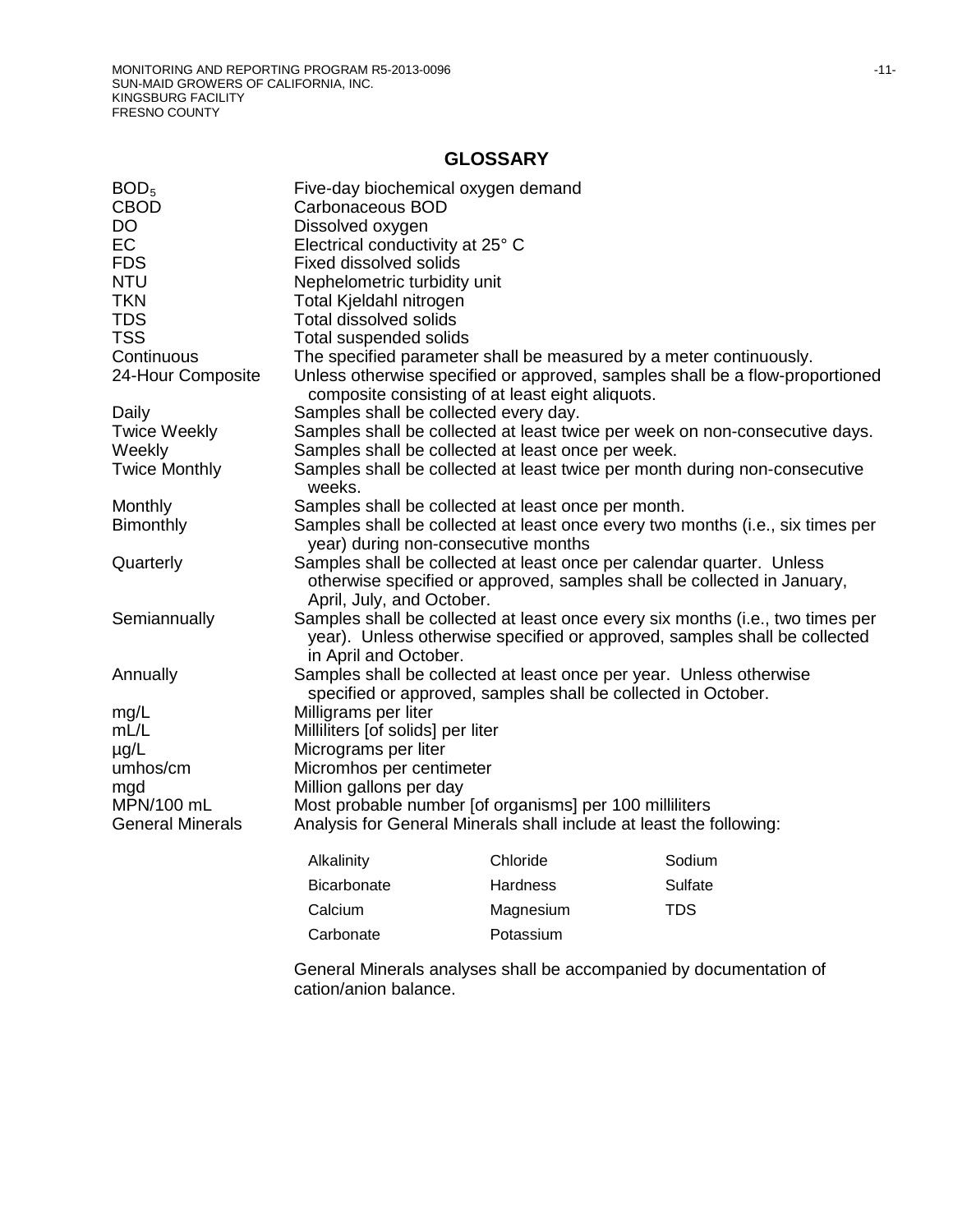#### INFORMATION SHEET

ORDER NO. R5-2013-0096 SUN-MAID GROWERS OF CALIFORNIA, INC. KINGSBURG FACILITY KERN COUNTY

#### **Background**

Sun-Maid Growers of California, (Sun-Maid) owns and operates a raisin processing and packaging facility (Facility) in southern Fresno County. Sun-Maid processes raisins, but also packages other pre-processed fruits such as peaches, cranberries, apricots, figs, and apples at the Facility. The Facility is at 13525 South Bethel Avenue just north of the community of Kingsburg in Fresno County.

Sun-Maid submitted three reports in October 2010 in support of a proposed discharge of wastewater to a nearby 40-acre parcel. The reports included a Report of Waste Discharge (RWD), an Antidegradation Report, and a Groundwater Monitoring Network Plan. The October 2010 Antidegradation Report was incomplete. Sun-Maid subsequently submitted two additional antidegradation reports:

- December 2011 *Antidegradation Report* prepared by Kenneth D. Schmidt and Associates (Schmidt); and
- July 2012 *Report of Waste Discharge Addendum* (Addendum) prepared by the Provost and Pritchard.

The December 2011 report by Schmidt indicates the discharge from Sun-Maid has degraded groundwater beneath existing 45-acre Land Application Area, but states no beneficial uses were compromised as there are no downgradient receptors. The report did not demonstrate the discharge would not degrade the underlying groundwater or that if degradation did occur, the resulting water quality would be within water quality objectives.

The Addendum evaluates discharge to both Land Application Areas (~81.1 acres), but did not calculate BOD loading as a cycle average, but rather as an annual average and had BOD loading rates as high as 212 lbs/ac/day. Provost and Pritchard submitted updated water and nutrient balances in March 2013 requesting the limit for BOD loading be set at 150 lbs/ac/day, which is consistent with Risk Category 2 in the Guidance Manual prepared by the California League of Food Processors for discharges using sprinkler application to land with well drained soils.

#### **Existing Discharge**

Sun-Maid's existing discharge is regulated by Waste Discharge Requirements (WDRs) Order 84-035 that authorizes the spray disposal of 0.4 mgd or about 68 million gallons annually of raisin processing wastewater to 45 acres of Sun-Maid's property. The annual average rate of discharge to the Land Application Area has been about 0.16 mgd since 2006.

Wastewater is generated from the washing of raisins and equipment sanitation. Prior to 2011, wastewater has historically been distributed to three locations: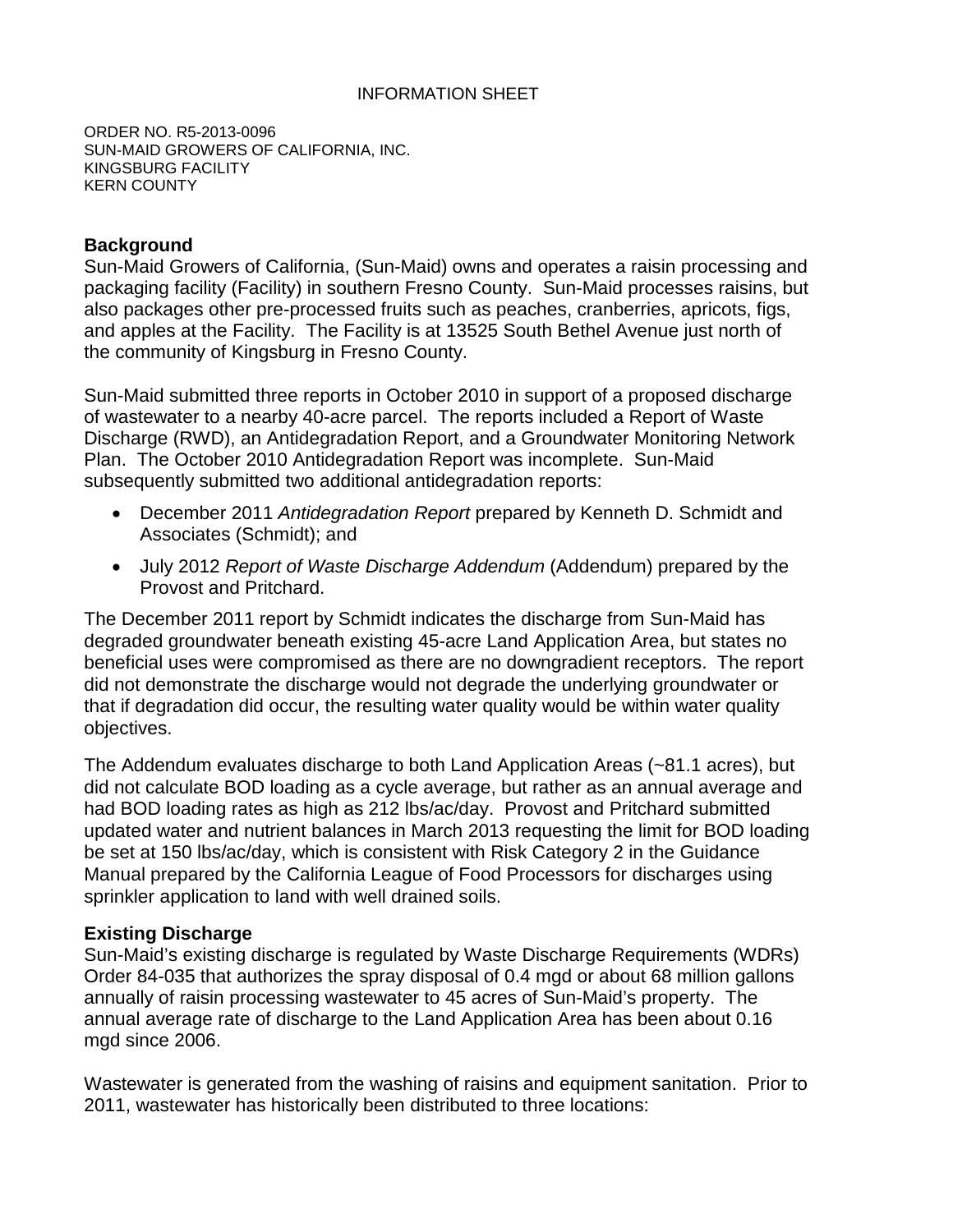- An on-site Cogeneration Plant (Cogen) where the discharge was concentrated for grape alcohol production. This concentrator equipment was removed in 2012.
- The Selma-Kingsburg-Fowler Wastewater Treatment Facility (SKF WWTF) for treatment; and
- The existing 45-acre Land Application Area for land discharge.

The RWD indicates an average of about 0.078 mgd of wastewater was sent to the Cogen. Sun-Maid lost its ability to send waste water to the Cogen in 2011 and has requested new WDR's to add a new 40 acre parcel.

Sun-Maid's Self-Monitoring Report's provide monthly data from 2006 through November 2012 and technical reports provide data from 2007 through 2010 to characterize its effluent and the results are summarized following tables. The table below represents averages from samples collected from January 2007 through May 2010.

# **EFFLUENT DATA 2006 - 20120**

| Jnits          | Calendar<br>Ave. Flow | Workday<br>Ave. Flow | BOD   | Гotal<br>Nitrogen | <u>EC</u> | <u>TSS</u> | рH          |
|----------------|-----------------------|----------------------|-------|-------------------|-----------|------------|-------------|
|                | mgd                   | <u>mgd</u>           | mq/L  | mq/L              | umhos/cm  | mq/L       | <u>s.u.</u> |
| <b>Results</b> | 0.166                 | 0.243                | 3.183 | 43.4              | 542       | 771        | 4.28        |

Monitoring and Reporting Program (MRP) 84-035 does not require effluent testing for EC and TDS. However, the SKF WWTF analyzes Sun-Maid's discharge to the WWTF for EC. Sun-Maid used SKF EC results from 2007 through 2010 to provide the values listed in the above table. Analysis for EC, TDS, and FDS is required in MRP R5-2013- 0096.

Sun-Maid's Self-Monitoring-Reports from 2006 through 2012 contained effluent results for BOD and total nitrogen. The average BOD and total nitrogen effluent concentrations from 2006 through 2012 are depicted in the following table.

|                                    | AVERAGE EFFLUENT BOD/TOTAL NITROGEN RESULTS |       |       |       |       |       |       |       |
|------------------------------------|---------------------------------------------|-------|-------|-------|-------|-------|-------|-------|
| Constituent                        | Average                                     | 2006  | 2007  | 2008  | 2009  | 2010  | 2011  | 2012  |
| BOD (mg/L)                         | 4,022                                       | 4.409 | 2.825 | 3.327 | 2.958 | 3.970 | 5.883 | 5.170 |
| <b>Total Nitrogen</b><br>(mq/L)    | 44.9                                        | 43    | 41    | 47    | 40    | 47    | 56    | 45    |
| Monthly Average<br>Discharge (mgd) | 0.16                                        | 0.16  | 0.14  | 0.18  | 0.18  | 0.13  | 0.14  | 0.16  |

BOD and total nitrogen concentrations in effluent increased in 2011 and 2012 and are much greater than the values presented in the 2010 RWD, the Addendum, and the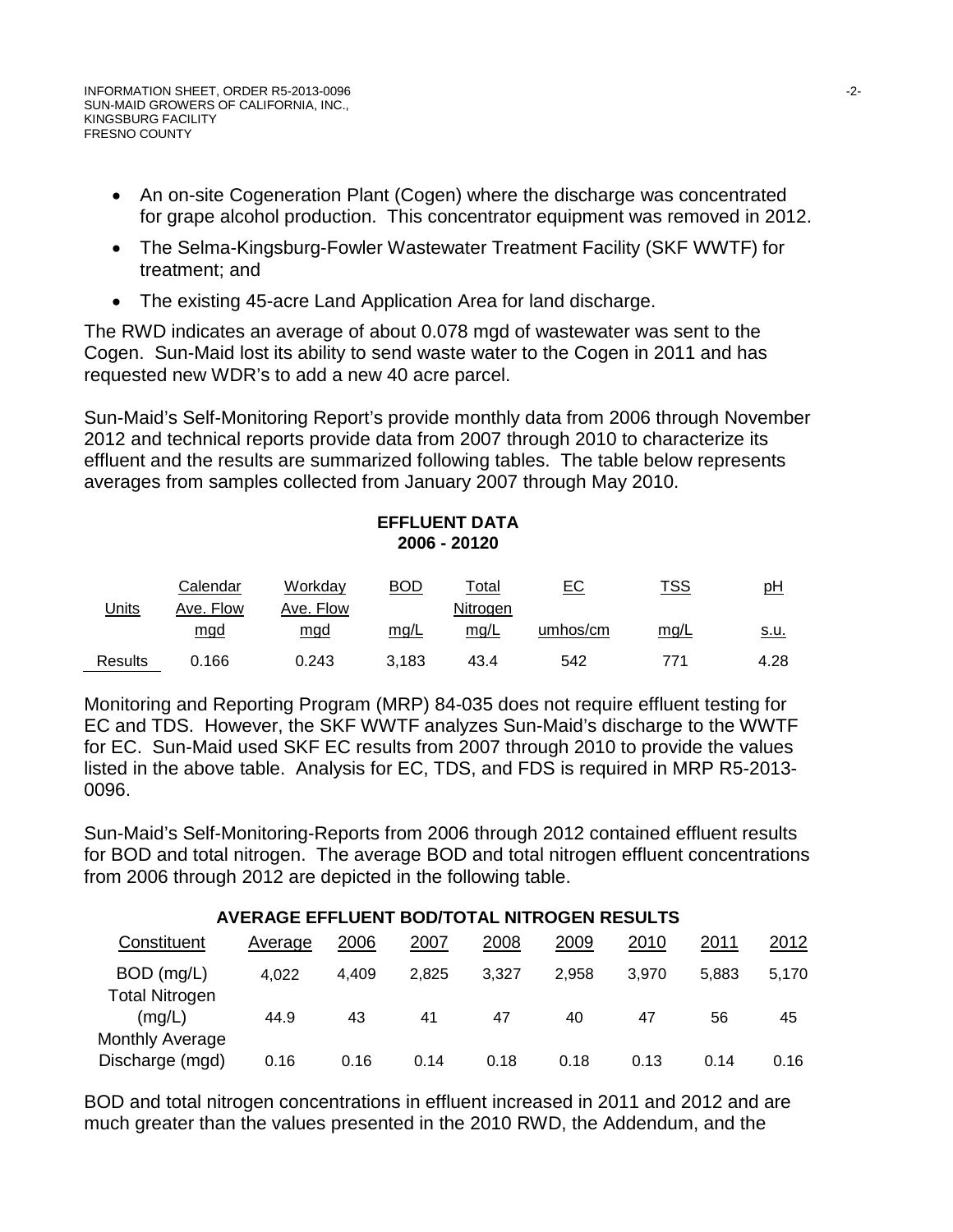2013 updated loading calculations. Sun-Maid indicates this is the result of the Cogen going offline and the quality of the most recent raisin crops.

#### **Groundwater Conditions**

Regional groundwater data was available on the USGS Water Quality Portal web site. Several wells were present in the vicinity of the Sun-Maid Facility, but only one shallow well that monitors first encountered groundwater was located to the east and upgradient of the Facility. The well (USGS 363251119331901), is listed as having a depth of 56.4 feet below the ground surface (bgs) and had data for two sampling events in June and October 1989. The results are listed in the following table.

## **USGS Well 363251119331901**

Constituent/Parameter

| <b>Date</b> | <b>Electrical Conductivity</b> | Nitrate as Nitrogen | Alkalinity |
|-------------|--------------------------------|---------------------|------------|
|             | umhos/cm                       | mq/L                | mg/L       |
| 6-22-1989   | 771                            | not available       | 328        |
| 10-23-1989  | 775                            | 9.58                | 158        |

While limited to just three constituents, the two EC results and the one nitrate result are nearly identical to those in MW-5, background well for the new 40 acre Land Application Area, as shown in the following table on page 4.

Sun-Maid has a six well groundwater monitoring network to monitor the first encountered groundwater beneath and around the Facility and is proposing a seventh. The six wells are set from 63 to 84 feet bgs and the depth to groundwater ranged between about 42 and 53 feet bgs in 2012. The direction of flow is generally to the south/southwest and the groundwater gradient is reported to flat (0.001 to 0.0007 feet per foot).

Attachment A shows the well locations and the Land Application Areas. Wells MW-1 through MW-4 are present around the existing 45-acre Land Application Area with MW-1 and MW-4 described in the RWD as upgradient wells and MW-2 and MW-3 set on the downgradient edge of the existing 45-acre Land Application Area. MW-1 was installed as an upgradient well, but it is actually set within the existing 45-acre Land Application Area, as discussed below. MW-4 is upgradient of the existing 45-acre Land Application Area. The EC and nitrate as nitrogen concentrations in MW-4 were the highest of all of the upgradient wells, as discussed on the following page, but the cause of those elevated concentrations is unknown. It would not appear to be related to the discharge from Sun-Maid.

MW-4 has poorer water quality than USGS Well 363251119331901, which indicates that either the USGS well is screened over a greater interval that dilutes the water quality in the USGS well, or the water is degraded between the USGS well and MW-4.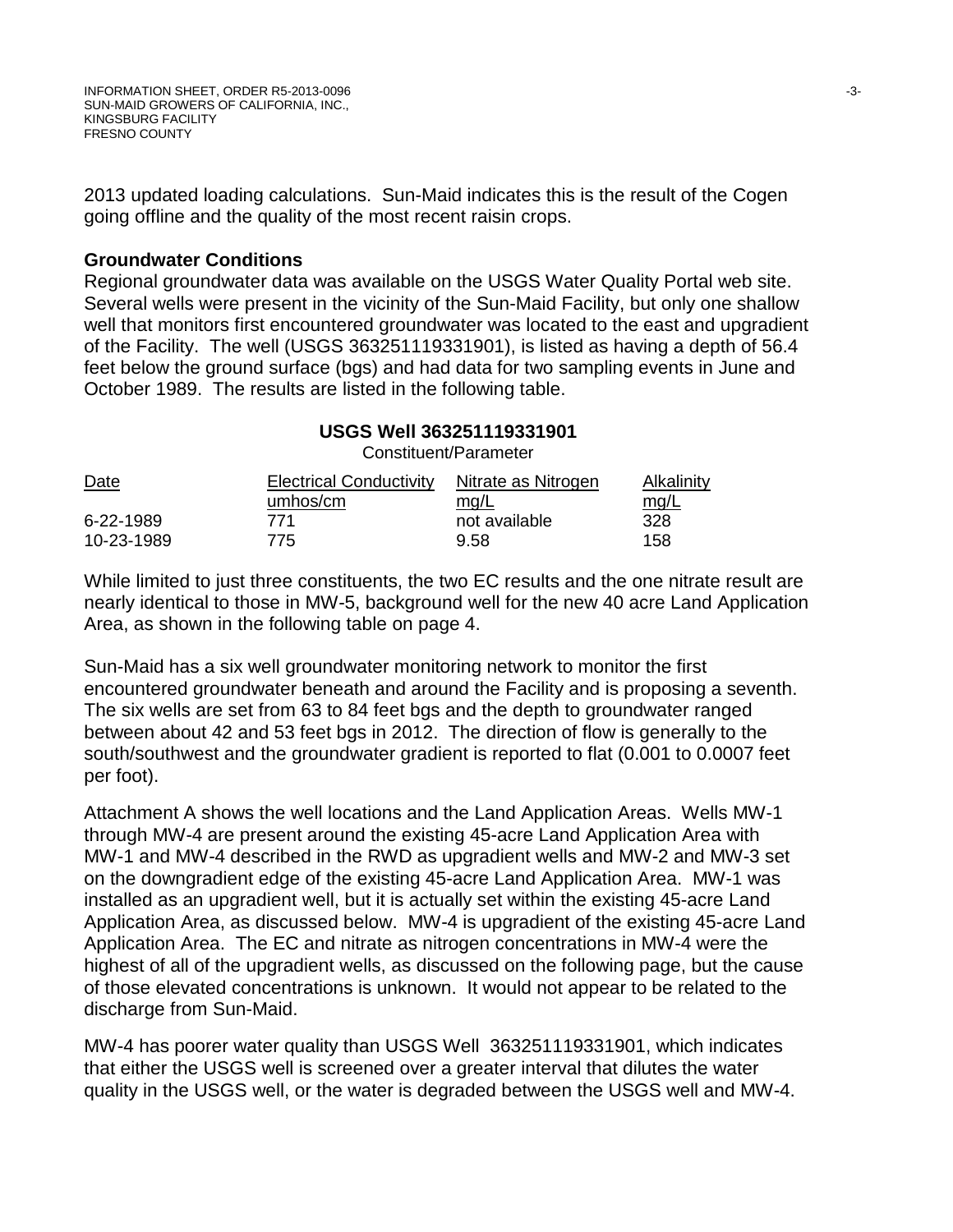Wells MW-5 and MW-6 were installed in the vicinity of the proposed 40-acre Land Application Area MW-5 was installed on the upgradient edge of the 40-acre Land Application Area and MW-6 on the downgradient well. A seventh well is proposed on the southern side of 40-acre Land Application Area and would be a downgradient well.

Groundwater quality averages for the six wells were presented in the October 2010 RWD and are shown in the following table.

|                | <u>Units</u> | <b>Well Number</b> |        |        |                        |                        |                           |  |
|----------------|--------------|--------------------|--------|--------|------------------------|------------------------|---------------------------|--|
| Constituent    |              | $MW-1$             | $MW-2$ | $MW-3$ | $MW-4$<br>(upgradient) | $MW-5$<br>(upgradient) | $MW-6$<br>(crossgradient) |  |
| рH             | s.u.         | 7.2                | 7.3    | 7.4    | 7.5                    | 7.3                    | 7.4                       |  |
| EC             | umhos/cm     | 828                | 1223   | 1226   | 1063                   | 783                    | 875                       |  |
| $NO3 - N$      | mg/L         | 10.1               | 19.5   | 14.5   | 22.7                   | 10                     | 27.7                      |  |
| TKN            | mg/L         | ا>                 | ا>     | ا>     | ا>                     | ا>                     | ا>                        |  |
| <b>Total N</b> | mg/L         | 10.2               | 19.6   | 14.6   | 23.2                   | 10.7                   | 27.9                      |  |

#### **GROUNDWATER AVERAGES 2006 through April 2010**

Nitrate as nitrogen results are elevated in all of the wells, suggesting a regional problem, but EC results are higher in downgradient wells suggesting degradation from the discharge of wastewater or related land management practices. The results indicate that water quality in MW-1 was good with the exception of nitrate as nitrogen. EC and nitrate as nitrogen values in MW-1 were less than those observed in upgradient well MW-4, indicating the water quality in MW-4 was not due to the discharge from Sun-Maid. In late 2010, the results in MW-1 began to increase significantly.

At the request of Central Valley Water Board staff, in mid-2010, Sun-Maid began analyzing samples from MW-1 through MW-4 for an expanded list of constituents. Selected results are summarized in the following table.

## **GROUNDWATER AVERAGES September 2011 through October 2012**

| Constituent             | Units    | $MW-1$ | $MW-2$ | $MW-3$ | $MW-4$ |
|-------------------------|----------|--------|--------|--------|--------|
| EC                      | umhos/cm | 1814   | 1390   | 1452   | 1086   |
| <b>TDS</b>              | mg/L     | 1292   | 863    | 1001   | 757    |
| <b>FDS</b>              | mg/L     | 988    | 641    | 756    | 404    |
| <b>Total Nitrogen</b>   | mg/L     | 41.7   | 15     | 16.9   | 21.3   |
| <b>Total Alkalinity</b> | mg/L     | 508    | 527    | 529    | 393    |
| <b>Hardness</b>         | mg/L     | 431    | 488    | 545    | 433    |
| Chloride                | mg/L     | 45.7   | 35     | 35.9   | 17.4   |
| Sodium                  | mg/L     | 235    | 133    | 128    | 74     |
| Calcium                 | mg/L     | 121    | 135    | 144    | 121    |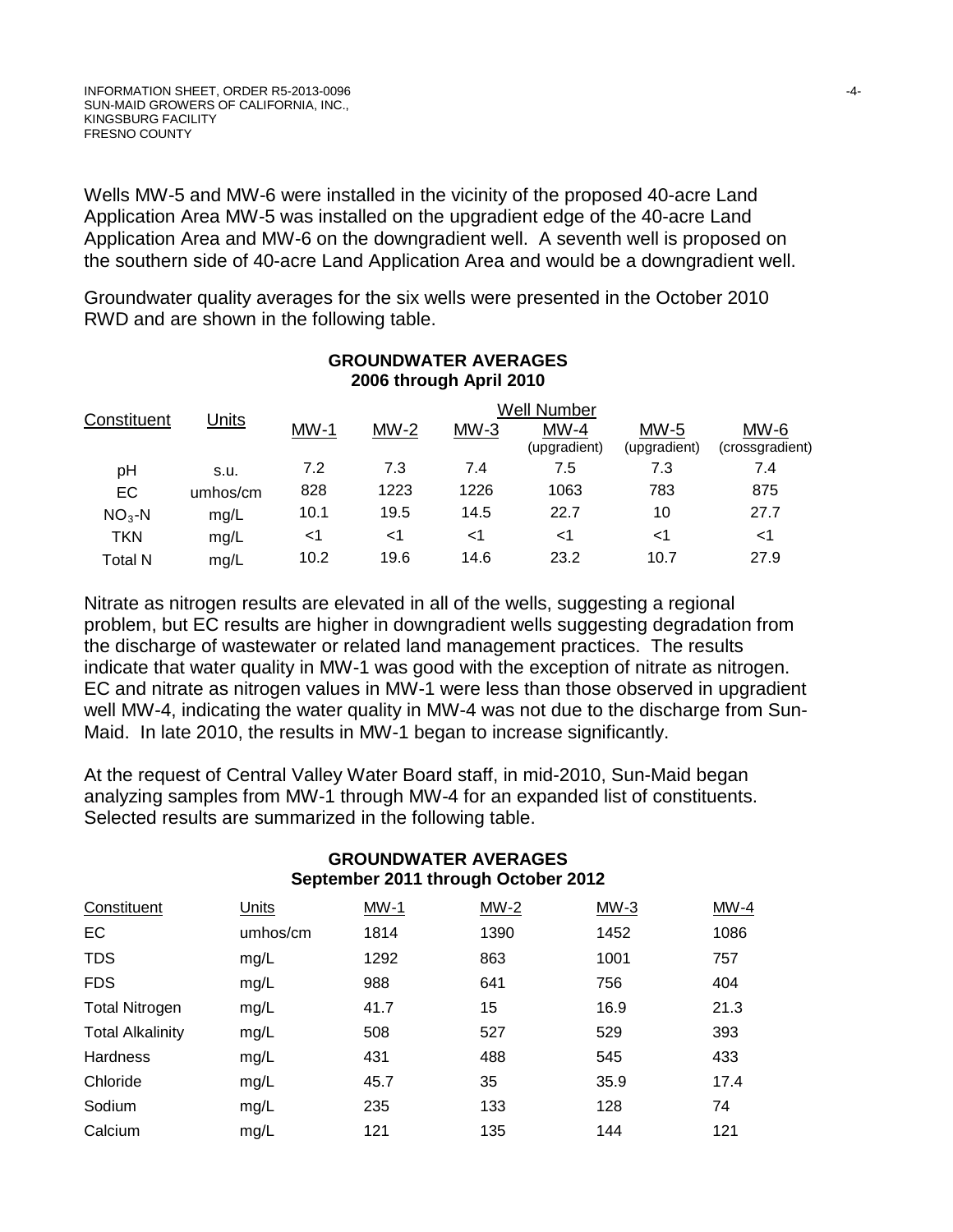| <b>GROUNDWATER AVERAGES (continued)</b> |       |      |        |        |        |  |  |  |
|-----------------------------------------|-------|------|--------|--------|--------|--|--|--|
| September 2011 through October 2012     |       |      |        |        |        |  |  |  |
| Constituent                             | Units | MW-1 | $MW-2$ | $MW-3$ | $MW-4$ |  |  |  |
| <b>Boron</b>                            | mg/L  | 0.22 | 0.18   | 0.29   | 0.09   |  |  |  |
| Sulfate                                 | mg/L  | 251  | 144    | 179    | 95     |  |  |  |

The increase in MW-1 becomes apparent when the 2006 through 2010 data is compared to the data submitted in 2011 and 2012. MW-1 was installed as an upgradient well to monitor background water quality. However, MW-1 is actually set within the existing 45-acre Land Application Area, not outside of the Land Application Area irrigated with wastewater. The groundwater in this well has been affected by the discharge of wastewater, and does not represent background water quality.

Sun-Maid video logged MW-1 in April 2013. The video revealed that several feet of sediment are inside the well casing, and the pump is set in the sediment. It was not revealed how the sediment entered the well casing, but Sun-Maid has elected to replace the well. Provision F.12 requires Sun-Maid to submit a work plan to replace MW-1 and evaluate the need for additional wells.

Prior to the increase in EC and nitrate as nitrogen concentrations in MW-1, it (MW-1) had the best water quality of the four wells set around the existing 45 acre Land Application Area. EC and nitrate as nitrogen concentrations in MW-4 were elevated when compared to the results of MW-1 prior to the increase, but have remained stable since then. The stable concentrations observed in MW-4 and the increasing concentrations in MW-1 substantiate that Sun-Maid's discharge is affecting the water quality in MW-1 and downgradient wells MW-2 and MW-3.

The table above also illustrates the different water quality in MW-4 when compared to MW-1 through MW-3. Nearly every constituent shown in the table is lower in MW-4 than those observed in MW-1, MW-2, or MW-3. If the source of the increase in MW-1 was from an offsite source, one would expect to see concentrations increase in MW-4 as well, but they have not, they have remained stable. Sun-Maid's discharge has unreasonably degraded groundwater quality in MW-1 through MW-3.

The data also supports the conclusion that Sun-Maid's discharge has affected the EC in downgradient wells. The 2011 to 2012 EC results in MW-2 increased about 150 umhos/cm (1,223 to 1,390 umhos/cm) from the previous average and the same trend was observed at MW-3 with the 2011 to 2012 average EC being about 225 umhos/cm higher than the previous average (1,226 to 1,452 umhos/cm). The increase in MW-3 is slightly higher than that observed in MW-2. MW-3 is downgradient of MW-1, as shown in Attachment A. Sodium concentrations in MW-1 through MW-3 are elevated when compared to MW-4, ranging from 128 to 235 mg/L. Sodium at 235 mg/L may limit the irrigation use of the affected groundwater for salt sensitive plants.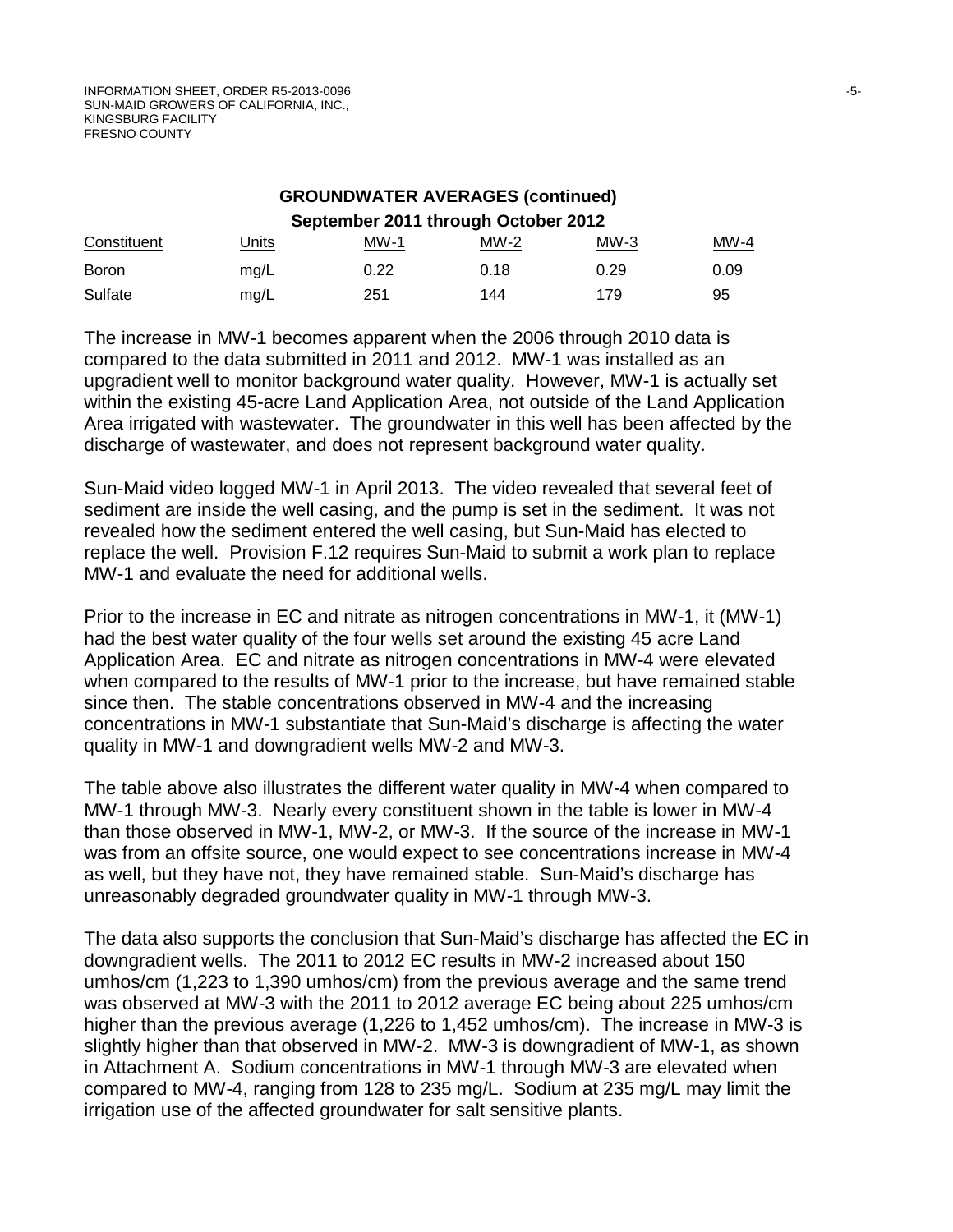Sun-Maid has and is evaluating the types of cleaning and disinfection products used and have replaced sodium based cleaners with other choices. Specifically, Sun-Maid has replaced sodium based cleaners for the cleaning and sanitizing of the raisin processing equipment with peroxide and potassium based cleaners. Sun-Maid has also replaced sodium hydroxide with calcium hydroxide as a pH buffer and is evaluating potassium hydroxide for use as well. This Order contains Provision F.13, which requires Sun-Maid to submit a Salinity Management Plan, which requires Sun-Maid to further review the potential to decrease salt in its discharge.

## **Basin Plan, Beneficial Uses, and Regulatory Considerations**

The Basin Plan identifies the greatest long-term water quality problem facing the entire Tulare Lake Basin as increasing salinity in groundwater, a process accelerated by man's activities and particularly affected by intensive irrigated agriculture. The Basin Plan recognizes that degradation is unavoidable until there is a long-term solution to the salt imbalance. Until then, the Basin Plan establishes several salt management requirements, including limits for EC (effluent discharged to land shall not exceed the EC of the source water plus 500 umhos/cm) and the discharges to areas what may recharge good quality groundwater shall not exceed and EC of 1,000 umhos/cm, a chloride content of 175 mg/L, or boron content of 1.0 mg/L.

Sun-Maid's discharge will meet the limit for EC, as its effluent EC is reported to be 542 umhos/cm. Chloride and boron are not part of the current effluent analytical suite, but will be a part of the suite in Monitoring and Reporting Program R5-2013-0096. Groundwater analytical results do not indicate that chloride or boron are elevated in Sun-Maid's discharge.

#### **Antidegradation**

Constituents of concern in the discharge that have the potential to degrade groundwater include salts and nutrients. Water quality in the vicinity of the Facility is of good quality, but the application of raisin processing wastewater to the existing Land Application Area and related land management practices have degraded the underlying groundwater. This Order limits the discharge to a BOD loading rate of 150 lbs/ac/day with an application period of 30 to 120 minutes with a resting period of no less than two times the application period (60 to 240 minutes) between wastewater applications. Compliance with the BOD limit shall be determined by using the last three effluent BOD analytical results, and calculating how much wastewater can be applied at a given time and not exceed the limit of 150 lbs/ac/day. Sun-Maid must demonstrate that it is allowing the Land Application Areas to rest for the required time period (twice the time of the wastewater application) prior to the re-application of wastewater to the specific area.

Nitrogen loading would be about 500 lbs/ac/yr, which is right at the upper limit of what can be removed by the proposed crops. The Discharger shall be required to manage the discharge so as to not exacerbate the existing elevated nitrate as nitrogen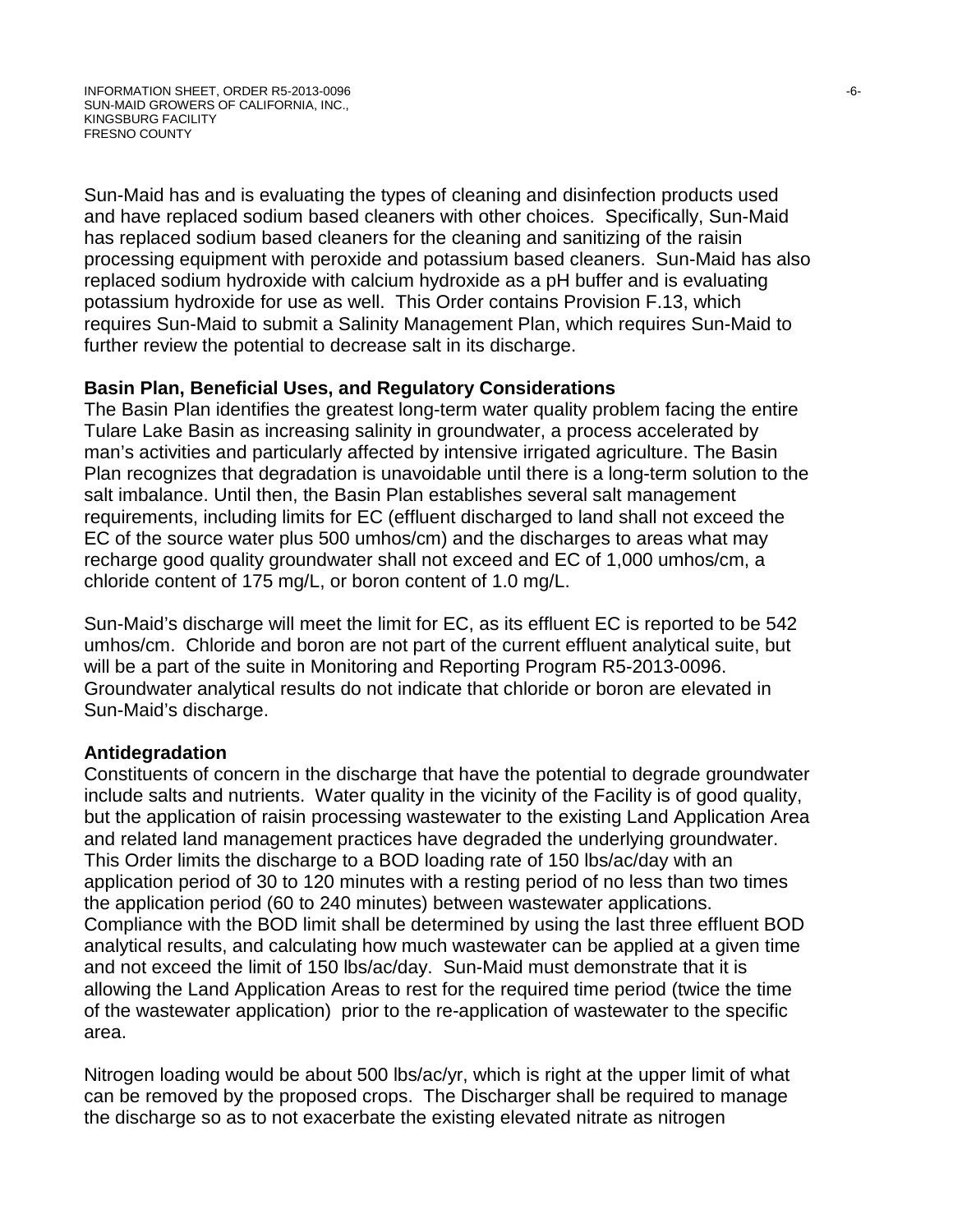concentrations in groundwater that are observed in the area. Excess wastewater that cannot be applied due to the limits can continue to be discharged to the SKF WWTF.

The Basin Plan incorporates the State's Antidegradation Policy. The Antidegradation Policy requires the Central Valley Water Board in regulating discharges of waste to maintain high quality waters of the State until it is demonstrated that any change in quality will be consistent with maximum benefit to the people of the State, will not unreasonably affect beneficial uses, and will not result in water quality less than that described in the Central Valley Water Board's policies (e.g., quality that exceeds water quality objectives). Resolution 68-16 requires that the constituents contributing to degradation be regulated to meet best practicable treatment or control (BPTC) to assure that pollution or nuisance will not occur and that the highest water quality consistent with the maximum benefit to the people of the State will be maintained. With wastewater application at the loading rates authorized by this Order, a 30 to 120 minute application period followed by a resting period that is at least two times the application time, and the sprinkler irrigation of wastewater to 81.1 acres of land on which crops like Sudan grass, sorghum, and winter wheat will be grown, the continued degradation of groundwater due to organic overloading, and the potential of the discharge to degrade or pollute underlying groundwater with nitrate as nitrogen should be abated.

#### **CEQA**

The County of Fresno Department of Public Works and Planning (County) circulated an Initial Study in February 2011 for Sun-Maid's proposed discharge of wastewater to an adjacent 40 acre-parcel currently planted with grape vines. Central Valley Water Board staff commented in a 30 June 2011 to the County stating the Initial Study application did not provide sufficient information for Central Valley Water Board staff to determine whether the potential project impacts would be adequately mitigated.

Sun-Maid submitted a 5 July 2012 *Report of Waste Discharge Addendum* (Addendum) prepared by the Provost and Pritchard Consulting Group. Central Valley Water Board staff sent a 31 July 2012 to the County indicating that while the discharge as proposed would still cause the degradation of the underlying groundwater, the degradation would likley be within water quality objectives and the project could proceed. Provost and Pritchard submitted the updated water and nutrient balances in March 2013 requesting the 150 lbs/ac/day limit for BOD.

Fresno County approved an Initial Study and Mitigated Negative Declaration in conjunction with its approval of a Conditional Use Permit for the facility on 11 August 2012. The County's CEQA analysis was predicated on a wastewater discharge volume that wound not exceed 278 acre-feet per year. For discharges of food processing wastewater to land, the limiting factor is generally not volume, but BOD, nutrient, or salt loading. Sun-Maid subsequently requested that the discharge limits be based on BOD loading, not on the volume of wastewater. However, because the Central Valley Water Board is acting as responsible agency, any Board-issued permit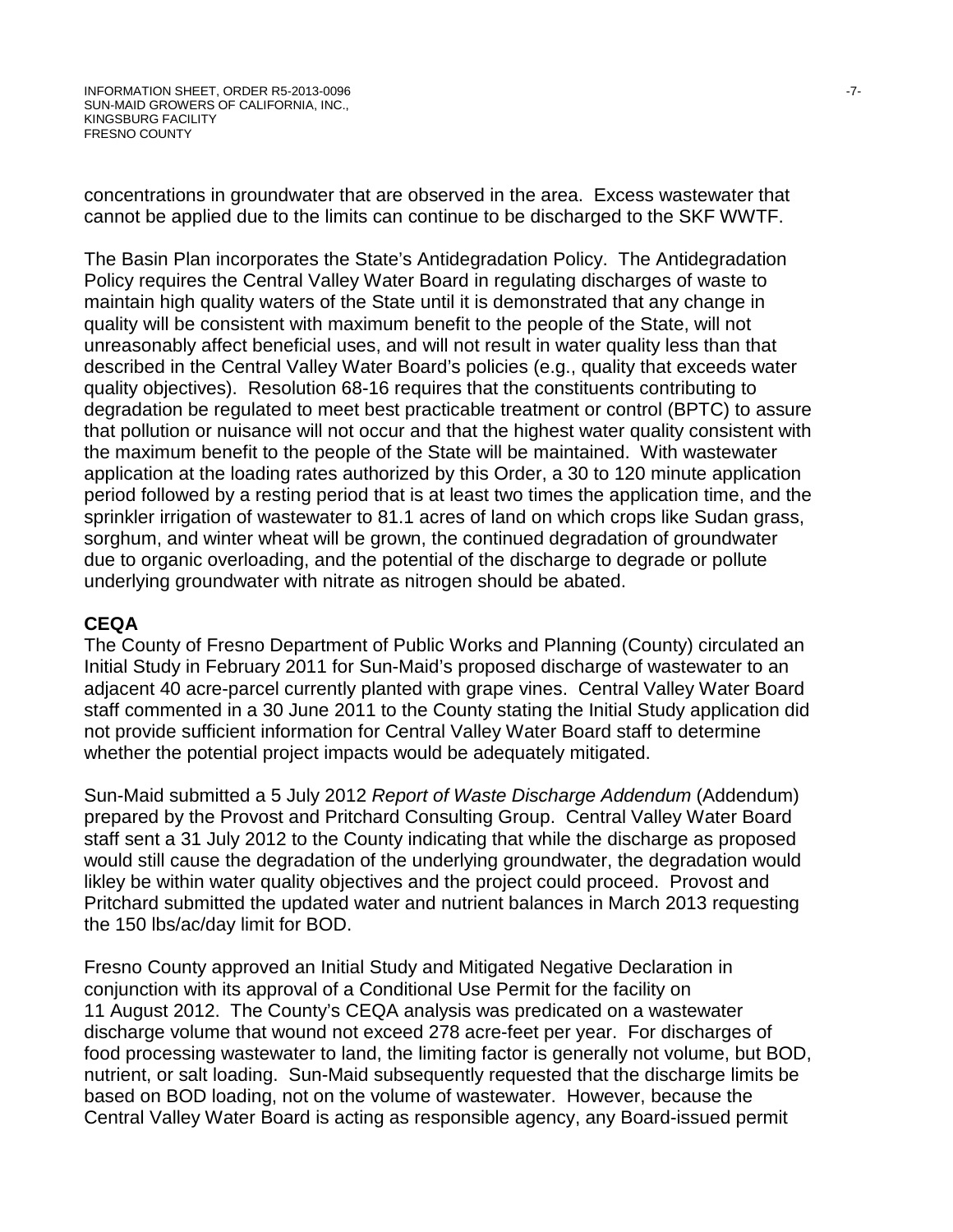must be consistent with the County's environmental documents. Therefore, these waste discharge requirements include an annual discharge volume limit of 278 acrefeet.

The application of 278 acre-feet of water equally over the 81.1 irrigable acres of the two Land Application Areas equates to an application rate of approximately 3.4 feet of water per year. This is generally less than required for double cropping in the San Joaquin Valley. Sun-Maid is exploring options so that it may discharge more wastewater to its Land Application Areas, thereby reducing its reliance on supplemental irrigation water. Irrigation with treated process wastewater of suitable quality is preferable to irrigation with higher quality groundwater that can be reserved for higher uses.

Should Sun-Maid provide the Central Valley Water Board with appropriate evidence demonstrating that increased discharges will comply with applicable water quality objectives, and evidence that it has completed the CEQA process and obtained a modified Conditional Use Permit, Board staff will bring this Order back to the Central Valley Water Board for modification or removal of the annual volume limit.

#### **Title 27**

Title 27 of the California Code of Regulations, section 20005 et seq (Title 27) contains regulations to address certain discharges to land. Title 27 establishes a waste classification system, specifies siting and construction standards for full containment of classified waste, requires extensive monitoring of groundwater and the unsaturated zone for any indication of failure of containment, and specifies closure and post-closure maintenance requirements. Generally, no degradation of groundwater quality by any waste constituent in a classified waste is acceptable under Title 27 regulations.

Unless exempt, release of designated waste is subject to full containment pursuant to Title 27 requirements. Title 27 Section 20090(b) exempts discharges of designated waste to land from Title 27 containment standards and other Title 27 requirements provided the following conditions are met:

- a. The applicable regional water board has issued waste discharge requirements, or waived such issuance;
- b. The discharge is in compliance with the applicable basin plan; and
- c. The waste is not hazardous waste and need not be managed according to Title 22, CCR, Division 4.5, Chapter 11, as a hazardous waste.

The discharge from Sun-Maid's Kingsburg Facility meets the above requirements, and with loading at the limits outlined in this Order and proper application and resting periods between wastewater applications, degradation of the underlying groundwater causing exceedances of water quality objectives is not anticipated. The Order contains Discharge Specification B.2 that requires the discharge to meet the Basin Plan effluent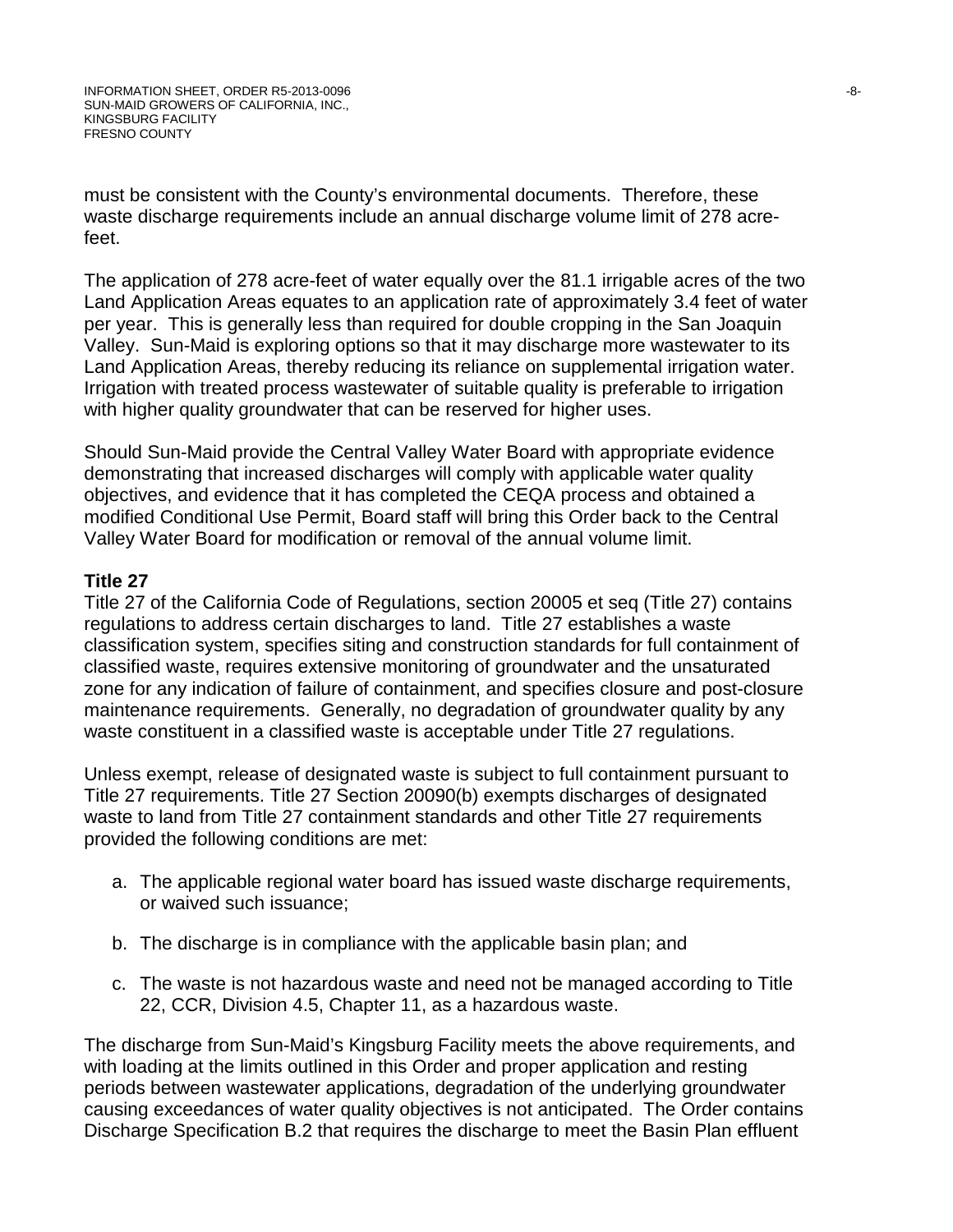limit for EC (quality of the source water plus 500 umhos/cm). This Order contains Land Application Area Specifications D.1, D.2, and D.3 which require the discharge of wastewater to be at reasonable agronomic rates; for the discharge not to stand in the Land Application Areas for greater than 48 hours after ceasing irrigation; and resting periods between wastewater applications. Additionally, none of the waste regulated by the proposed Order is hazardous waste nor required to be treated as hazardous waste. The discharge is therefore exempt from Title 27.

#### **Monitoring Requirements**

Water Code section 13267 authorizes the Central Valley Water Board to require monitoring and technical reports as necessary to investigate the impact of a waste discharge on waters of the State. Water Code section 13268 authorizes assessment of civil administrative liability where appropriate.

The proposed Order includes effluent, groundwater, Land Application Area, and source water monitoring. The monitoring requires Sun-Maid to report on the overall quality of the effluent discharged by Sun-Maid and the quality of the source water provided to the Facility.

## **Provisions**

Provision F.2 of the proposed Order requires Sun-Maid to comply with the requirements contained in the attached MRP Order R5-2013-0096. Provisions F.11 through F.14 require the submittal of technical reports to monitor solids disposal practices, to assess groundwater quality beneath the Facility and to assess the increasing concentrations observed in MW-1, and to address salinity and nutrient management of the discharge, respectively.

#### **Reopener**

The conditions of discharge in the proposed Order were developed based on currently available technical information and applicable water quality laws, regulations, policies, and plans, and are intended to assure conformance with them. The proposed Order would set limitations based on the information provided thus far. If applicable laws and regulations change, or once new information is obtained that will change the overall discharge and its potential to impact groundwater, it may be appropriate to reopen the Order.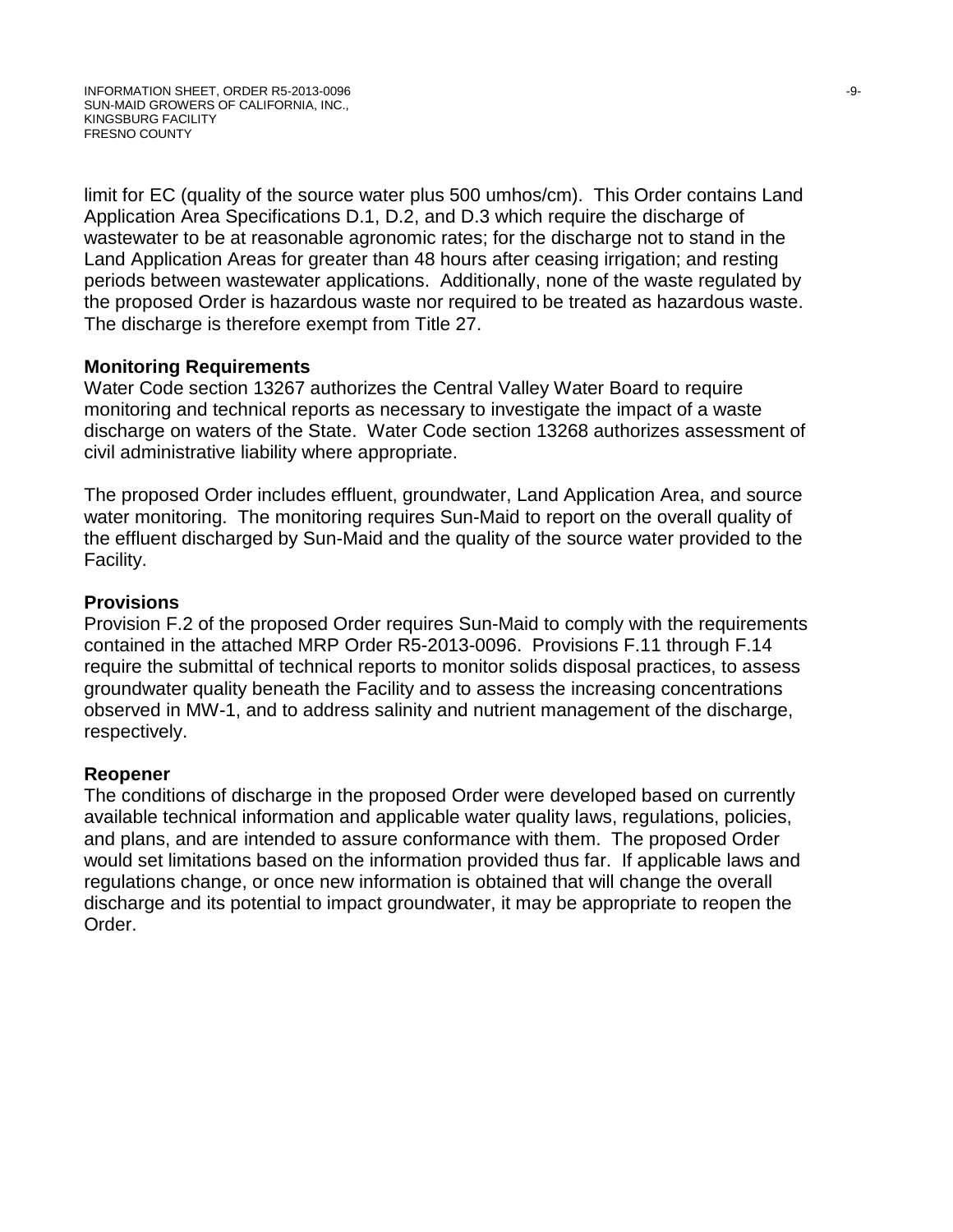